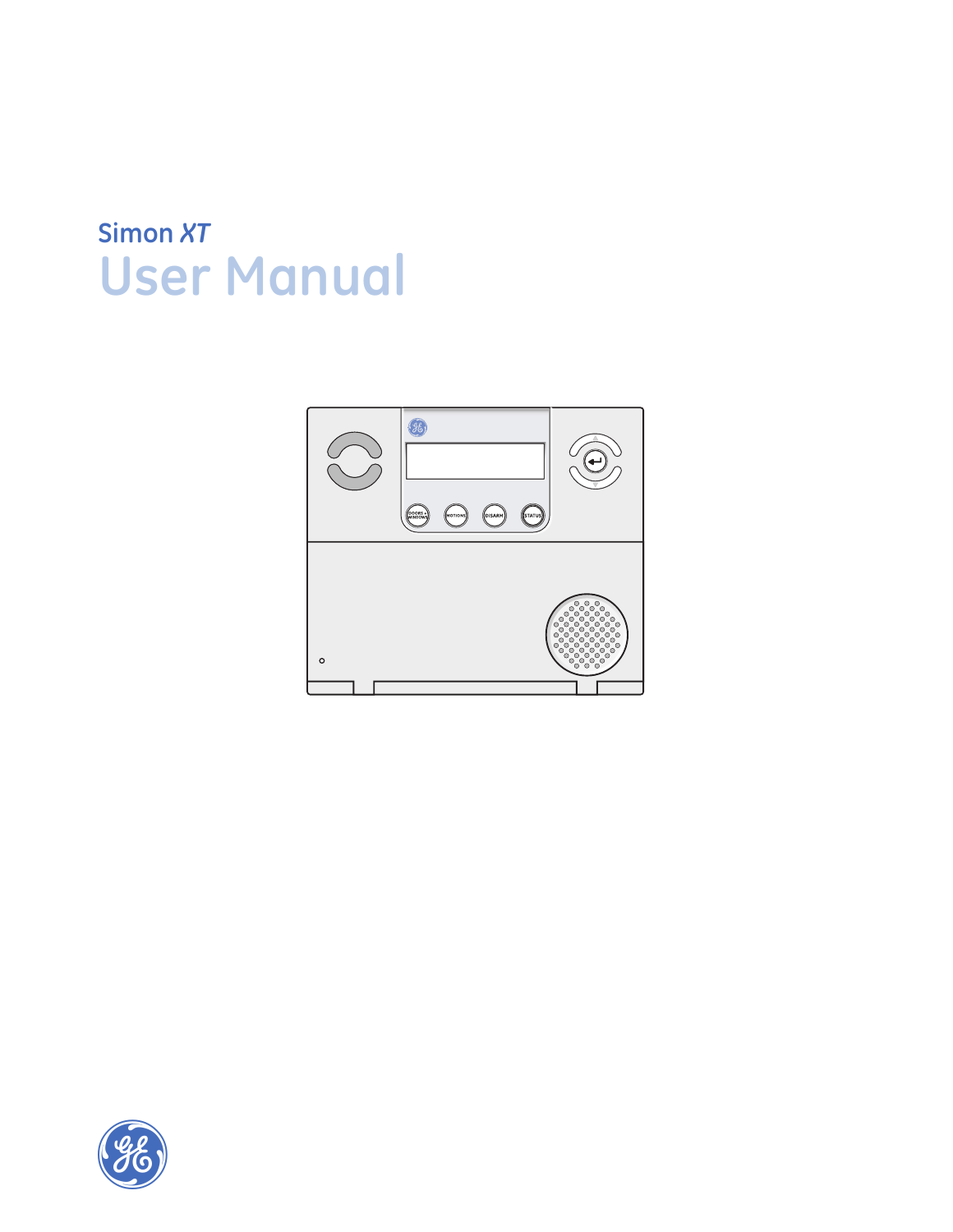| Copyright                     | Copyright © 2007 GE Security. All rights reserved.                                                                                                                                                                                                                                                                                                                                                                                                                                                                                                                                                                                                                                                            |
|-------------------------------|---------------------------------------------------------------------------------------------------------------------------------------------------------------------------------------------------------------------------------------------------------------------------------------------------------------------------------------------------------------------------------------------------------------------------------------------------------------------------------------------------------------------------------------------------------------------------------------------------------------------------------------------------------------------------------------------------------------|
|                               | This document may not be copied in whole or in part or otherwise reproduced without prior<br>written consent from GE Security except where specifically permitted under US and<br>international copyright law.                                                                                                                                                                                                                                                                                                                                                                                                                                                                                                |
|                               | Document number/ 466-2266B (March 2007).                                                                                                                                                                                                                                                                                                                                                                                                                                                                                                                                                                                                                                                                      |
| <b>Disclaimer</b>             | The information in this document is subject to change without notice. GE Security, Inc.<br>("GE Security") assumes no responsibility for inaccuracies or omissions and specifically<br>disclaims any liabilities, losses, or risks, personal or otherwise, incurred as a consequence,<br>directly or indirectly, of the use or application of any of the contents of this document. For the<br>latest documentation, contact your local supplier or visit us online at www.gesecurity.com.                                                                                                                                                                                                                    |
|                               | This publication may contain examples of screen captures and reports used in daily operations.<br>Examples may include fictitious names of individuals and companies. Any similarity to names<br>and addresses of actual businesses or persons is entirely coincidental.                                                                                                                                                                                                                                                                                                                                                                                                                                      |
| <b>Trademarks and patents</b> | GE and the GE monogram are registered trademarks of General Electric Company.<br>Simon XT product and logo are registered trademarks of GE Security.                                                                                                                                                                                                                                                                                                                                                                                                                                                                                                                                                          |
|                               | Other trade names used in this document may be trademarks or registered trademarks of the<br>manufacturers or vendors of the respective products.                                                                                                                                                                                                                                                                                                                                                                                                                                                                                                                                                             |
|                               | This product and the use of this product may be covered by one or more of the following<br>patents: 5,805,063, 5,872,512, 5,942,981, 5,686,896, 5,686,885, 4,855,713. Except expressly<br>provided herein, the purchase of this product shall not constitute a license or otherwise provide<br>a right to practice a method covered by any of the identified patents. GE Security hereby grants<br>the purchaser of this product a limited, nonexclusive license to practice the methods patented<br>in the identified patents solely with products manufactured, sold or licensed by GE Security.<br>This license grant does not extend to the use of unlicensed, third party products with this<br>product. |
| Software license agreement    | Important: This end-user license agreement ("Agreement") is a legal agreement between<br>GE SECURITY and You. Read the following terms and conditions carefully before installing or<br>using this Software. This agreement provides a license from GE SECURITY to use the Software. It<br>also contains warranty information, disclaimers, and liability limitations. Installing and/or using<br>the Software confirms Your agreement to be bound by these terms and conditions. If You do not<br>agree with these terms and conditions, do not install or use the Software or, if already installed,<br>immediately cease all use of the Software and promptly uninstall all components of the<br>Software. |
|                               | 1. Definitions. The following definitions apply to this document:                                                                                                                                                                                                                                                                                                                                                                                                                                                                                                                                                                                                                                             |
|                               | a. "GE SECURITY", with respect to title to or warranty of the Software, means GE Security<br>Inc., a Delaware corporation.                                                                                                                                                                                                                                                                                                                                                                                                                                                                                                                                                                                    |
|                               | b. "Software" means the executable software or firmware programs and accompanying<br>documentation installed on the GE SECURITY products, plus any upgrades, modified<br>versions, updates, additions, and copies of the software furnished to Customer during<br>the term of the license granted herein.                                                                                                                                                                                                                                                                                                                                                                                                     |
|                               | c. "Documentation" means all associated media, printed materials, and electronic docu-<br>mentation accompanying the Software.                                                                                                                                                                                                                                                                                                                                                                                                                                                                                                                                                                                |
|                               | d. "Licensed Product" means the Software and Documentation.                                                                                                                                                                                                                                                                                                                                                                                                                                                                                                                                                                                                                                                   |
|                               | e. "Customer" means the person or organization, or parent or subsidiary thereof, who<br>uses the Software for its intended purposes, and excludes distributors, authorized<br>resellers, value-added resellers and original equipment manufacturers. Customer may<br>be referred to as You or Your, whether an individual or a business entity of any kind.                                                                                                                                                                                                                                                                                                                                                   |
|                               | f. "Machine" means the computer, workstation, terminal, or other hardware product on<br>which the Software is installed.                                                                                                                                                                                                                                                                                                                                                                                                                                                                                                                                                                                      |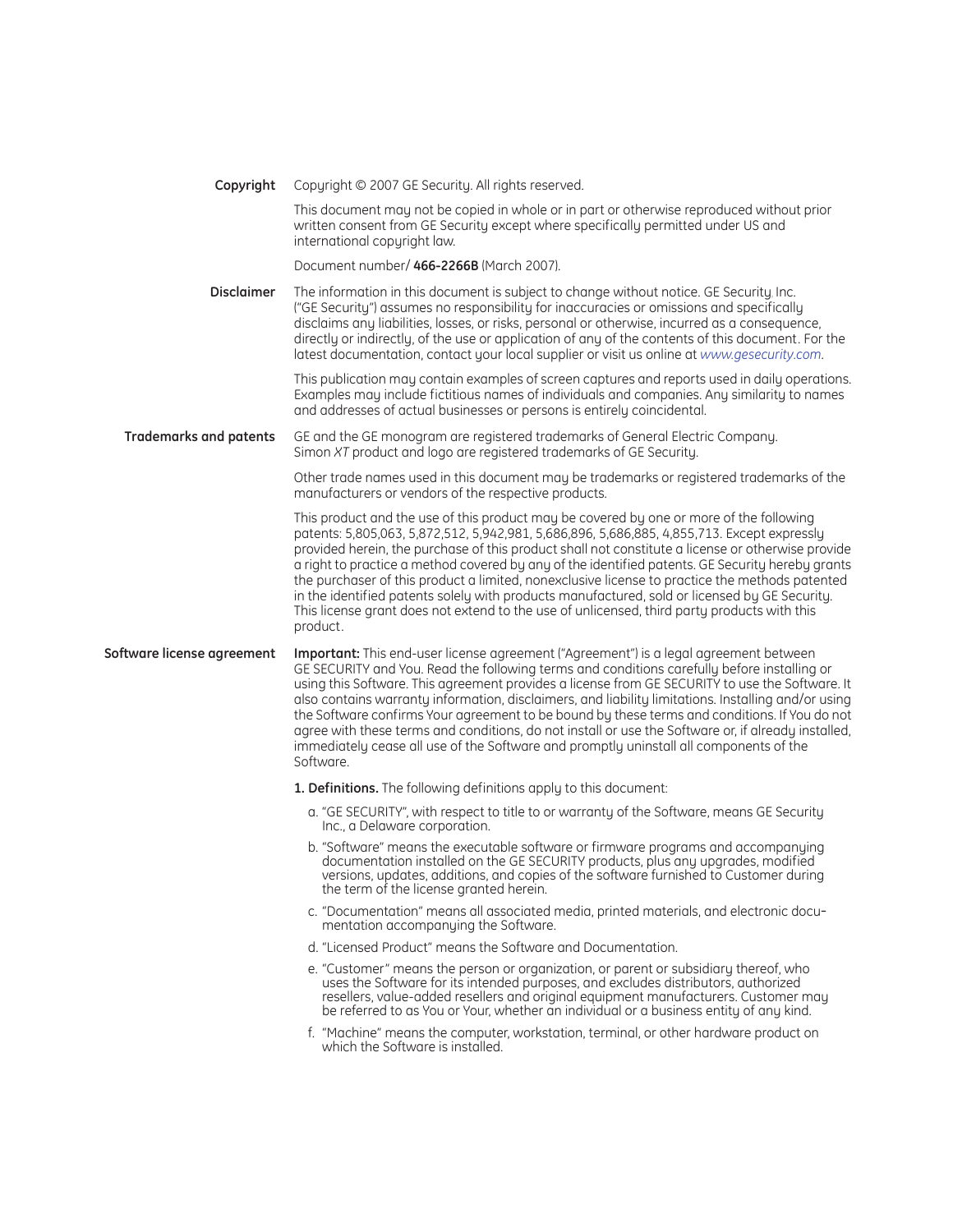**2. License.** All rights to and in the Licensed Product, including, but not limited to, copyrights, patents, trademarks, and trade secrets, belong to GE SECURITY, and GE SECURITY retains title to each copy of the Software. You agree that GE SECURITY at any time, upon reasonable notice, may audit Your use of the Software for compliance with the terms and conditions of this Agreement. Subject to the terms and conditions of this Agreement, GE SECURITY grants You a nonexclusive license to use the Software, but only in the country where acquired, provided that You agree to the following:

You mau:

- a. install and use the Software on a single Machine at one time, unless You have purchased additional copies of the Software, in which case You may install the software on the number of Machines for which You have purchased copies of the Software;
- b. use the original copy of the Software provided to You for backup purposes.

You may not:

- a. transfer or distribute the Licensed Product to others, in electronic format or otherwise, and this Agreement shall automatically terminate in the event of such a transfer or distribution;
- b. use the Software over a computer network;
- c. sell, rent, lease, or sublicense the Software;
- d. copy or modify the Licensed Product for any purpose, including for backup purposes.

**3. Term.** This Agreement is effective until terminated. You may terminate this Agreement by uninstalling all components of the Software from all Machines and returning the Software to GE SECURITY. GE SECURITY may terminate this Agreement if You breach any of these terms and conditions. Upon termination of this Agreement for any reason, You agree to uninstall all components of the Software and return the Licensed Product to GE SECURITY. All provisions of this Agreement relating to (i) disclaimer of warranties; (ii) limitations on liability, remedies, and damages; and (iii) GE SECURITY's proprietary rights, shall survive termination of this Agreement.

**4. Object code.** The Software is delivered in object code only. You may not alter, merge, modify, adapt, or translate the Software, nor decompile, disassemble, reverse-engineer, or otherwise reduce the Software to a human-perceivable form, nor create derivative works or programs based on the Software.

**5. Limited warranty.** GE SECURITY warrants that for one (1) year from the date of delivery of the Licensed Product (Software Warranty Period), the functions contained in the Software will be fit for their intended purpose as described in the applicable Documentation from GE SECURITY, and will conform in all material respects to the specifications stated in such Documentation. GE SECURITY does not warrant that the operation of the Software will be uninterrupted or error-free. GE SECURITY does warrant that the media on which the Software is furnished will be free from defects in materials and workmanship under normal use for a period of thirty (30) days from the date of delivery (Media Warranty Period). Except as specifically provided therein, any other software and any hardware furnished with or accompanying the Software is not warranted by GE SECURITY.

Your exclusive remedy under this limited warranty for nonconforming Software shall be repair or replacement of the Software, at the sole discretion of GE SECURITY. To obtain a repair or replacement of nonconforming Software, contact GE SECURITY Customer Service toll-free at 888-GESECURity or online at *www.gesecurity.com* during the Software Warranty Period.

Except as expressly provided above, the licensed product is provided "as is" without warranty of any kind, either expressed or implied, including, but not limited to, implied warranties of merchantability or fitness for a particular purpose and, except as expressly provided above, You assume the entire risk as to the quality and performance of the licensed product.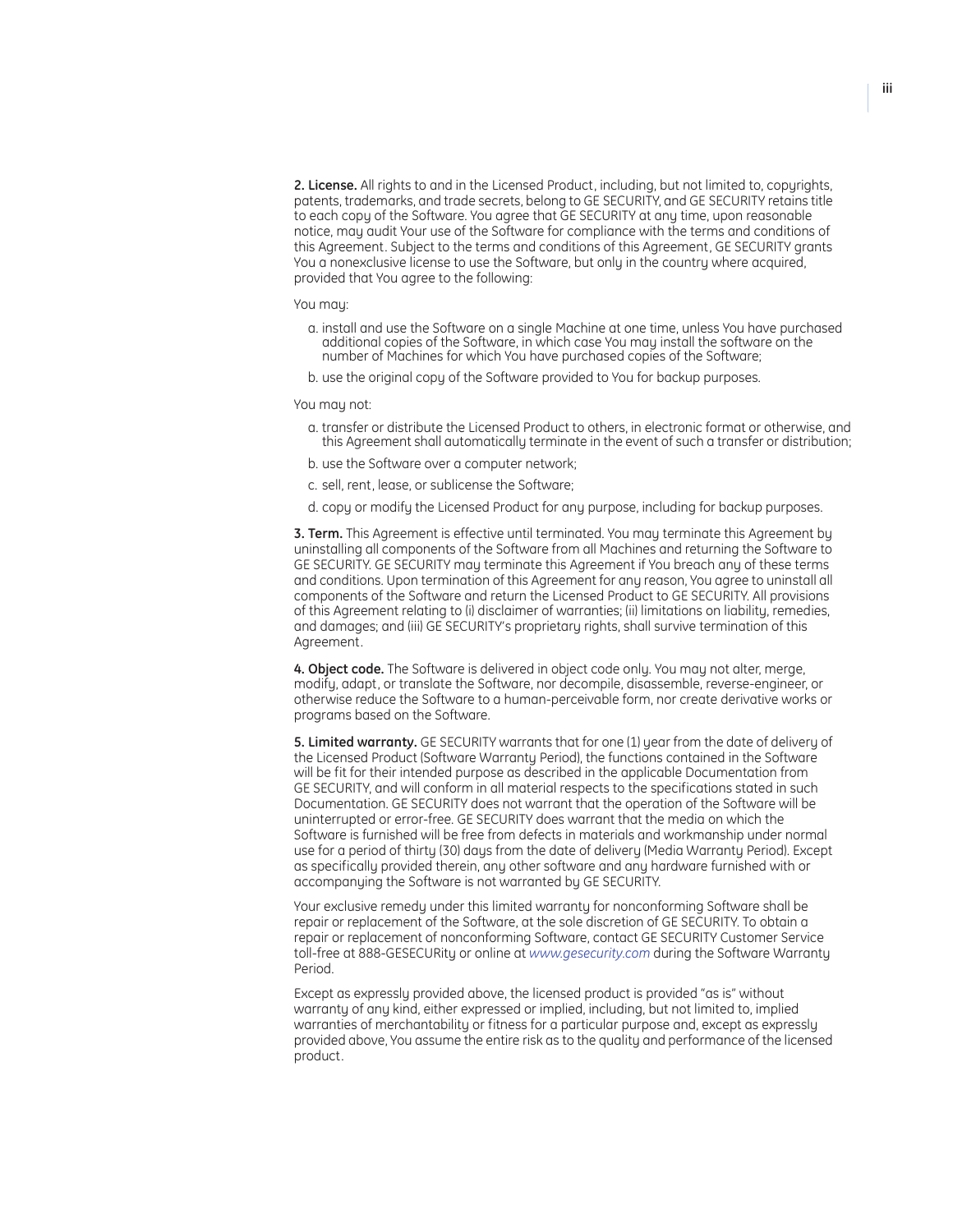**6. Limitation of liability.** GE SECURITY's sole obligation or liability under this agreement is the repair or replacement of nonconforming software and/or defective media according to the limited warranty above. In no event will GE SECURITY be liable for damages, whether consequential, incidental, or indirect, nor for loss of data, loss of profits, or lost savings, arising from use or inability to use the software or documentation (or any hardware furnished with the software), even if GE SECURITY has been advised of the possibility of such damages, nor for any claim by any third party.

**7. General.** Any materials provided to You by GE SECURITY shall not be exported or reexported in violation of any export provisions of the USA or any other applicable jurisdiction. Any attempt to sublicense, assign, or transfer any of the rights, duties, or obligations hereunder shall be void. This Agreement shall be governed by and interpreted under the laws of the State of New York, United States of America, without regard to conflicts of law provisions. You hereby consent to the exclusive jurisdiction of the state and federal courts located in Multnomah County, Oregon, to resolve any disputes arising under or in connection with this Agreement, with venue in Portland, Oregon.

**8. Restricted rights legend.** The Licensed Product is provided with RESTRICTED RIGHTS. In the event the United States Government or an agency thereof is granted a license, the following additional terms apply: Restricted Computer Software, as defined in the Commercial Computer Software–Restricted Rights clause at Federal Acquisition Regulations 52.227-19, and the restrictions as provided in subparagraphs (c)(1) and (c)(2) thereof; and as applicable, the Government's rights to use, modify, reproduce, release, perform, display, or disclose the Software also are restricted as provided by paragraphs (b)(2) and (b)(3) of the Rights in Noncommercial Technical Data and Computer Software–Small Business Innovative Research (SBIR) Program clause at DFARS 252.227-7018.

**9. Acknowledgment.** You acknowledge that You have read and understand this agreement and agree to be bound by its terms. You further agree that this agreement is the complete and exclusive statement of the agreement between You and GE SECURITY, and supersedes any proposal or prior agreement, oral or written, and any other communication relating to the subject matter of this agreement.

- **Intended use** Use this product only for the purpose it was designed for; refer to the data sheet and user documentation. For the latest product information, contact your local supplier or visit us online at *www.gesecurity.com*.
- **FCC compliance** Changes or modifications not expressly approved by GE Security can void the user's authority to operate the equipment.

#### **FCC Part 15 Class B**

This equipment has been tested and found to comply with the limits for a Class B digital device, pursuant to part 15 of the FCC Rules. These limits are designed to provide reasonable protection against interference in a residential installation.

This equipment generates, uses, and can radiate radio frequency energy and, if not installed and used in accordance with the instructions, may cause harmful interference to radio communications. However, there is no guarantee that interference will not occur in a particular installation.

If this equipment does cause harmful interference to radio or television reception, which can be determined by turning the equipment off and on, the user is encouraged to try to correct the interference by one or more of the following measures:

Reorient or relocate the receiving antenna.

Increase the separation between the equipment and receiver.

Connect the affected equipment and the panel receiver to separate outlets, on different branch circuits.

Consult the dealer or an experienced radio/TV technician for help.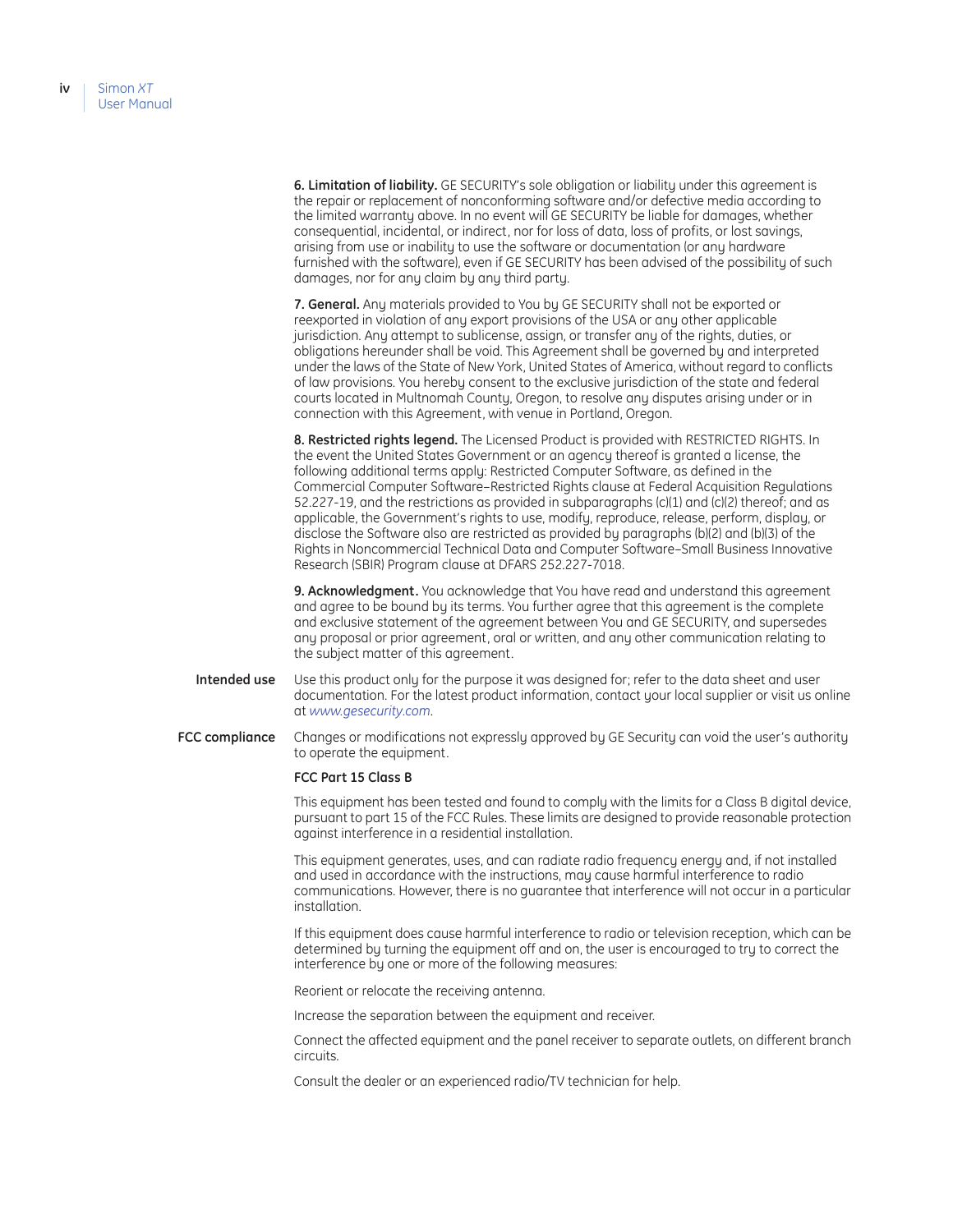#### **ACTA Part 68**

This equipment complies with Part 68 of the FCC Rules. Located on this equipment is a label that contains, among other information, the FCC registration number and the ringer equivalence number (REN) for this equipment. If requested, this information must be provided to the telephone company.

FCC Part 68 Registration No. US:B4ZAL02B55910

The REN is used to determine the maximum number of devices that may be connected to your telephone line. Excessive RENs on a telephone line may result in devices not ringing in response to an incoming call. In most areas, the sum of all device RENs should not exceed five (5.0). To be certain of the number of devices that may be connected to a line, as determined by the total RENs, contact the local telephone company. For products approved after July 23, 2001, the REN for this product is part of the product identifier that has the format US:AAAEQ##TXXXX. The digits represented by ## are the REN without a decimal point (e.g., 03 is a REN of 0.3). For earlier products, the REN is separately shown on the label.

A plug and jack used to connect this equipment to the premises wiring and telephone network must comply with the applicable FCC Part 68 rules and requirements as adopted by ACTA. A compliant telephone cord and modular plug is provided with this product. It is designed to be connected to a compliant modular jack that is also compliant. See the Installation Instructions for details.

Alarm dialing equipment must be able to seize the telephone line and place a call in an emergency situation. It must be able to do this even if other equipment (telephone, answering system, computer modem, etc.) already has the telephone line in use. To do so, alarm dialing equipment must be connected to a properly installed RJ31X jack that is electrically in series and ahead of all other equipment attached to the same telephone line. If you have any questions concerning these instructions, consult your local telephone company or a qualified installer about installing an RJ31X jack and alarm dialing equipment for you.

If this equipment causes harm to the telephone network, the telephone company may temporarily disconnect your service. If possible, you will be notified in advance. When advance notice is not practical, you will be notified as soon as possible. You will also be advised of your right to file a complaint with the FCC.

The telephone company may make changes in its facilities, equipment, operations, or procedures that could affect the operation of the equipment. You will be given advance notice in order to maintain uninterrupted service.

If you experience trouble with this equipment, please contact the company that installed the equipment for service and/or repair information. The telephone company may ask you to disconnect this equipment from the network until the problem has been corrected or you are sure that the equipment is not malfunctioning.

This equipment may not be used on coin service provided by the telephone company. Connection to party lines is subject to state tariffs.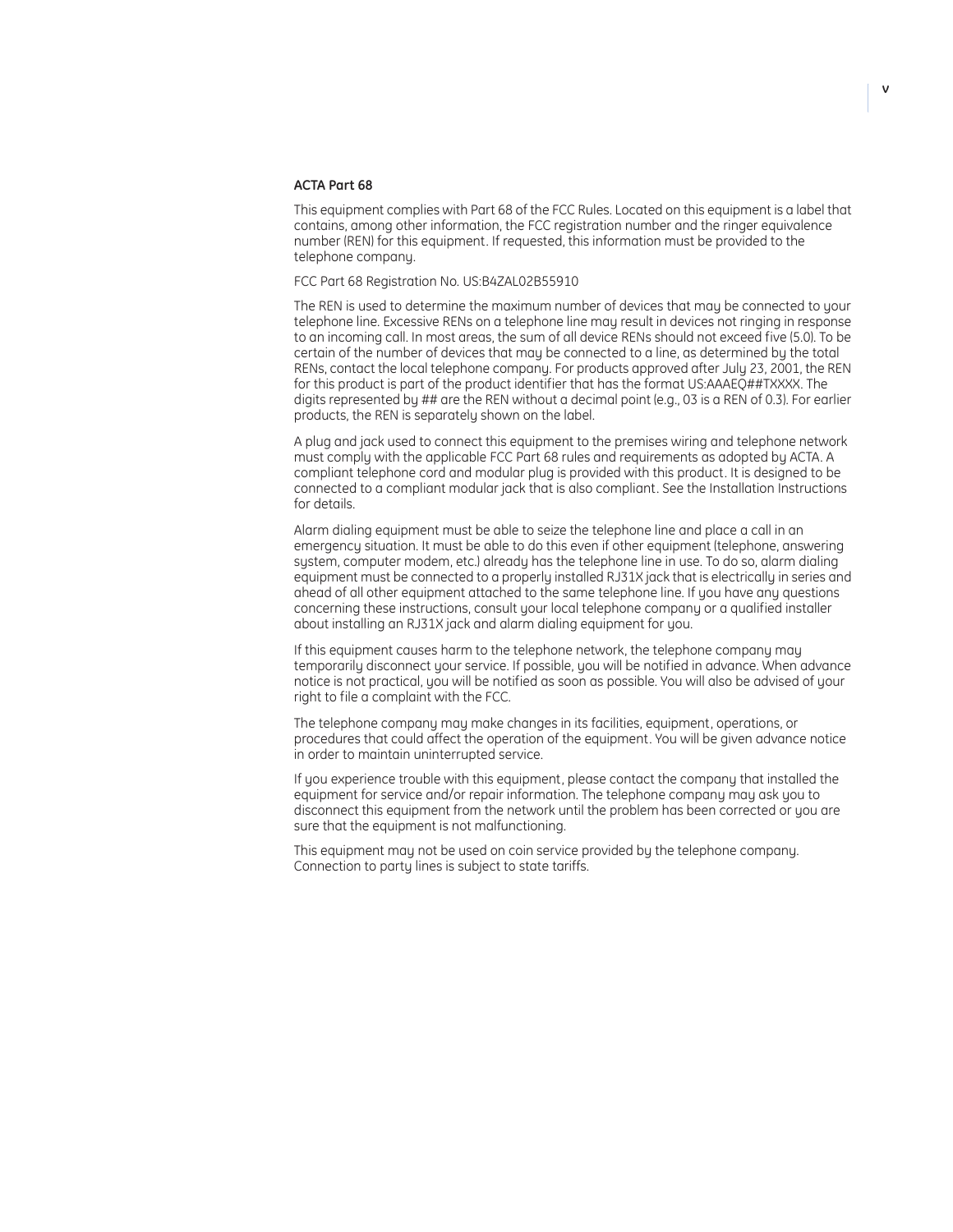Simon *XT* User Manual **vi**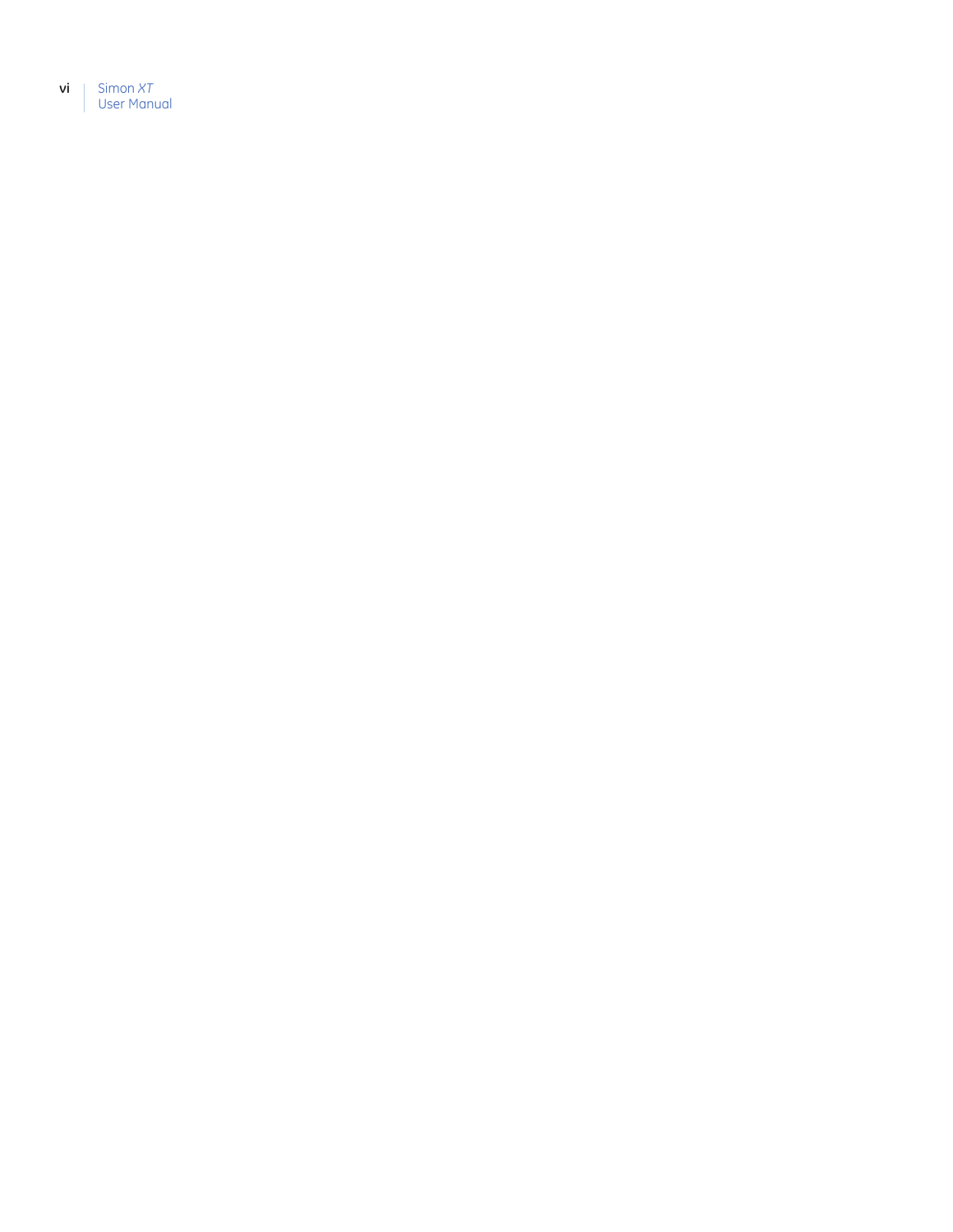# **Contents**

| Chapter 1. |             |      |
|------------|-------------|------|
|            |             |      |
| Chapter 2. |             |      |
|            |             |      |
|            |             |      |
|            |             |      |
|            |             |      |
|            |             |      |
|            |             |      |
|            |             |      |
| Chapter 3. |             |      |
|            |             |      |
| Chapter 4. |             |      |
|            | System menu | . 24 |
|            |             |      |
|            |             |      |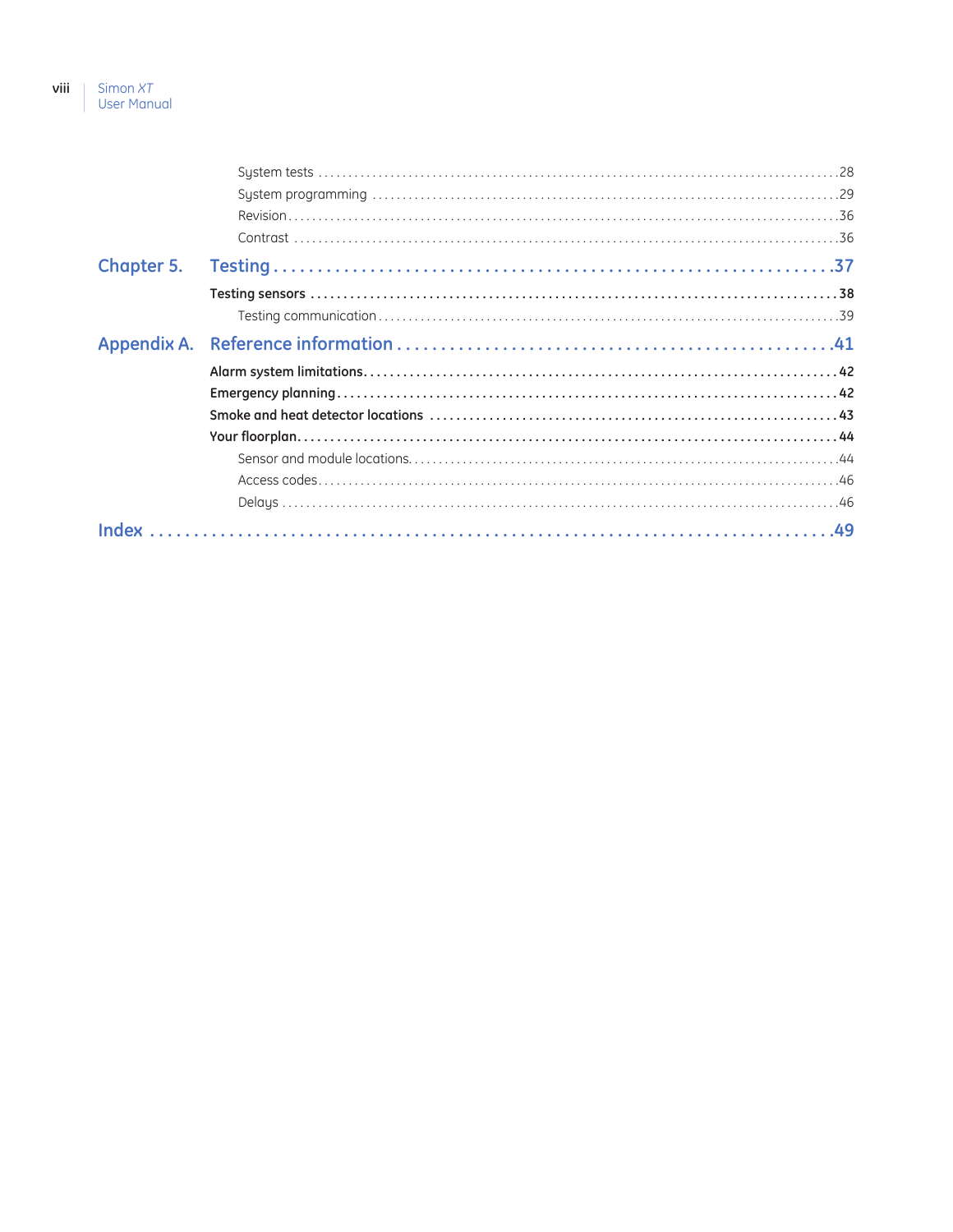## **Preface**

This is the GE *Simon XT User Manual*. This document includes an overview of the product and detailed instructions on how to operate the system.

Read these instructions and all ancillary documentation entirely before operating this product. The most current versions of this and related documentation may be found on our online publication library. To access the library, go to our website at the following location:

*http://www.gesecurity.com*

In the **Customer Support** menu, select the *Resource Library* link. After you register and log on, you may search through our online library for the documentation you need.<sup>1</sup>

## **Conventions used in this document**

| <b>Bold</b> | Menu items and buttons.                                                                  |  |
|-------------|------------------------------------------------------------------------------------------|--|
| Italic      | Emphasis of an instruction or point; special terms.                                      |  |
|             | File names, path names, windows, panes, tabs, fields, variables, and other GUI elements. |  |
|             | Titles of books and various documents.                                                   |  |
| Blue italic | (Electronic version.) Hyperlinks to cross-references, related topics, and URL addresses. |  |
| Monospace   | Text that displays on the computer screen.                                               |  |
|             | Programming or coding sequences.                                                         |  |

The following conventions are used in this document:

## **Safety terms and symbols**

These terms may appear in this manual:



**CAUTION:** *Cautions* identify conditions or practices that may result in damage to the equipment or other property.

**WARNING:** *Warnings* identify conditions or practices that could result in equipment damage or serious personal injury.

<sup>1.</sup> Many GE documents are provided as PDFs (portable document format). To read these documents, you will need Adobe Reader, which can be downloaded free from Adobe's website at *www.adobe.com*.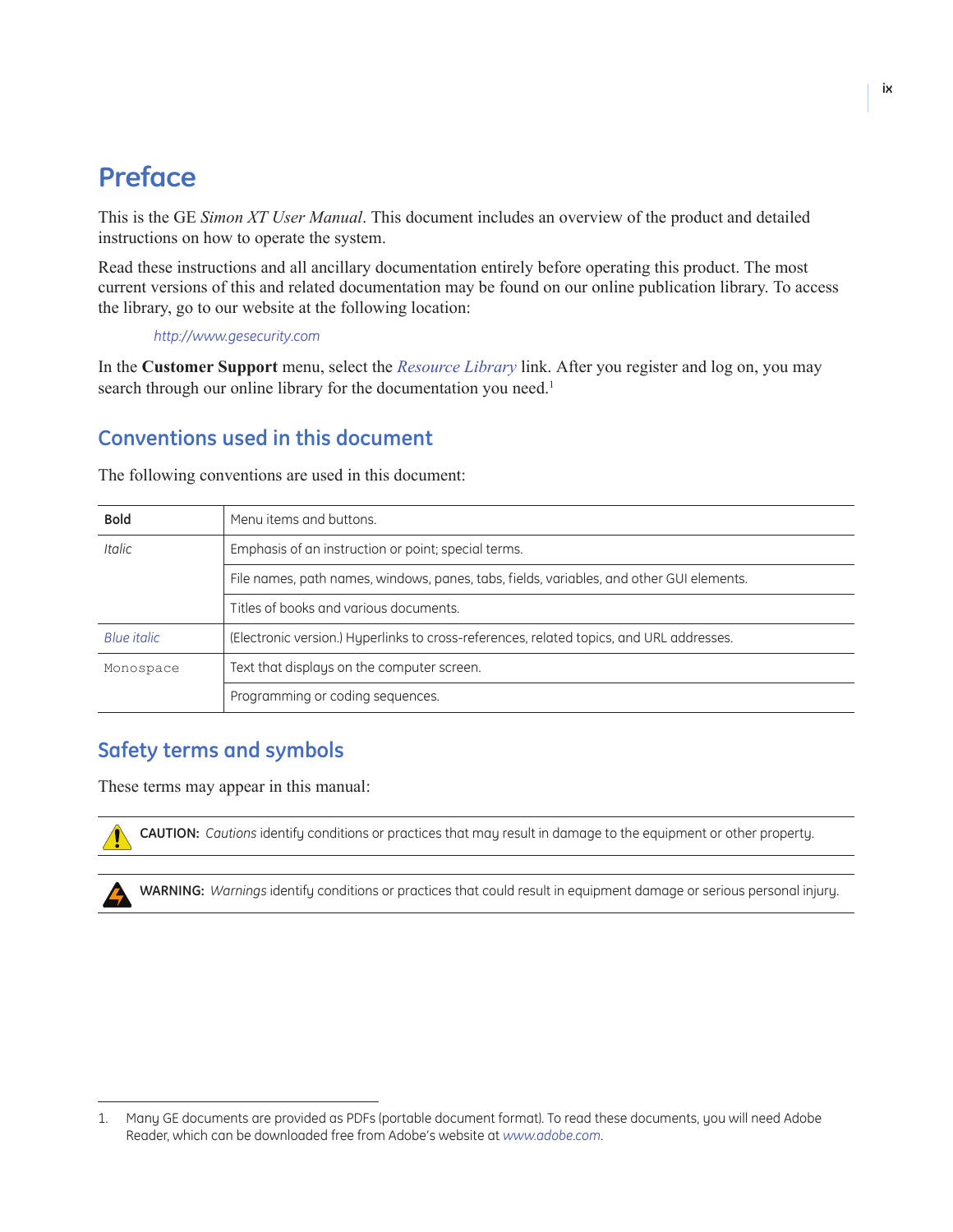Simon *XT* User Manual **x**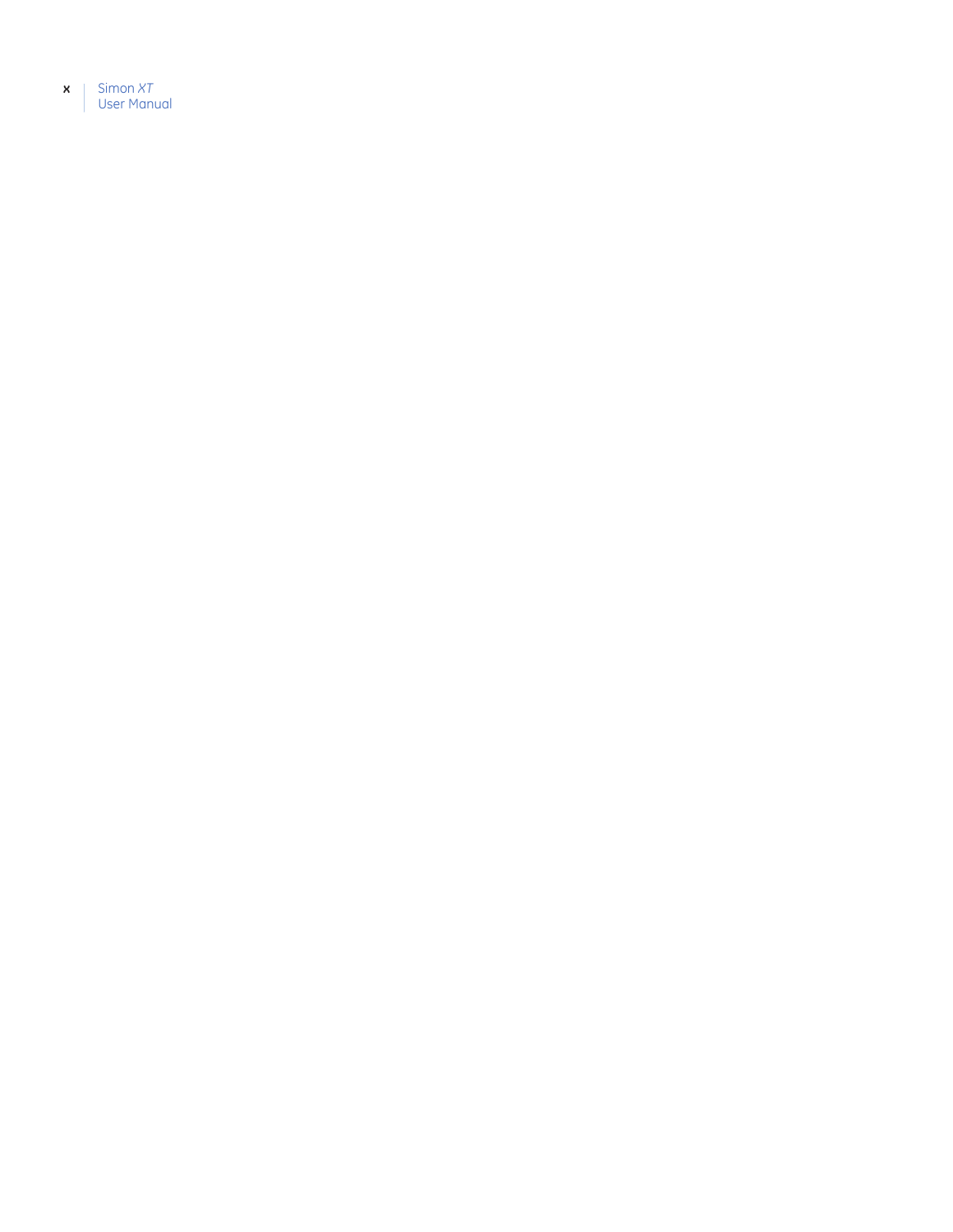# **Chapter 1 Introduction**

This chapter describes the Simon *XT*'s features.

In this chapter:

| Security system components $\dots\dots\dots\dots\dots\dots\dots\dots\dots\dots\dots\dots$ |  |
|-------------------------------------------------------------------------------------------|--|
|                                                                                           |  |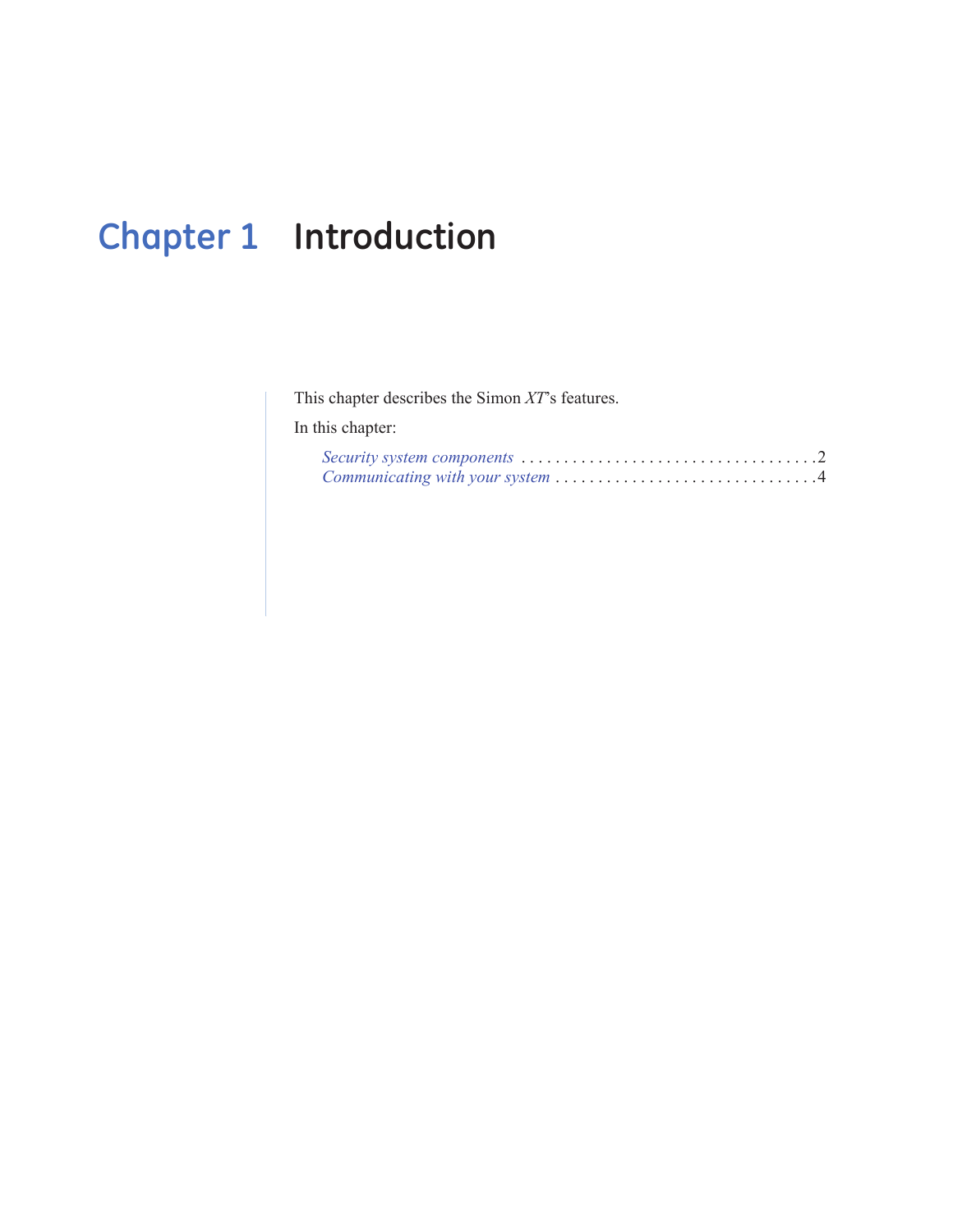## **Security system components**

The Simon *XT* uses wireless technology to warn your family about intrusion, carbon monoxide, and fire. It may also be used to control lights and appliances within your home. The system communicates with a central monitoring station and sends voice messages to an offsite phone.



**Note:** The universal, lamp, and appliance modules require a special transformer.

The security system uses sensors that communicate alarms to the control panel using radio waves.

The system is supervised, meaning that the panel checks the status of each sensor to detect problems. If the panel detects trouble, it will notify you with displayed and spoken messages, beeps, and indicator lights on the panel itself.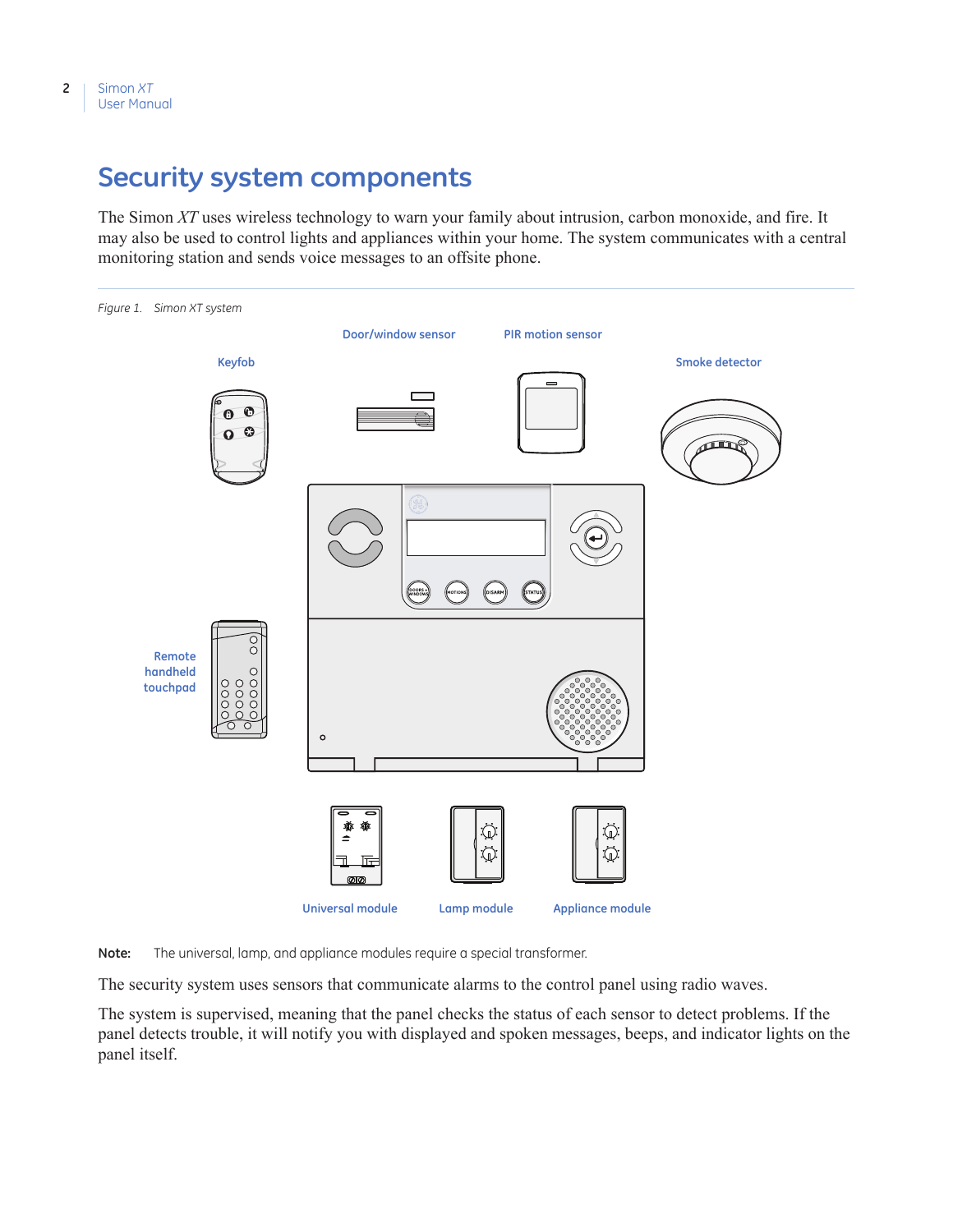### A Simon *XT* installation may include any of the devices listed in *Table 1*.

*Table 1. Simon XT system components*

| Component     | <b>Type</b>                             | <b>Description</b>                                                                                                                                                                                                           |
|---------------|-----------------------------------------|------------------------------------------------------------------------------------------------------------------------------------------------------------------------------------------------------------------------------|
| Control panel |                                         | Operates and programs your security system. It communicates to<br>you through displayed and spoken messages. The panel can<br>communicate to a central monitoring station and send voice<br>messages to your off-site phone. |
| Touchpads     | Remote handheld                         | Controls the security system primarily from within the home.                                                                                                                                                                 |
|               | Keyfob                                  | This "keychain touchpad" controls the security system from within or<br>near the outside of your home.                                                                                                                       |
| Sensors       | Indoor motion                           | Detects motion in a protected indoor area. When motion is detected,<br>the panel may respond by sounding chimes or an alarm.                                                                                                 |
|               | Outdoor motion                          | Detects motion in a protected outdoor area. When motion is<br>detected, the system may respond by sounding chimes or turning<br>on outside lights. These sensors are not used for intrusion detection.                       |
|               | Door/window                             | Detects the opening of a door or window.                                                                                                                                                                                     |
|               | Smoke                                   | Detects smoke or a significant rise in temperature. They have a<br>built-in siren that sounds when smoke or a significant rise in<br>temperature is detected.                                                                |
|               | Freeze                                  | Detects furnace failure. If the inside temperature drops below 41°F<br>(5°C), the sensor will notify the panel. The sensor will send a restore<br>signal to the panel when the temperature rises to 50°F (10°C).             |
|               | Carbon monoxide                         | Detects carbon monoxide. They have a built-in siren that sounds<br>when carbon monoxide is detected.                                                                                                                         |
|               | Water-resistant<br>personal help button | A wireless device used for activating police, medical, or auxiliary<br>alarms through your security system.                                                                                                                  |
| Modules       | Appliance                               | Can be programmed to turn appliances or fluorescent lights on and<br>off.                                                                                                                                                    |
|               | Lamp                                    | Can be programmed to turn nonfluorescent lights on and off.                                                                                                                                                                  |
|               | Universal                               | Used for controlling devices other than appliances and lamps. Check<br>with your installer for other applications.                                                                                                           |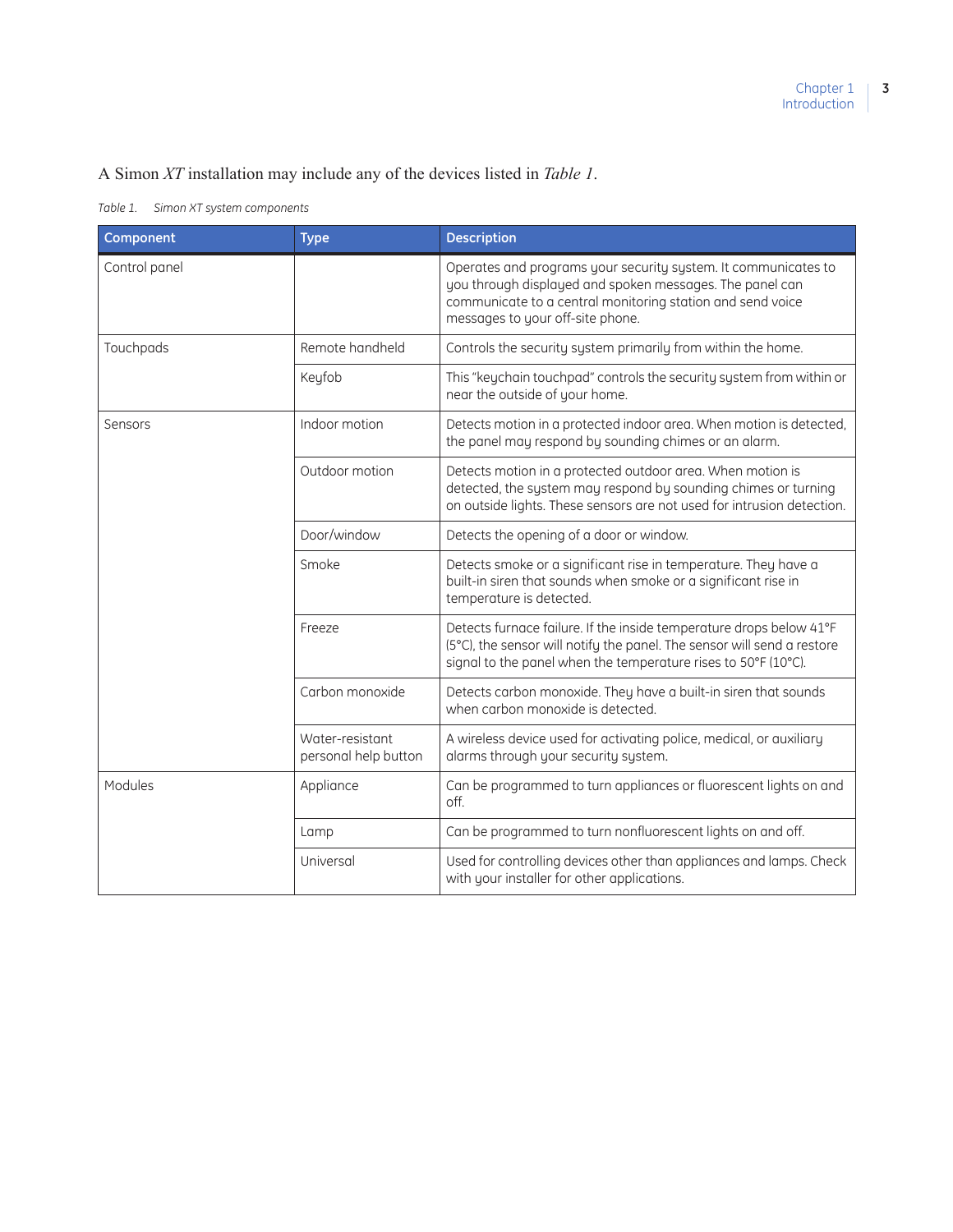## **Communicating with your system**

Sending commands or instructing your security system is done through a series of key presses on the panel, touchpads, or a remote telephone.

| Table 2. | System communication devices |  |
|----------|------------------------------|--|
|          |                              |  |

| <b>Device</b>            | <b>Description</b>                                                                                                                                                                                                                                                                                   |
|--------------------------|------------------------------------------------------------------------------------------------------------------------------------------------------------------------------------------------------------------------------------------------------------------------------------------------------|
| Control panel            | You can enter commands for your security system through simple key presses on the panel.<br>Depending on how your system is programmed, you may need to enter an access code for<br>certain commands. An access code is a numeric code that allows authorization to operate<br>your security system. |
| Remote handheld touchpad | This touchpad gives you the option to enter commands from any room in your house. You<br>can enter commands through simple key presses on the touchpad.                                                                                                                                              |
| Keyfob                   | Keyfobs are handy for simple arming, disarming and light control functions. They are<br>portable and can be carried off-site in a purse or pocket.                                                                                                                                                   |
| Telephone                | Touchtone telephones can be used to communicate with your system while you are off-site.<br>Ask your installer if you have this feature.                                                                                                                                                             |

**Note:** The default master code is 1-2-3-4 when the security system is shipped from the factory. You should change your code after your system is installed. See *Code options* on page 24.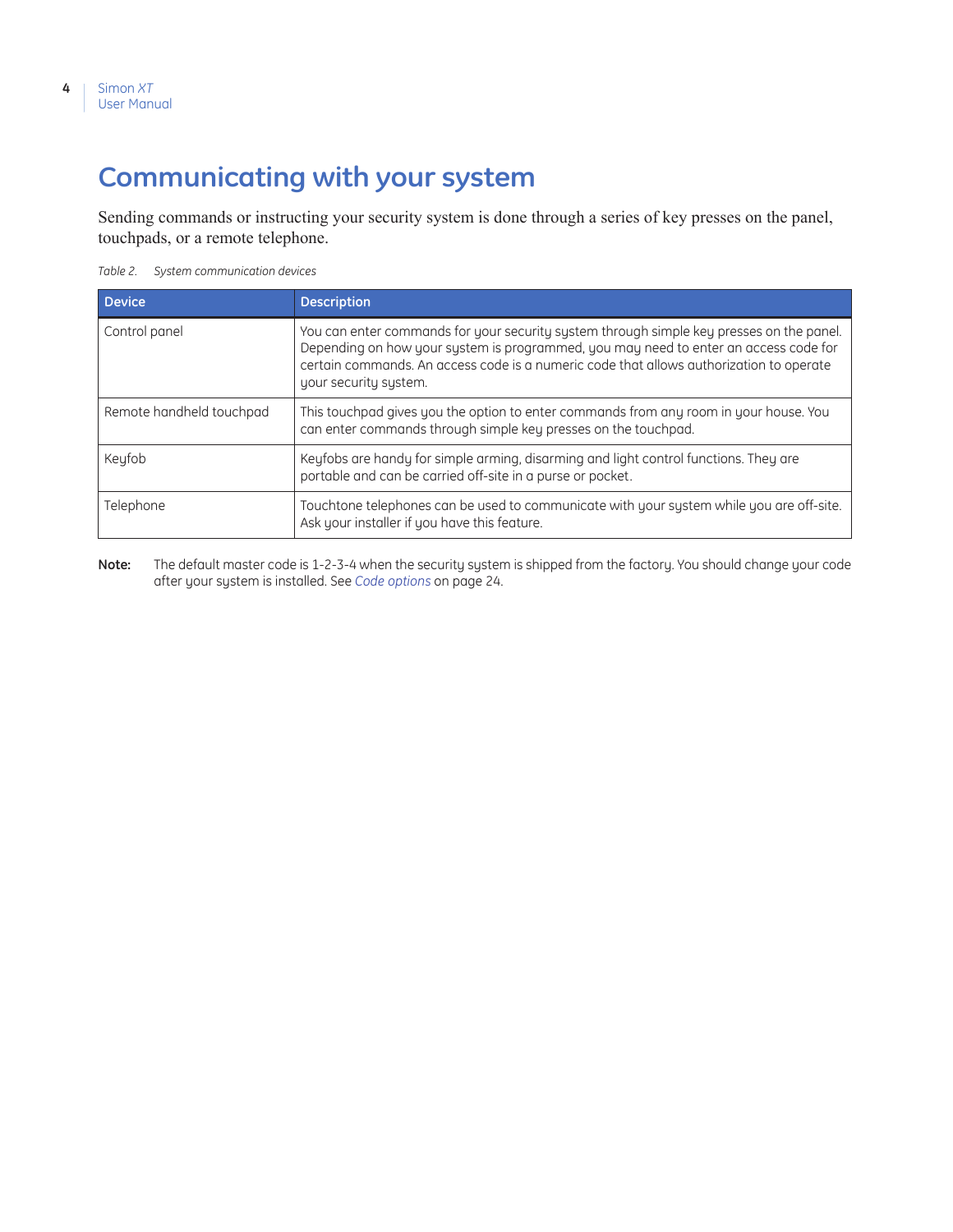# **Chapter 2 Using the control panel**

This chapter provides instructions for operating your Simon *XT* Security System. In this chapter:

| Things you can $do \ldots \ldots \ldots \ldots \ldots \ldots \ldots \ldots \ldots \ldots \ldots \ldots \ldots$ |
|----------------------------------------------------------------------------------------------------------------|
|                                                                                                                |
|                                                                                                                |
|                                                                                                                |
|                                                                                                                |
|                                                                                                                |
|                                                                                                                |
|                                                                                                                |
|                                                                                                                |
|                                                                                                                |
|                                                                                                                |
|                                                                                                                |
|                                                                                                                |
|                                                                                                                |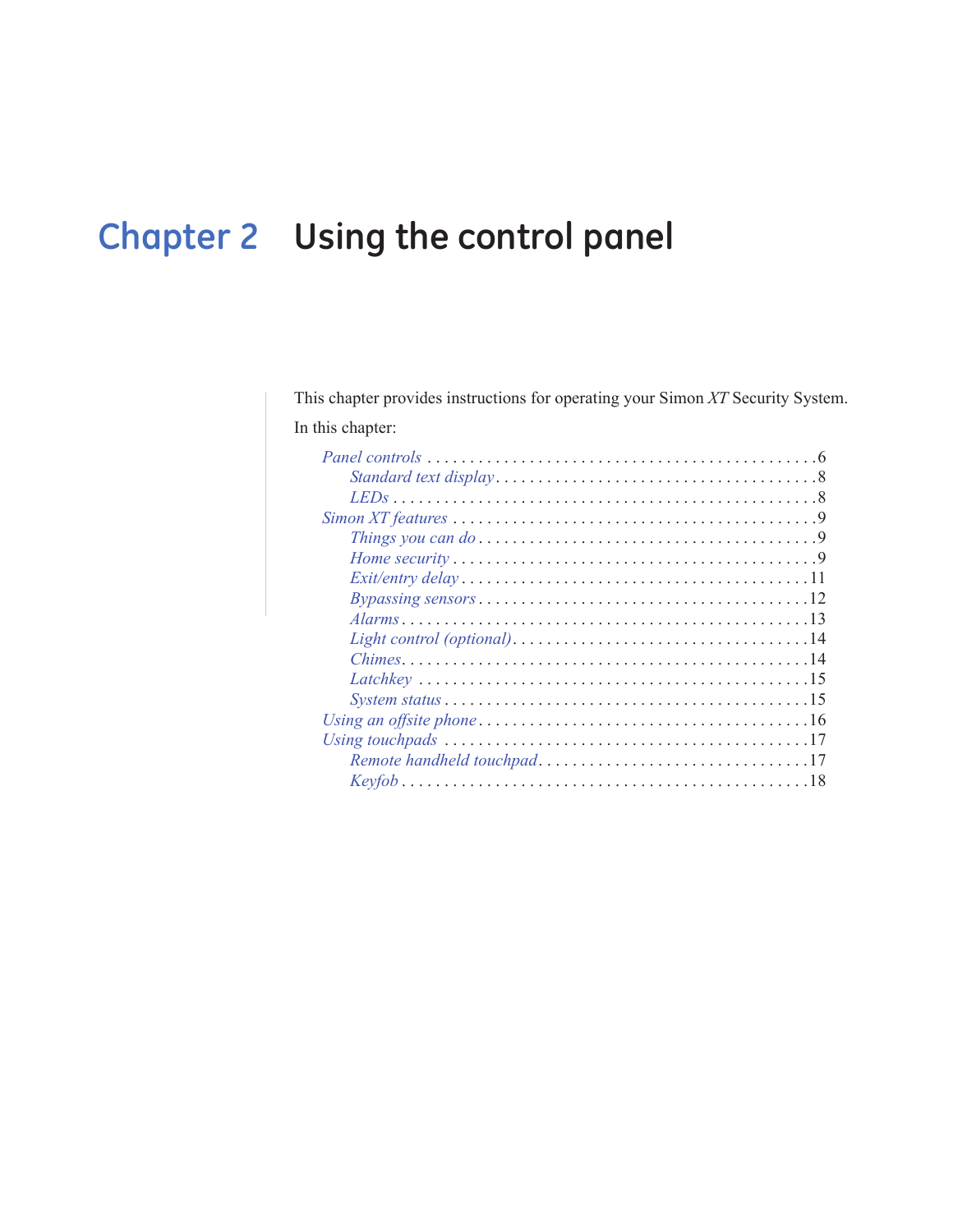## **Panel controls**

Simon *XT* User Manual

**6**

You can operate the self-contained security system through several different methods:

- The front panel buttons provide a means of arming and disarming the system when you enter or exit your home. These buttons also provide a method for determining which sensors are active and determining system status.
- A set of three fast action keys provide immediate communication with the central monitoring station to report police, fire, or auxiliary alarms.
- The more complex operating functions are achieved using a combination of the panel buttons and a display menu. This method is used by your installer to establish your system configuration. You can use this method to program certain user features. See *Menu navigation* on page 25.

The self-contained panel (*Figure 2*) provides the user interface for system operation and programming system functions. *Table 3* on page 7 provides a description of the panel keys and display.

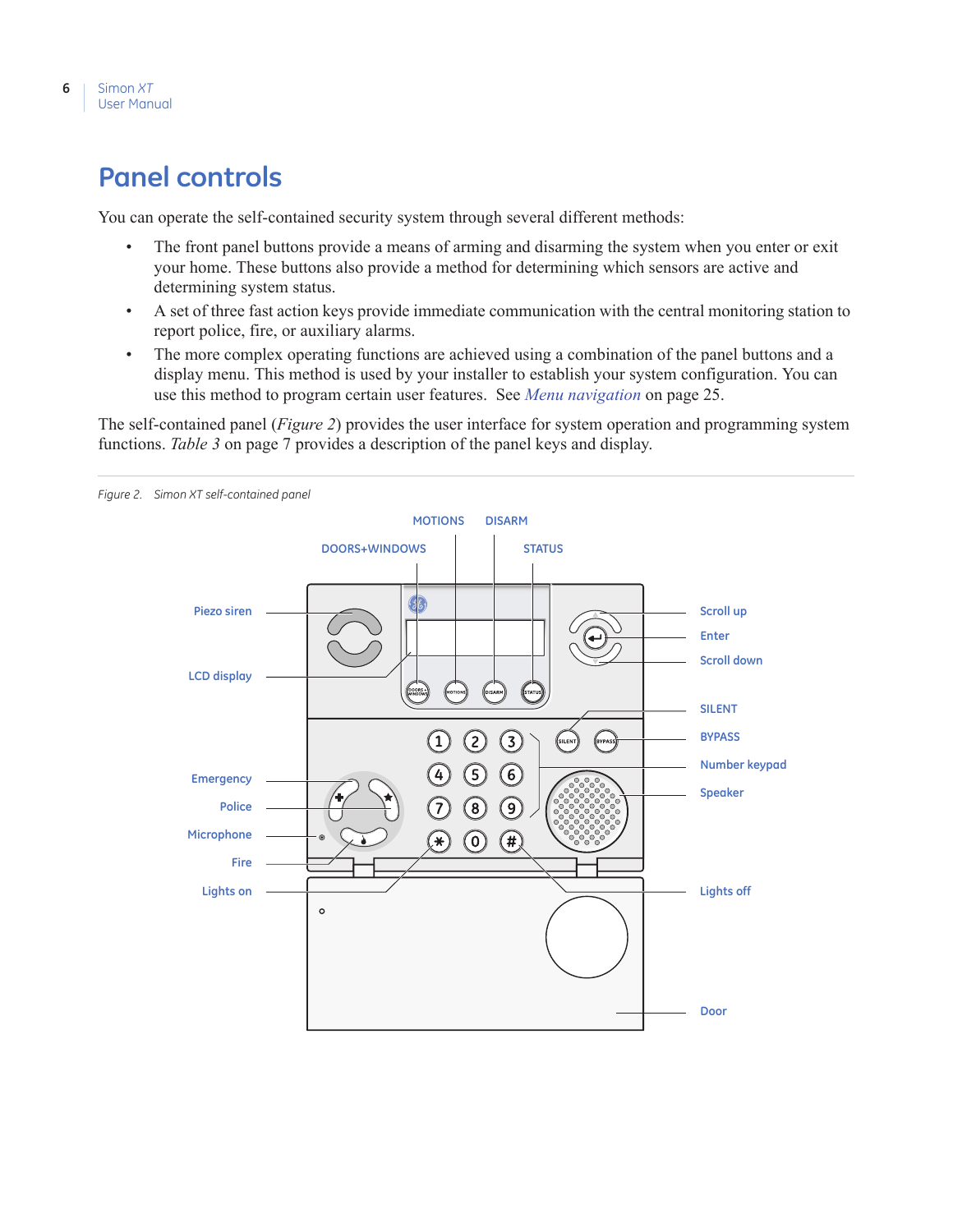#### *Table 3. Simon XT panel keys and features*

| <b>Control</b>                                                                                                  | <b>Description</b>                                                                                                                                                                                                                                                  |
|-----------------------------------------------------------------------------------------------------------------|---------------------------------------------------------------------------------------------------------------------------------------------------------------------------------------------------------------------------------------------------------------------|
| Piezo siren                                                                                                     | The piezo siren makes alarm beeps and status beeps. Fire and intrusion alarm beeps are always played at<br>high volume, while the volume of status beeps (such as trouble or chime beeps, entry and exit delay<br>beeps, or auxiliary alarm beeps) is programmable. |
| LCD display<br>The LCD module has a $2 \times 16$ character array that displays a variety of phrases and icons. |                                                                                                                                                                                                                                                                     |
| $DOORS +$<br><b>WINDOWS</b>                                                                                     | Press to arm perimeter sensors.                                                                                                                                                                                                                                     |
| <b>MOTIONS</b>                                                                                                  | Press to arm interior sensors.                                                                                                                                                                                                                                      |
| <b>DISARM</b>                                                                                                   | Press to turn off intrusion/burglary protection for your system. Only intrusion/burglary sensors such as<br>doors, windows, and motion sensors are disarmed. Environmental sensors, such as smoke and carbon<br>monoxide, stay active at all times.                 |
| <b>STATUS</b>                                                                                                   | Press to determine system status.                                                                                                                                                                                                                                   |
| <b>SILENT</b>                                                                                                   | Press to silence exit beeps when arming.                                                                                                                                                                                                                            |
| <b>BYPASS</b>                                                                                                   | Press to bypass a sensor.                                                                                                                                                                                                                                           |
| Police                                                                                                          | Press and hold the Police button for two seconds (or press twice quickly) to call the central monitoring<br>station and notify them of a nonmedical call for help.                                                                                                  |
| Emergency                                                                                                       | Press and hold the Emergency button for two seconds (or press twice quickly) to call the central<br>monitoring station and notify them of a nonmedical call for help.                                                                                               |
| Fire                                                                                                            | Press and hold the Fire button for two seconds (or press twice quickly) to call the central monitoring<br>station and notify them of a nonmedical call for help.                                                                                                    |
| Microphone                                                                                                      | Used to communicate with central monitoring station after an alarm.                                                                                                                                                                                                 |
| Scroll up/scroll<br>down                                                                                        | Press to scroll through lists of similar items.                                                                                                                                                                                                                     |
| Enter                                                                                                           | Press to select a particular menu item or commit to memory a menu item that has just been<br>programmed.                                                                                                                                                            |
| Numeric keypad                                                                                                  | Twelve-key telephone-type keypad (0 through 9, *, #) for entering access codes or other numerical data.                                                                                                                                                             |
| Speaker                                                                                                         | Provides voice output and sounds key beeps. The panel speaks arming level changes, system status, and<br>voice chime sensor trips. The panel voice is also used for voice reporting and remote phone control.                                                       |
| Door                                                                                                            | Covers the lower panel.                                                                                                                                                                                                                                             |
| $\star$                                                                                                         | Lights on.                                                                                                                                                                                                                                                          |
| $\#$                                                                                                            | Lights off.                                                                                                                                                                                                                                                         |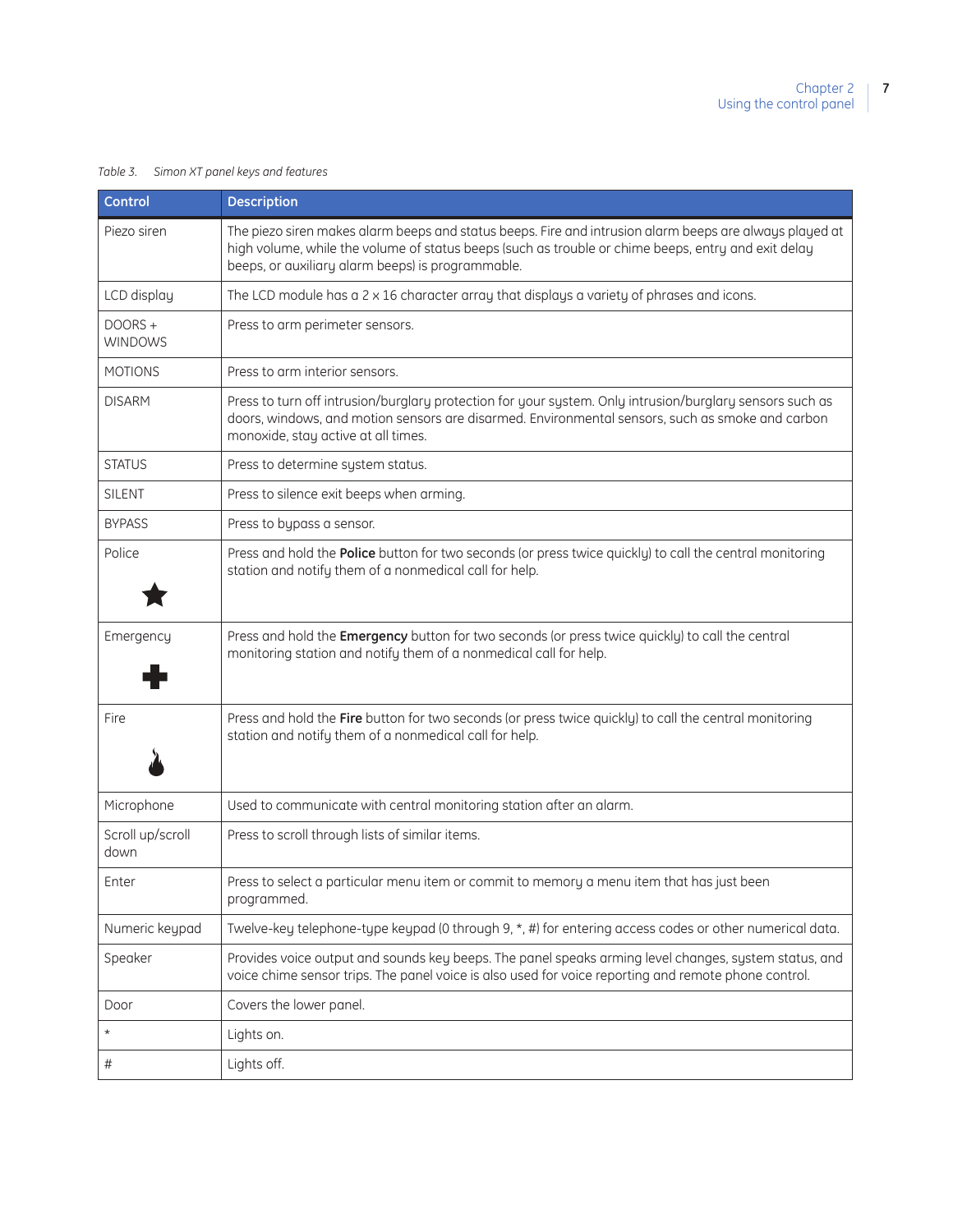## **Standard text display**

While the panel is idle, the following text displays:

| Display line 1 | Arming level                   |
|----------------|--------------------------------|
| Display line 2 | HH:MMx (Time) and status icons |

Arming level text could be one of the following:

- Subdisarmed
- Disarmed
- Doors + Windows
- Motions
- Doors + Windows  $&$  Motions

The phrase *- No Delay* is appended to the arming level when no entry delay is active. *Table 4* describes the possible status icons.

*Table 4. Status icons*

| <b>Status icon</b> | <b>Description</b>               |
|--------------------|----------------------------------|
|                    | Clock - Light schedules on       |
|                    | Solid bell - Chime on            |
|                    | Outlined bell - Special chime on |
|                    | Light bulb - Sensor lights on    |
|                    | Key - Latchkey on                |

#### **LEDs**

Every key on the front keypad has an LED behind it, except for the scroll up and down keys. There are four status LEDs behind the row of keys below the LCD display. These status LEDs indicate the arming level. There is one status LED behind the **Enter** button. This status LED is lit when there are no open sensors in the system. All other LEDs are controlled as a group and provide backlighting for the keypad for 30 seconds after a key is pressed.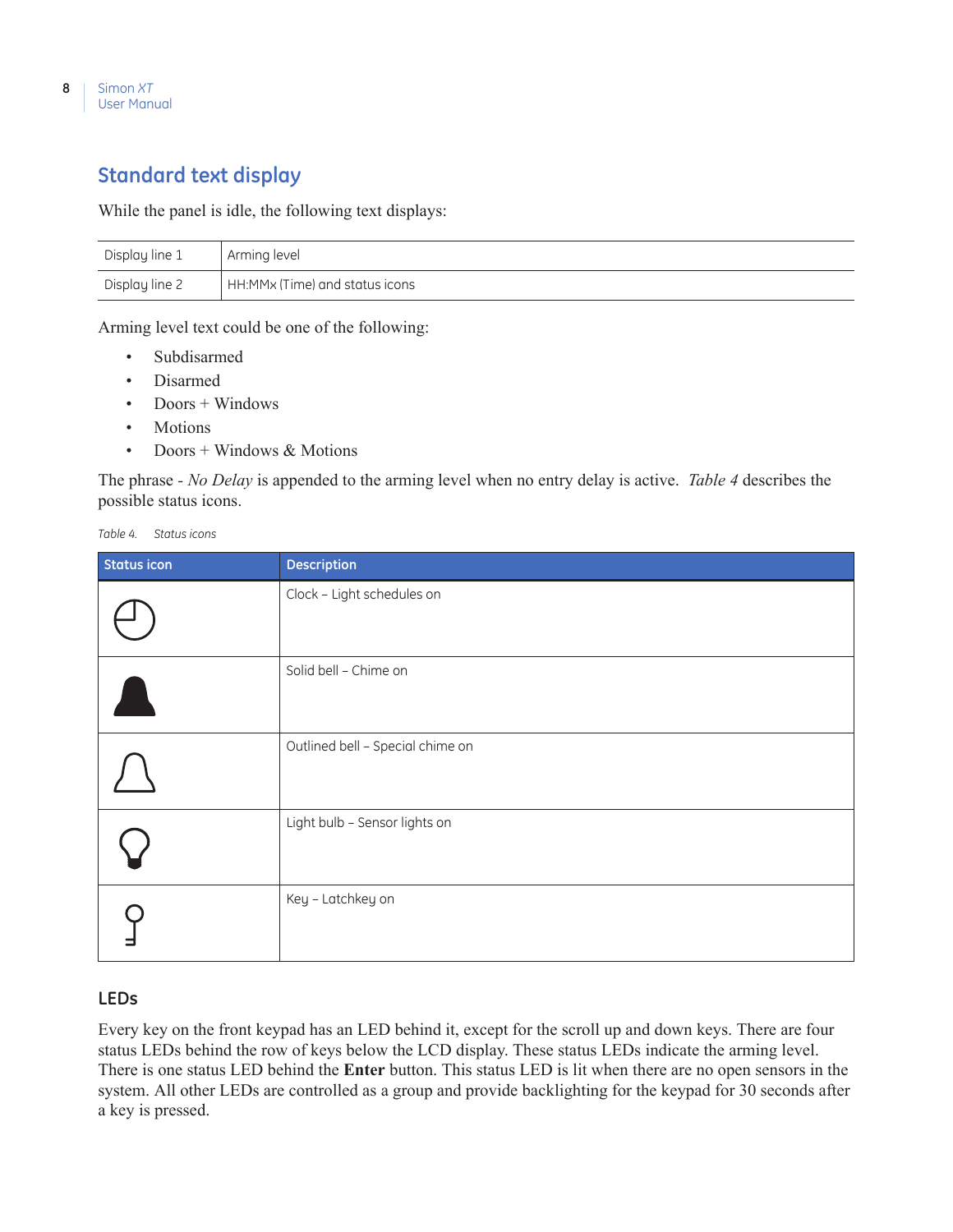## **Simon** *XT* **features**

Your Simon *XT* self-contained security system provides the following features:

- Home security
- Entry and exit delays
- Light control
- Emergency
- Bypassing sensors
- Chime
- **Latchkey**

## **Things you can do**

The Simon *XT* features provide you with the ability to perform the following functions:

- Arm perimeter (windows and doors) and interior (motion) sensors to indicate intruders.
- Control lights to be turned on and off at a set time or if an intruder is detected.
- Use one button to send quick response alerts to the central monitoring station.
- Access the system from a keyfob that is similar to that used for your car.
- Access the system from a remote telephone.
- Disable sensors so you can leave a window open while the system is armed.
- Get an audio alert when a protected door is opened while the system is disarmed.
- Have the system notify you if your children do not arrive at home by a predetermined time.

### **Home security**

The Simon *XT* allows you to control which sensors are active at any given time. *Table 5* describes the five arming levels that you can set from the control panel.

| Level | <b>Function</b>                                 | <b>Description</b>                                                                                                                                                                                                                                                          |
|-------|-------------------------------------------------|-----------------------------------------------------------------------------------------------------------------------------------------------------------------------------------------------------------------------------------------------------------------------------|
| 0     | Subdisarm                                       | If your system includes 24-hour protection sensors on items such as gun or jewelry<br>cases, you must subdisarm the panel before accessing these areas to avoid causing<br>an alarm. Environmental sensors, such as smoke and carbon monoxide, stay active at<br>all times. |
|       | Disarm                                          | In this level, only 24-hour sensors are active.                                                                                                                                                                                                                             |
|       | Arm door and window<br>sensors - exterior.      | This level arms the door and window sensors, while leaving the interior motion sensors<br>disarmed.                                                                                                                                                                         |
|       | Arm motion sensors -<br>interior.               | This level allows you to arm the interior motion sensors, while leaving the exterior door<br>and window sensors disarmed.                                                                                                                                                   |
| 4     | Arm doors, windows and<br>motion sensors -both. | This level allows you to arm the interior motion sensors and the exterior door and<br>window sensors disarmed.                                                                                                                                                              |

*Table 5. Simon XT arming levels*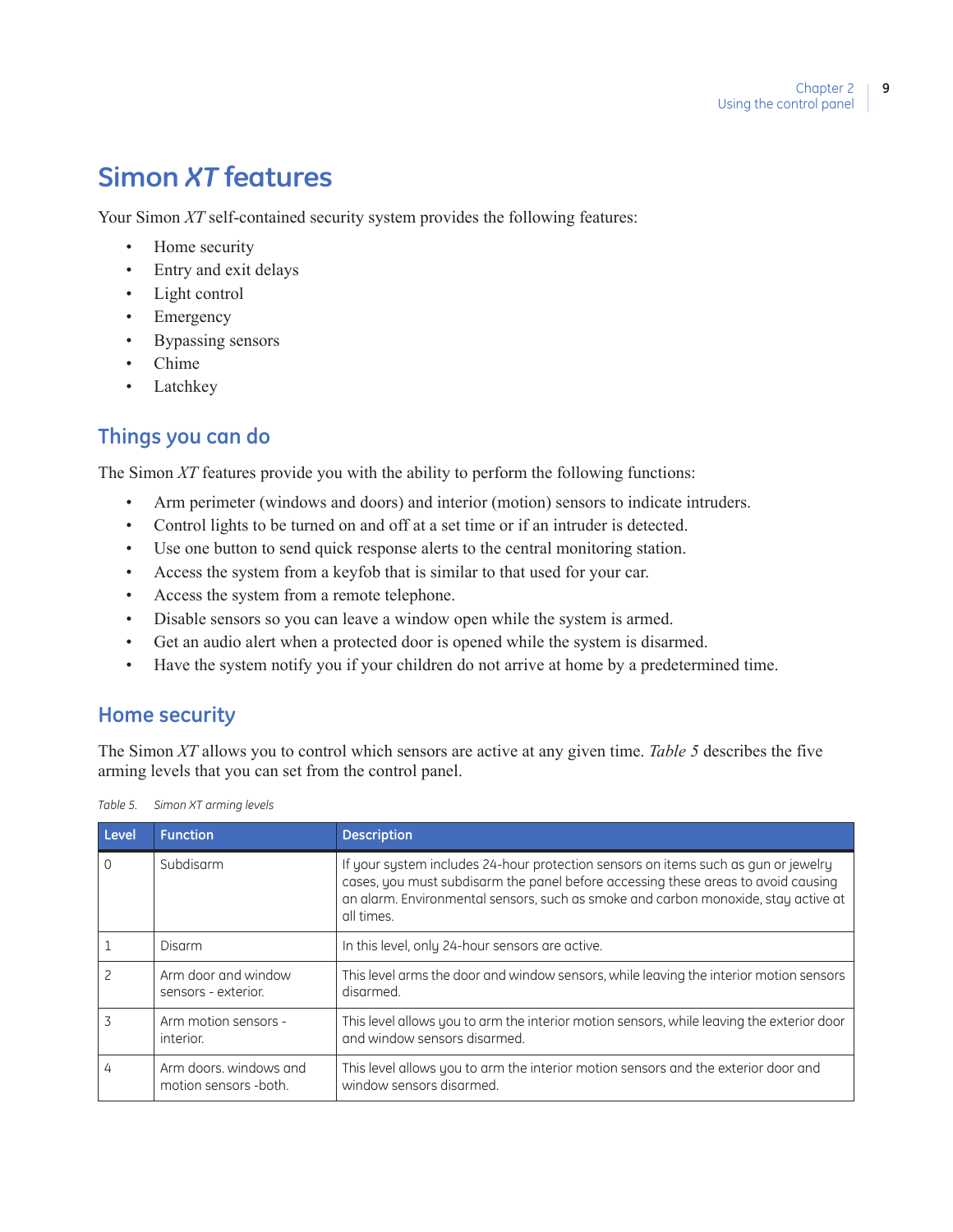#### **Arming/disarming**

Arming a sensor makes it active and allows the panel to generate an alarm when a door or window is opened, or when an unauthorized person enters a specific area. Disarming makes the sensor inactive in the system. The current arming level is shown on the panel display and changes in arming level are announced on the speaker.

#### **Subdisarm**

- 1. Enter the master code while the system is disarmed.
- 2. The panel displays and speaks *Subdisarmed*, the **DISARM** button blinks, and the panel beeps once.
- 3. When you've finished accessing the temporarily unprotected areas, press **DISARM** to return to *Disarmed*.

#### **Disarm (off)**

- 1. Press **DISARM**, then enter your code when the panel displays *Enter Code*.
- 2. The panel displays and speaks *Disarmed*, the **DISARM** button lights up, and the panel beeps once.

#### **Arming doors and windows**

- 1. Ensure that all doors and windows are closed.
- 2. Press **DOORS+WINDOWS**, then enter your code when the panel displays *Enter Code*, if a code is required.
- 3. The panel displays *Doors + Windows*, speaks *Doors and Windows On*, and the **DOORS+WINDOWS** button lights up.
- 4. The panel starts an exit delay, and sounds exit beeps in groups of 2 until the exit delay expires.

#### **Arming motion sensors**

- 1. Press **MOTIONS**, then enter your code when the panel displays *Enter Code*, if a code is required.
- 2. The panel displays *Motions*, speaks *Motions On*, and the **MOTIONS** button lights.
- 3. The panel starts an exit delay and sounds exit beeps in groups of 3 until the exit delay expires.

#### **Arming doors, windows, and motion sensors**

- 1. Press **DOORS +WINDOWS**, then enter your code when the panel displays *Enter Code*, if a code is required.
- 2. While the panel is in the process of arming, press **MOTIONS**.
- 3. The panel displays *Doors + Windows & Motions*, speaks *Doors and Windows On, Motions On*, and the **DOORS+WINDOWS** and **MOTIONS** buttons light up.
- 4. The panel starts an exit delay and sounds exit beeps in groups of 4 until the exit delay expires.

Simon *XT* User Manual **10**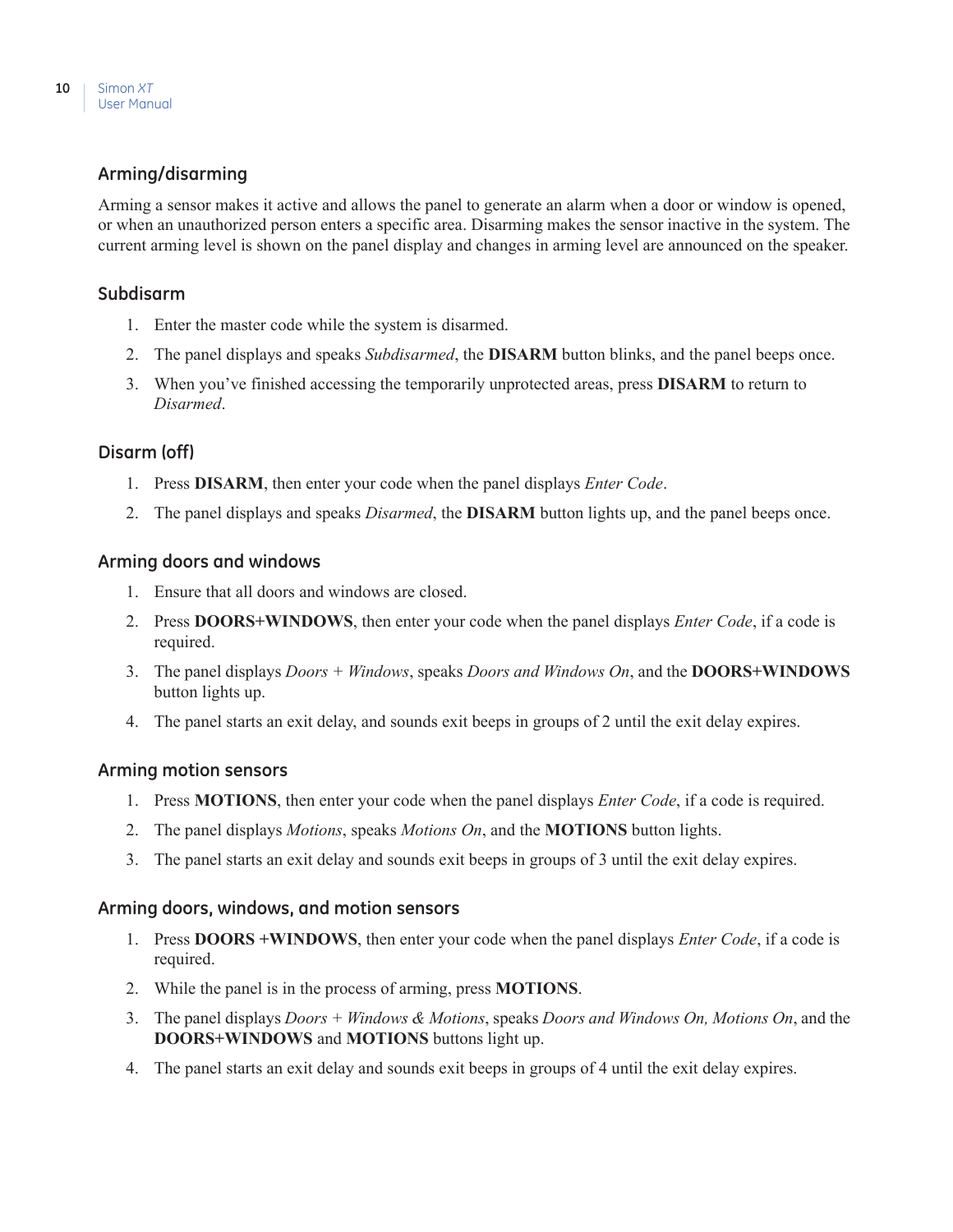## **Exit/entry delay**

Your Simon *XT* provides a delay after entering or exiting your home before the system is alarmed. *Table 6* provides details for the entry and exit delay features.

*Table 6. Entry and exit delay details*

| <b>Function</b>       | <b>Description</b>                                                                                                                                                                                                                                                                       |
|-----------------------|------------------------------------------------------------------------------------------------------------------------------------------------------------------------------------------------------------------------------------------------------------------------------------------|
| Entry delay           | Some active sensors cause immediate alarms when tripped. Other sensors, if enrolled in a delayed<br>response group, start an entry delay that lets you enter the premises and disarm the system. If the<br>system has not been disarmed by the end of the entry delay, the alarm occurs. |
| No delau              | If the system was armed with the No Delay feature activated, there will be no entry delay and the<br>alarm will occur immediately.                                                                                                                                                       |
| Exit delay            | When the user arms the system, an exit delay starts. During the delay the user can vacate the<br>premises through a delayed response door without causing an alarm.                                                                                                                      |
| Protest during arming | The system may protest an arming level change if certain abnormal conditions exist. If a sensor that<br>is active in the requested arming level is open, the system sounds protest beeps and automatically<br>bypasses the open sensor (depending on system configuration).              |

### **Exit delay**

The exit delay is the amount of time the system gives you to exit the home before the system is armed. This is programmed by the installer. After you arm the system you will hear beeps during the exit delay. See *Status beeps* on page 20.

### **Silent exit**

The silent exit feature silences the status beeps that accompany the exit delay. See *Status beeps* on page 20. Press **SILENT** after you arm the system to silence status beeps. The panel will still beep at the beginning and end of the exit delay.

**Note:** Enabling silent exit doubles the exit delay time.

### **Entry delay**

The entry delay is the amount of time the system gives you to disarm the system after entering the home. This is programmed by the installer. When you enter your home, you will hear beeps during the entry delay. See *Status beeps* on page 20.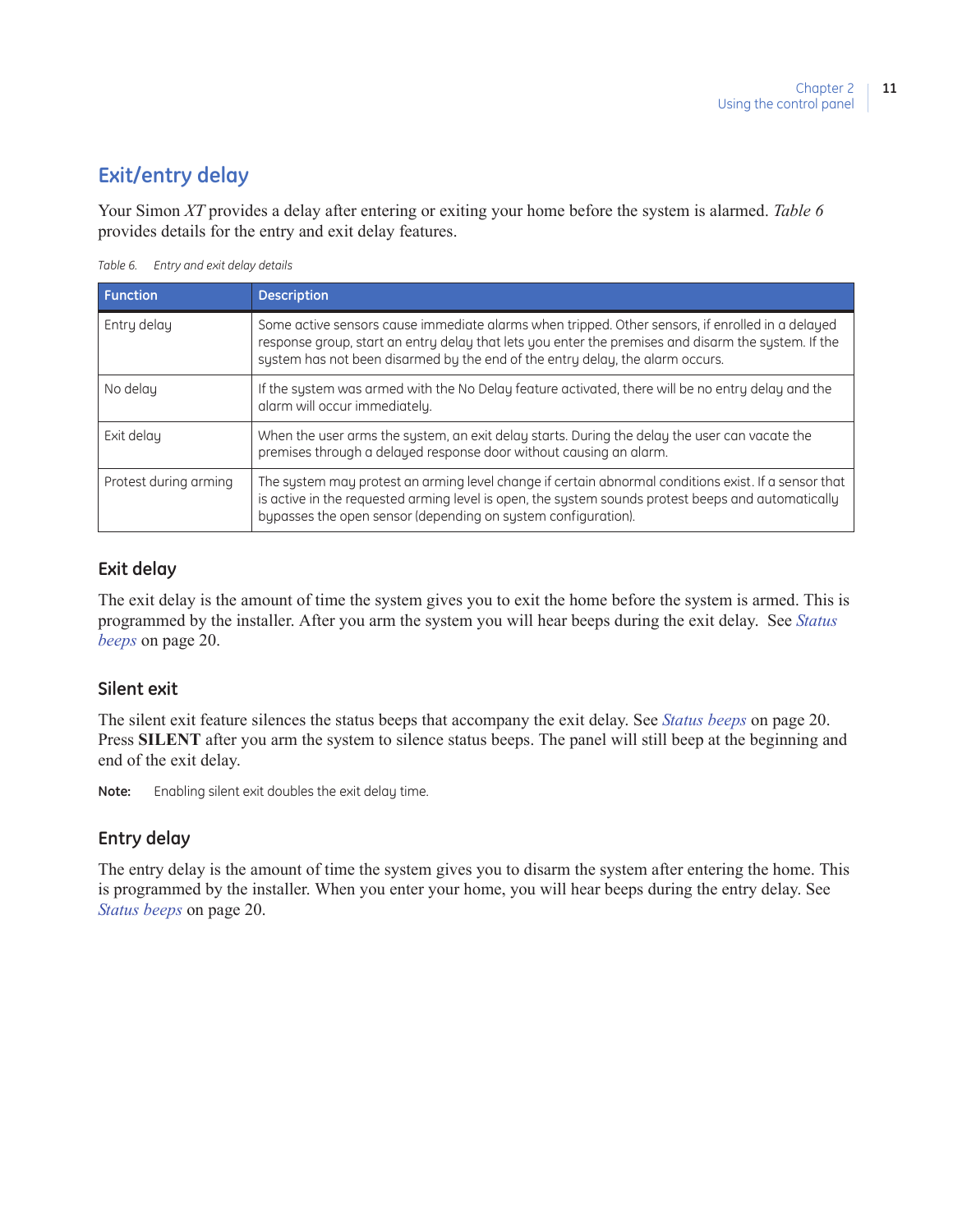#### **No entry delay**

Use the No Delay feature when you are staying at home, for instance when you are asleep, or when you're away from home and will carry a wireless touchpad that will allow you to disarm the system before opening a protected door. Check with your installer to find out how this option is programmed.

- 1. Close all doors and windows.
- 2. Press **DOORS +WINDOWS** twice. If a code is required for arming, enter your code after the first press of the **DOORS +WINDOWS** button, then press the button again.
- 3. The panel displays *Doors+ Windows No Delay* and speaks *Doors and Windows On, No Entry Delay*. The **DOORS + WINDOWS** light will blink and the exit delay will begin.

**Note:** To avoid causing an alarm, you must disarm the system with a wireless touchpad before entering your home.

### **Quick exit**

Use the quick exit feature when someone wants to briefly leave while the home is still armed (for instance to get the newspaper). This feature needs to be enabled by your installer. When you press the **DISARM** button, the display shows *Exit Time Is On*. This allows a designated exit door to be open for up to two minutes without triggering an alarm.

**Note:** The designated door may be opened and closed only once. If you close the designated door behind you when you exit, you will have to disarm the system upon reentering. Leave the designated door open while using the quick exit feature.

#### **Exit delay extension**

If enabled by your installer, the *Exit delay extension* feature will recognize when you arm the system, leave your house and then quickly re-enter your house (such as you would if you forgot your car keys.) In such a case Simon *XT* will restart your exit delay to give you the full exit delay again.

## **Bypassing sensors**

Bypassing a sensor allows you to open the sensor while the system is armed. For example, if your *Doors & Windows* are armed and you want to open your kitchen window but do not want to disarm the entire system, then you can bypass the kitchen window sensor and then open the kitchen window without causing an alarm. Bypassed sensors are automatically unbypassed when the arming level is changed to a level where the sensor is not active.

#### **Bypassing**

- 1. Press **BYPASS** and enter the master code.
- 2. Scroll up/down until you reach the sensor to be bypassed.
- 3. The display shows, for example, *Sn 1 Front Door* on the first line.
- 4. Press **Enter** to bypass (deactivate) the sensor.
- 5. When a sensor is bypassed, the panel displays *Bypassed* on the second line.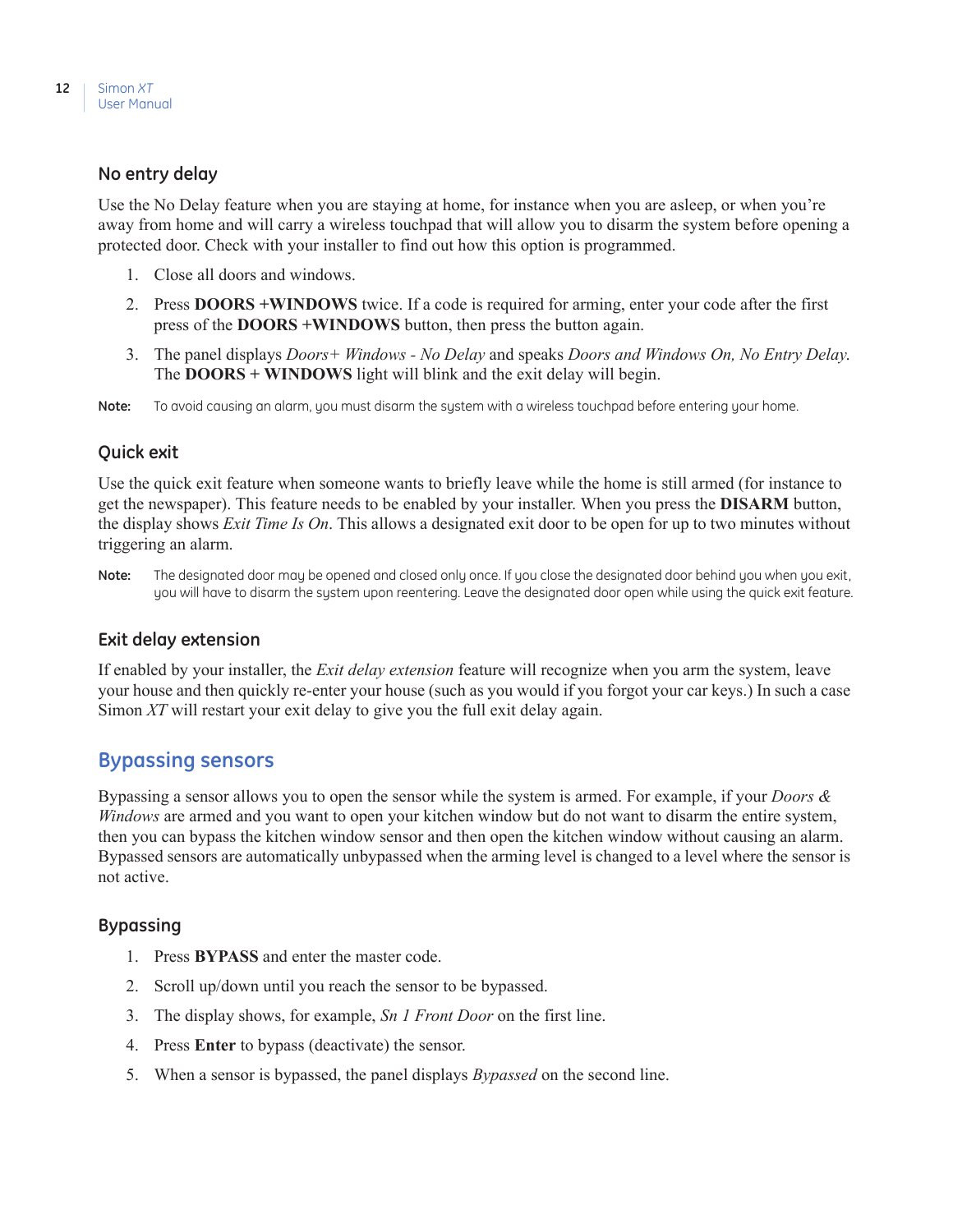#### **Unbypassing**

- 1. Press **BYPASS** and enter the master code.
- 2. Scroll up/down to the sensor to be unbypassed. The sensor must be currently bypassed.
- 3. Press **Enter** to unbypass (reactivate) the sensor.
- 4. The panel removes the word *Bypassed* from the second line of the display.

### **Alarms**

The system provides a series of alarms that indicate an unusual occurrence. When an alarm is active, the panel displays:

*Alarm Alarm Alarm*

*Press Status*

Alarms are canceled by entering a valid master or user code. After alarms are canceled, the system will be disarmed.

#### **Canceling and preventing accidental alarms**

One of the biggest concerns you might have regarding your security system is causing an accidental alarm. Most accidental alarms occur when leaving the residence after arming the system or before disarming the system upon your return.

There is a communicator delay (dialer delay) of 30 seconds programmed into this panel. The panel will delay 30 seconds before dialing the central monitoring station remote phone to send reports. You can have your installer program this delay time between 0 and 254 seconds. To cancel an accidental alarm before the programmed dialer delay time expires, enter your access code.

### **Guidelines for preventing accidental alarms**

Use the following guidelines to prevent accidental alarms.

- Close doors and windows before you leave your house.
- Gather your belongings, so you can exit immediately after arming the system.
- Always enter and exit within the programmed delay times.
- Make sure you leave through a door that has a delay time set for it.
- Disarm your system immediately upon returning home.
- Be aware of the devices in your security system and learn how each one operates.
- If you have pets, ask your installer if you need pet lenses in your motion detectors.
- Check the location of your smoke detectors. Smoke detectors near bathrooms and kitchens can be tripped by steam and smoke from cooking.
- Make a note of the display, system beeps, and indicator lights that indicate the current system status.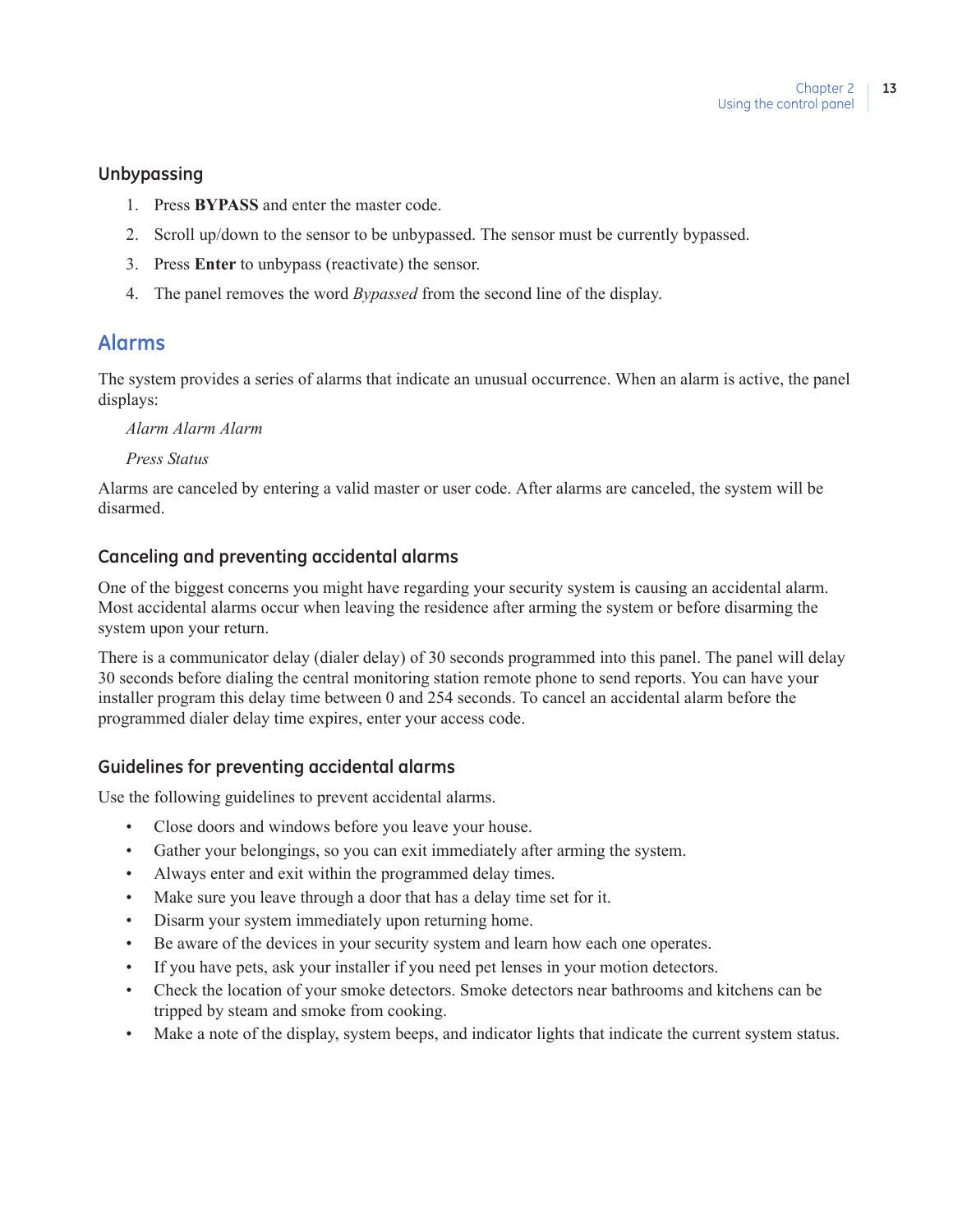## **Light control (optional)**

Simon *XT* lets you control lights and appliances using lamp, appliance, or universal modules. You can:

- Turn lights with unit numbers 1 to 8 on or off manually or at a specific time.
- Turn on lights when a sensor is tripped. You can program lockout times when sensor-activated lights won't be active.

To turn on all of the lights that are controlled by lamp modules, press the **\*** button twice. The panel display will show *All Lights On*. To turn off all lights that are controlled by lamp modules, press the **#** button twice. The panel display will show *All Lights Off.* To turn on or off individual lights:

- To turn on a light with unit number N (1 to 8), press the  $*$  button, then  $\langle N \rangle$ . The panel displays and speaks *Light <N> On*.
- To turn off a light with unit number N (1 to 8), press the # button, then  $\langle N \rangle$ . The panel displays and speaks *Light <N> Off*.

### **Chimes**

Use the *Chime* feature to signal when a protected door is opened while the system is disarmed. The panel chimes twice when a chime sensor is tripped, if the chime mode is enabled. This feature allows you to be notified when family members are going in and out of your home. The *Chime* and *Special Chime* features are turned on or off in the system menu. See *Chime* on page 27 and *Special chime* on page 28.

**Note:** If there are no chime sensors in your system, the *Chime* option will not be in the System menu.

#### **Voice chime**

Your installer may have programmed the system to speak the sensor name or make a custom chime sound when a chime sensor is tripped. The chime sound, if programmed, will be played in place of the standard chime beeps.

#### **Special chime**

Special chime allows you to install motion sensors in a patio or at the front door, and be notified when someone is approaching those areas. These motion sensors are not used for intrusion protection. The panel will chime three times, if the special chime mode is enabled.

**Note:** If there are no special chime sensors in your system, the *Special Chime* option will not be shown in the *System* menu.

Simon *XT* User Manual **14**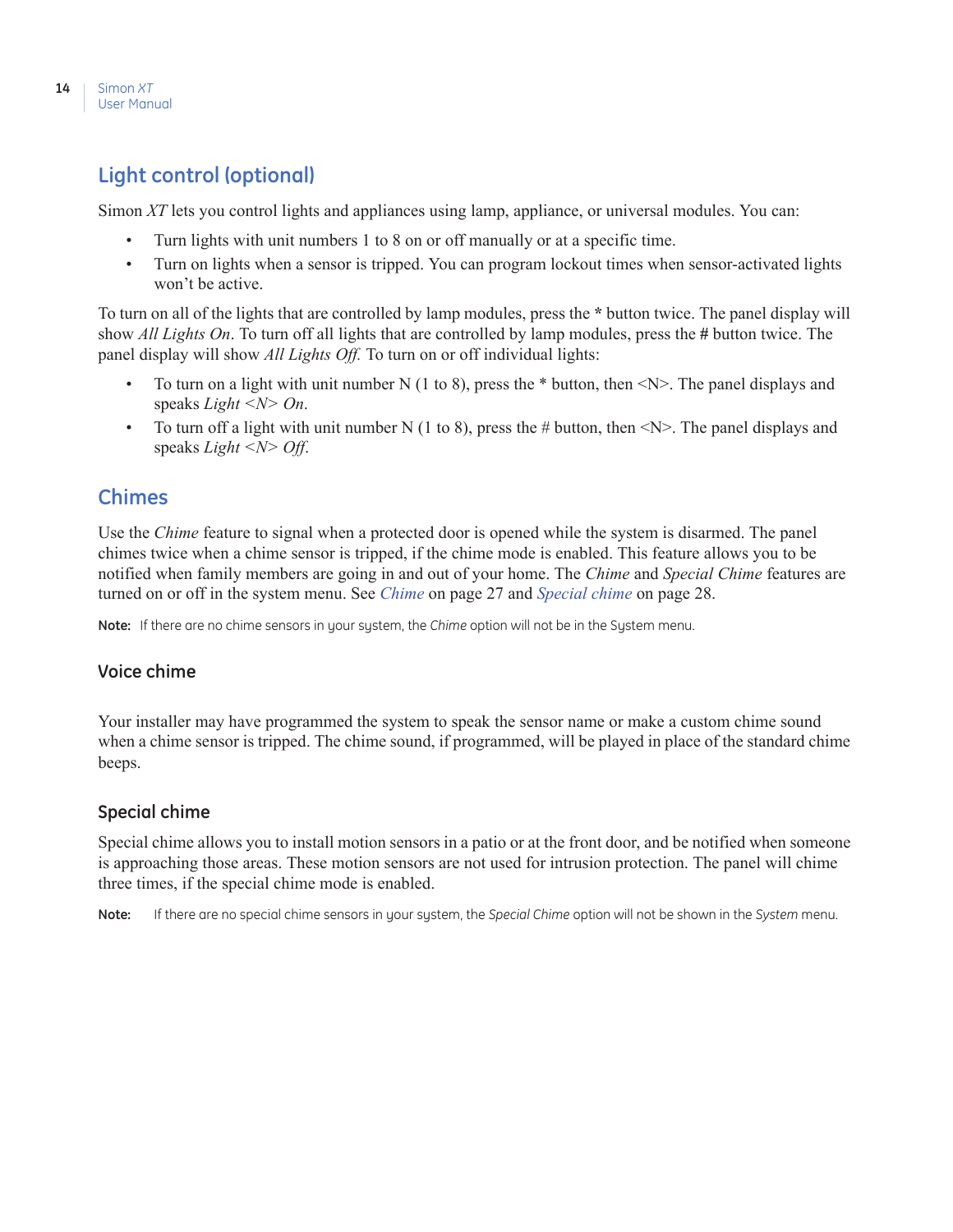## **Latchkey**

Use the latchkey feature to notify you, via a remote phone, if a family member does not arrive home at a predetermined time and disarm the system. When this feature is active, a latchkey alarm is reported if the premises are not disarmed by the programmed latchkey time. For example, if you set the Latchkey time for 3:00 p.m. and the system is not disarmed by that time a message is sent to your remote phone. The latchkey feature can be activated during arming if a latchkey time is programmed.

To activate the latchkey feature:

- 1. Press **MOTIONS** twice. If a code is required, enter your code after the first press of the **MOTIONS**  button, then press **MOTIONS** a second time.
- 2. The panel **MOTIONS** light will blink and the exit delay will begin.

## **System status**

Press **STATUS** (no code is required) to cause the system to display and speak the following types of information:

- Alarm conditions
- Alarm history
- Trouble conditions
- Open sensors
- Bypassed sensors

The **STATUS** button blinks when an active alarm exists. The **STATUS** button is lit when an abnormal condition such as a trouble or open sensor exists in the system.

You can clear certain status entries from the system (such as old alarm history) by pressing **DISARM** after checking the status.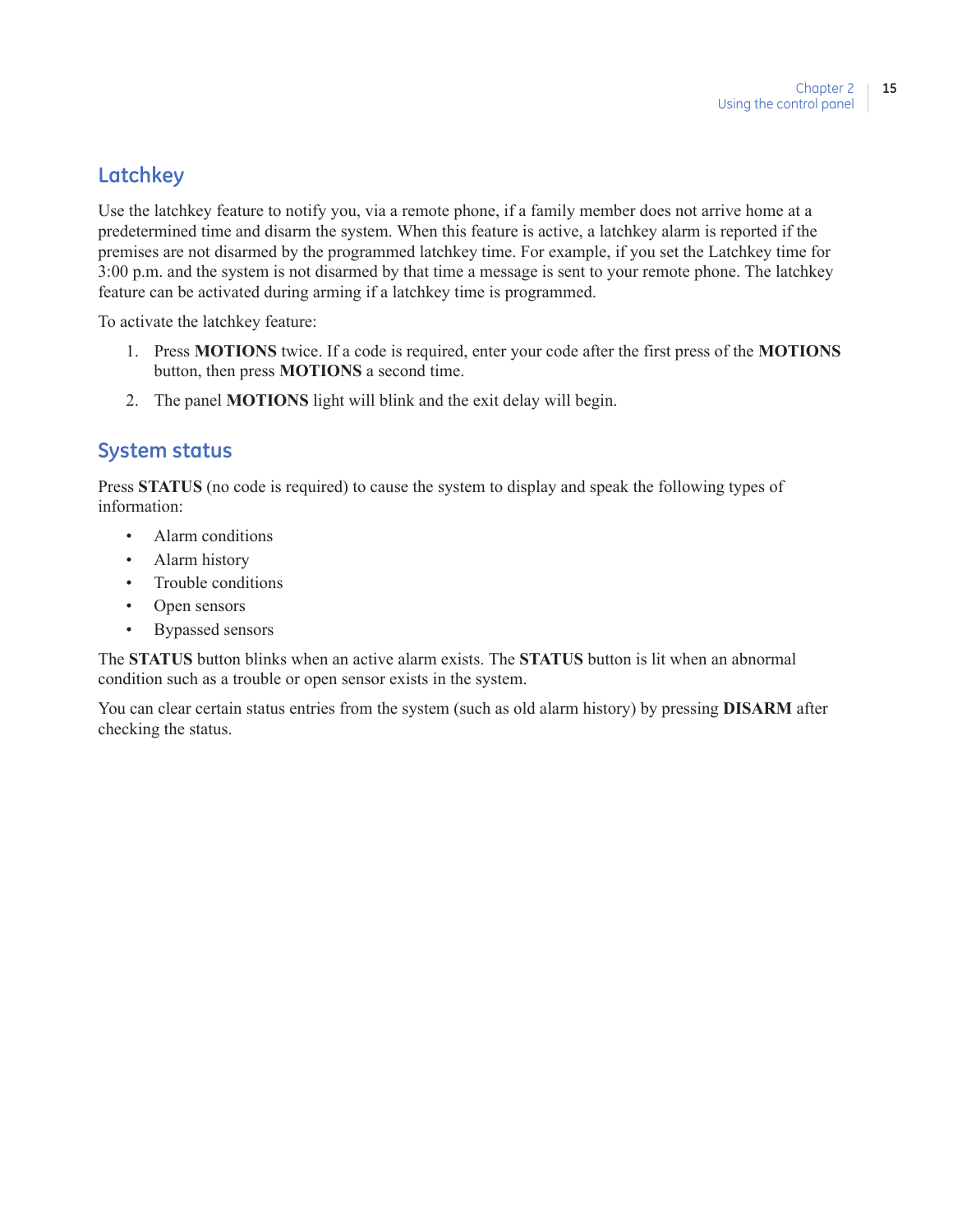## **Using an offsite phone**

If enabled by the installer, you can control your Simon *XT* panel remotely from an offsite phone. The panel answers a phone call according to the dialing method programmed by your installer.

After a certain combination of rings and pauses, the panel will answer the call with the voice prompt *Enter your code*. You must enter the correct code to gain access.

If you are interacting with your panel and the panel hangs up on you, the system is calling in a report to the central monitoring station or remote phone due to an action by you or someone at the security system site. The actions listed in *Table 7* may be performed from an offsite phone.

| <b>Action</b>                             | Phone key presses         | <b>Comments</b>                                                       |
|-------------------------------------------|---------------------------|-----------------------------------------------------------------------|
| Disarm                                    | $\bullet$                 | System not already disarmed                                           |
| $\mathbf 0$<br>Subdisarm                  |                           | Must have used the master code to gain access; system<br>was disarmed |
| Arm doors and windows                     | 2                         | Press 2 again to activate No Delay feature                            |
| Arm motion sensors                        | ❸                         | Press 3 again to activate Latchkey feature                            |
| Arm doors, windows, and<br>motion sensors | $Q - Q$                   |                                                                       |
| Check status                              | $\bf \bm 0$               |                                                                       |
| Turn light on                             | *-vunit_num>.             | $N = 1-8$ , unit number                                               |
| Turn light off                            | #- <unit_num>.</unit_num> | $N = 1-8$ , unit number                                               |
| Turn all lights on                        | $* - *$                   |                                                                       |
| Turn all lights off                       | $# - #$                   |                                                                       |
| Hang up                                   | ❸                         |                                                                       |

*Table 7. Phone controls*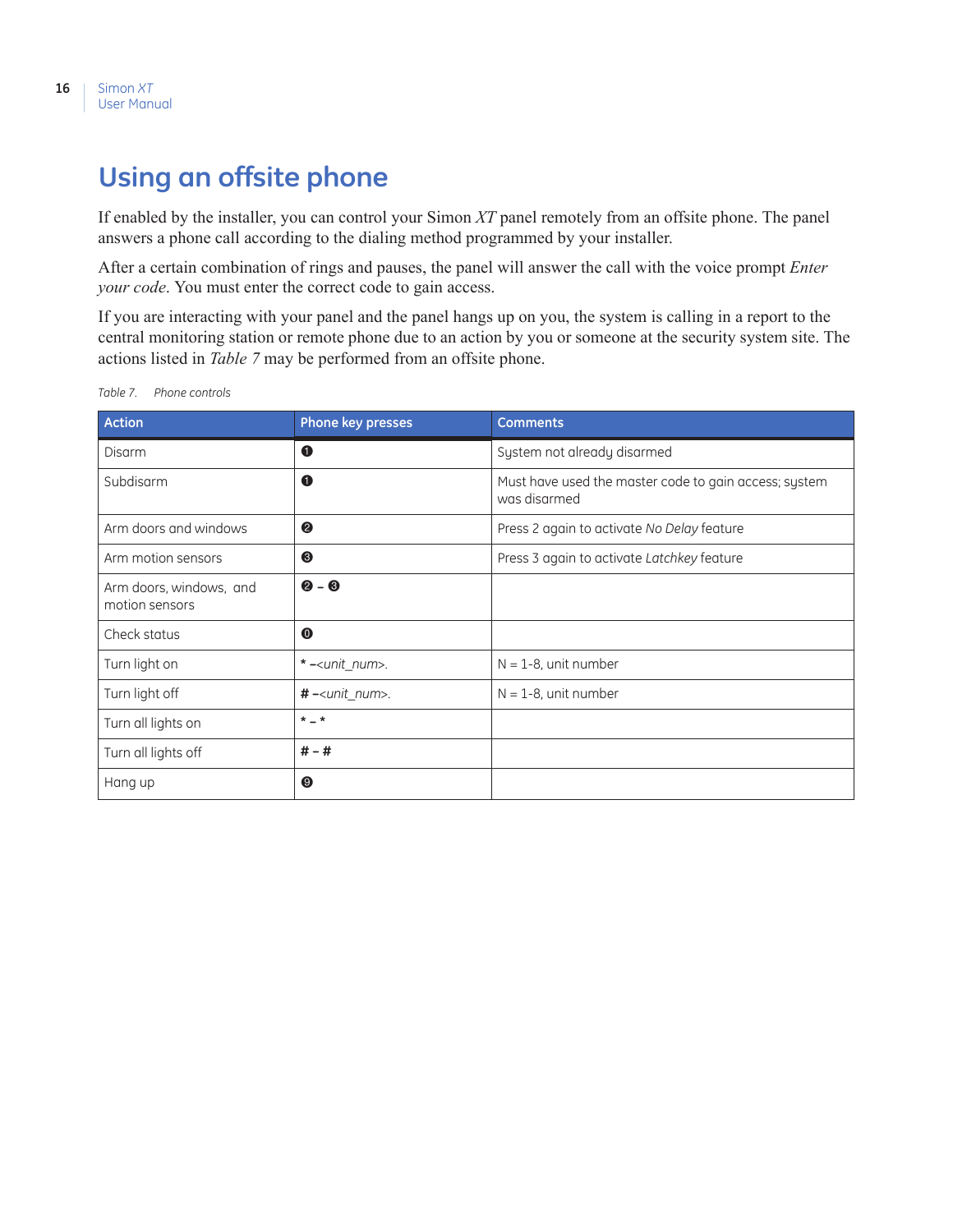## **Using touchpads**

Touchpads are used to control the security system from any location within or near your home.

## **Remote handheld touchpad**

Interfacing with the system using a remote handheld touchpad is similar to using the panel.

*Figure 3. Remote handheld touchpad*

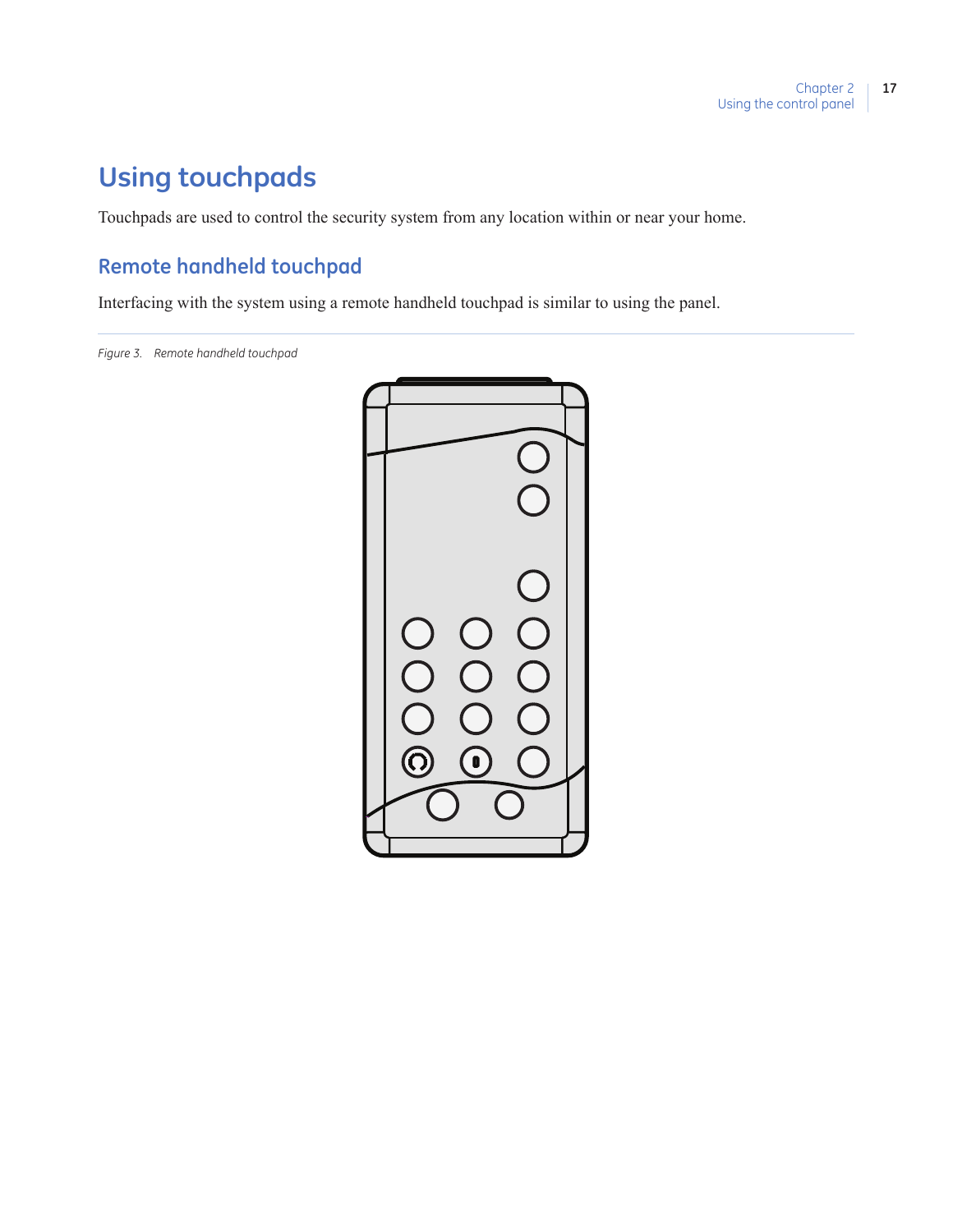## **Keyfob**

If your installer programmed the keyfob with no entry delay, and you armed the system with the keyfob, you must disarm your system before entering the home to avoid causing an alarm.

**CAUTION:** To avoid causing false alarms, check with your installer on how your touchpad options are programmed.

*Figure 4. Keyfob (keychain touchpad)*



**Note:** For any key press on the keyfob, hold the button until the indicator light blinks

If your installer programmed your system for remote touchpad arming, you must enter your home to start the entry delay before you can use your keyfob to disarm the system.

**Note:** Panic alarms need to be silenced from the panel, a remote handheld touchpad, or another keyfob. They cannot be silenced from the same keyfob that activated the alarm.

|                                                               | Lock               | Press once to arm doors and windows.                                                                                                                                                                                                            |  |
|---------------------------------------------------------------|--------------------|-------------------------------------------------------------------------------------------------------------------------------------------------------------------------------------------------------------------------------------------------|--|
| O                                                             | Lock               | Press twice to arm doors, windows, and motion sensors.                                                                                                                                                                                          |  |
| $0 - 0 - 0$                                                   | Lock               | Press three times to arm doors, windows, motion sensors, and to activate the latchkey<br>option.                                                                                                                                                |  |
| Hold both<br>$\mathbf{\Omega}^*\mathbf{\Omega}$<br>for 3 sec. | Lock and<br>unlock | Press both buttons simultaneously for three seconds to send a panic (intrusion, silent, or<br>nonmedical emergency) alarm to the central monitoring station. Check with the installer<br>to find out how the keyfob panic buttons will operate. |  |
|                                                               | Unlock             | Press to disarm your security system.                                                                                                                                                                                                           |  |
|                                                               | Star               | Can be programmed to control a device connected to a universal module.                                                                                                                                                                          |  |
|                                                               | Light              | Can be programmed to control a device connected to a lamp module. Press once to turn<br>on all lights on lamp module. Press again to turn off all lights on lamp module turn off.                                                               |  |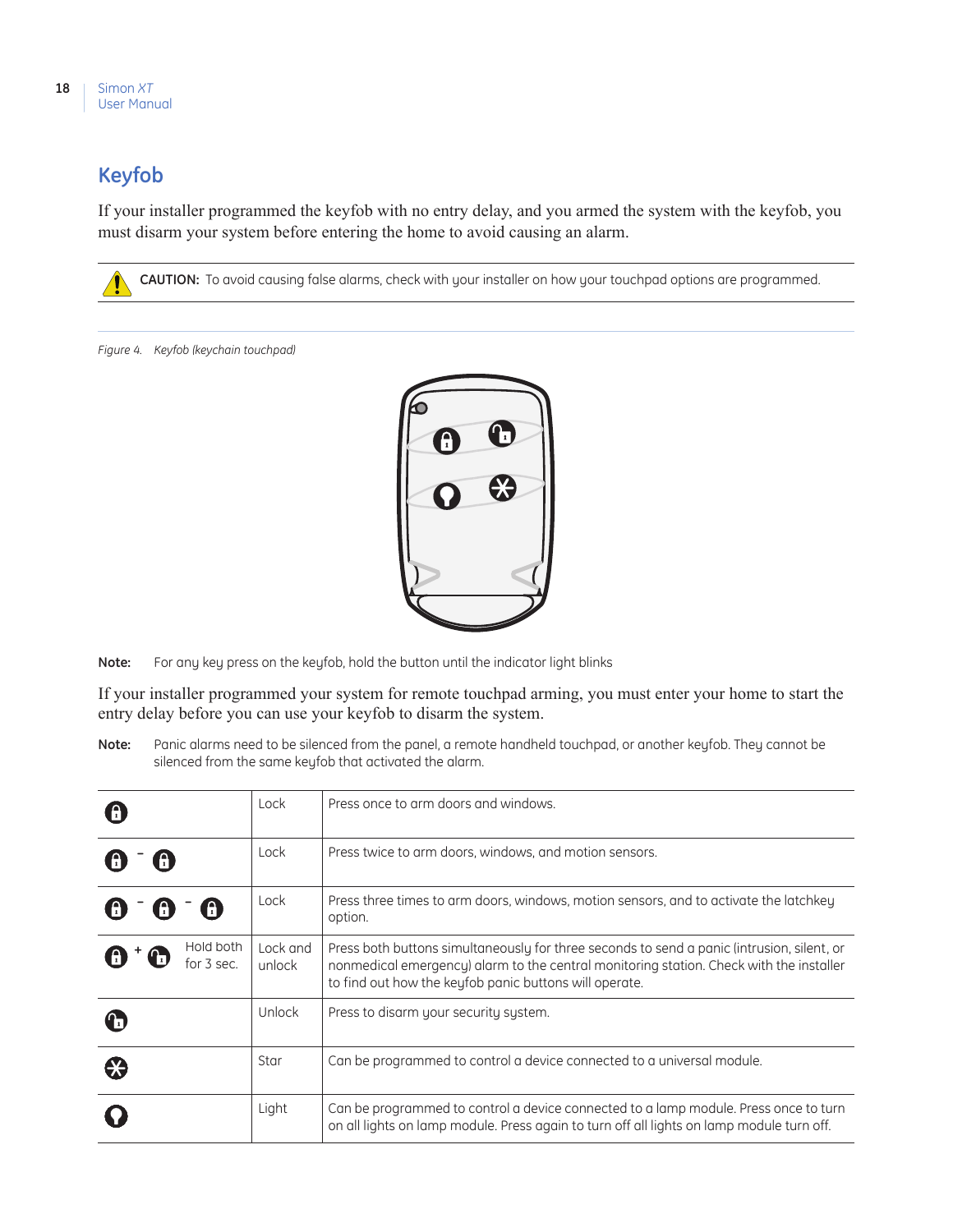# **Chapter 3 How your system communicates**

Your system responds to you through the use of display and voice messages, status beeps, alarms, and panel indicator lights.

In this chapter: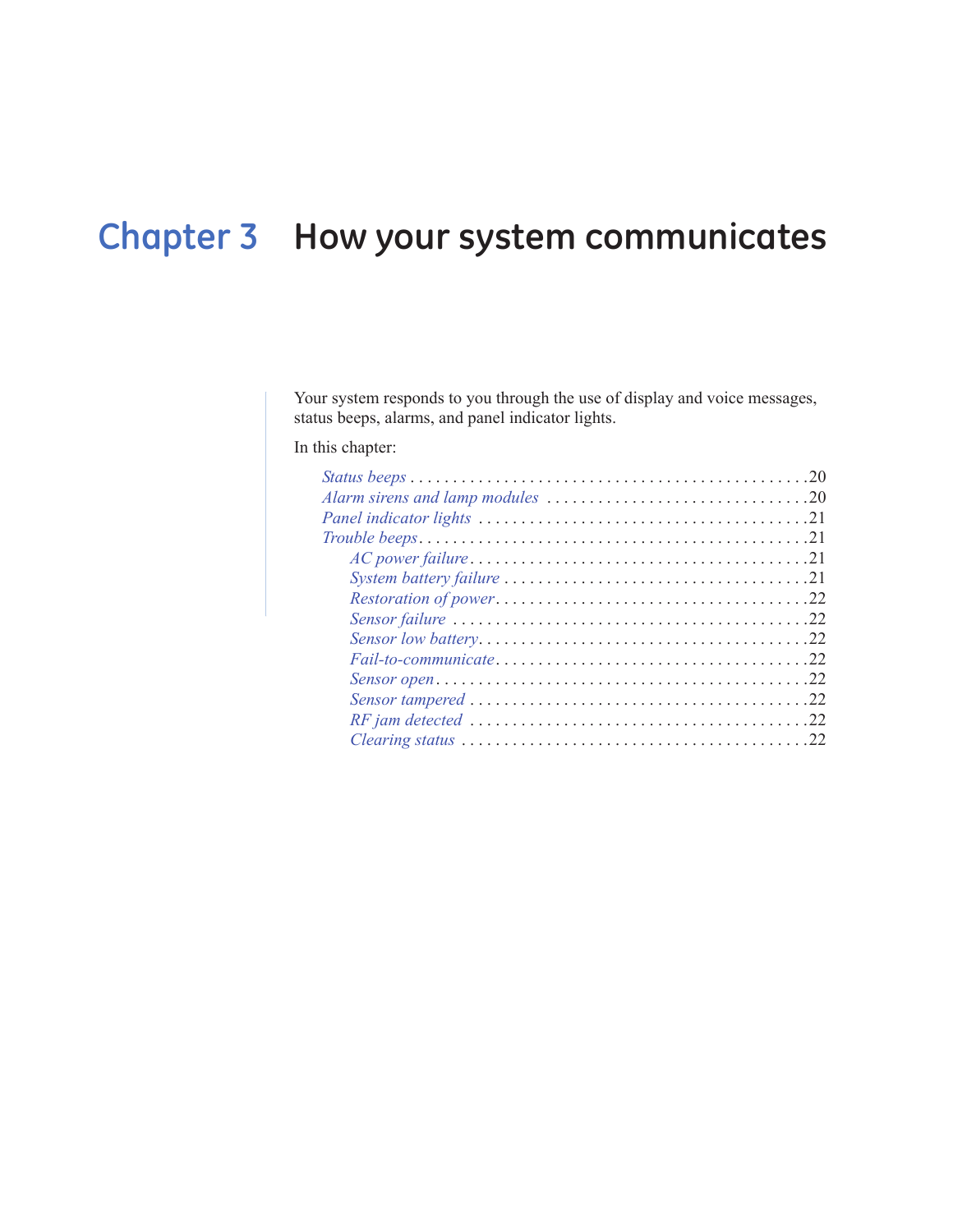The panel sounds status beeps to alert you to various system events and conditions.

**Note:** You may receive a different number of status beeps if you press the buttons quickly.

*Table 8. Status beeps*

| <b>Activity</b>             | <b>Beep Response</b>                                                                                                                                                                                                                                                                 |  |
|-----------------------------|--------------------------------------------------------------------------------------------------------------------------------------------------------------------------------------------------------------------------------------------------------------------------------------|--|
| Doors + Windows             | Exit delay and Entry delay beeps sound two times every five seconds and two times per<br>second during the last ten seconds. If silent exit is used, the exit delay beeps will only sound<br>twice when you arm and twice when the exit delay expires.                               |  |
| Motions                     | <b>Exit delay</b> and <b>Entry delay</b> beeps sound three times every five seconds and three times<br>per second during the last ten seconds. If silent exit is used, the exit delay beeps will only<br>sound three times when you arm and three times when the exit delay expires. |  |
| Doors + Windows and Motions | <b>Exit delay</b> and <b>Entry delay</b> beeps sound four times every five seconds and four times per<br>second during the last ten seconds. If silent exit is used, the exit delay beeps will only sound<br>four times when you arm and four times when the exit delay expires.     |  |
| Disarm                      | One beep.                                                                                                                                                                                                                                                                            |  |
| Chime                       | Two beeps.                                                                                                                                                                                                                                                                           |  |
| Special chime               | Three beeps.                                                                                                                                                                                                                                                                         |  |
| Trouble beeps               | Six beeps every minute. Press <b>STATUS</b> to stop beeps for four hours.                                                                                                                                                                                                            |  |
| No activity beeps           | Twenty beeps every minute for five minutes. Feature must be programmed by the installer.                                                                                                                                                                                             |  |

## **Alarm sirens and lamp modules**

Exterior and interior sirens make three different alarm sounds on the premises, each indicating a different type of alarm. Sirens are programmed by the installer to time out and stop sounding after a specified time.

Use *Table 9* to understand the siren sounds used by the security system.

*Table 9. Alarm Siren and X10 Light Information*

| <b>Function</b>          | <b>Fire</b>             | <b>Intrusion</b> | <b>Emergency</b> |
|--------------------------|-------------------------|------------------|------------------|
| X10 Lights               | Steady                  | Flashing         | Steady           |
| X10 Siren                | Steady                  | Steady           | Alarm beeps      |
| Interior and panel siren | Temporal 3 <sup>a</sup> | Steady           | Fast on/off      |
| Exterior siren           | Temporal 3 <sup>a</sup> | Steady           |                  |

a. Temporal 3 refers to a continuous pattern of three siren pulses, then off for 1.5 seconds, three siren pulses, then off for 1.5 seconds.

Simon *XT* User Manual **20**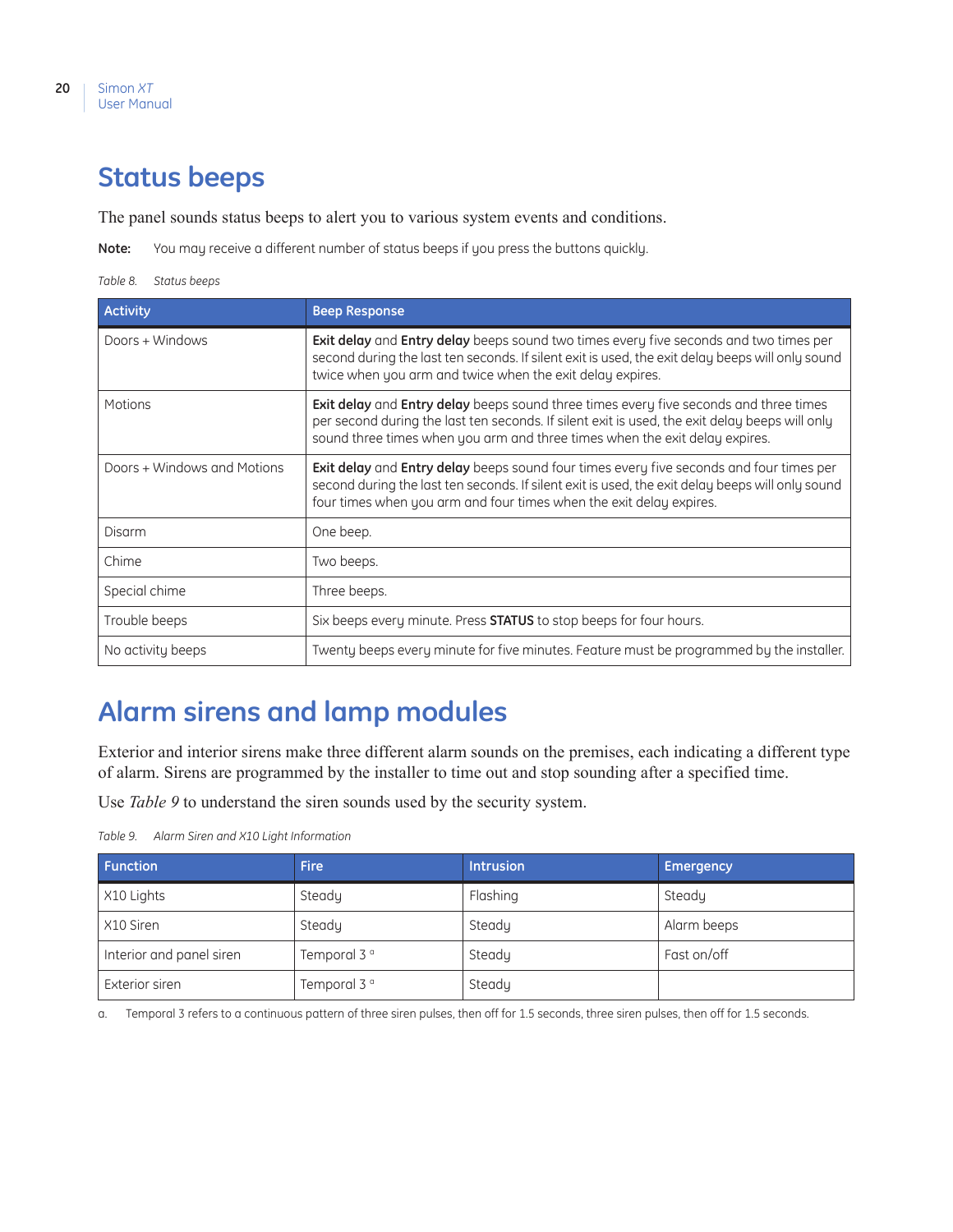## **Panel indicator lights**

Use *Table 10* to understand the panel indicator lights.

*Table 10. Panel indicator lights*

| <b>Button</b>                      | When button light is on                            | When the button flashes                     |
|------------------------------------|----------------------------------------------------|---------------------------------------------|
| DOORS+WINDOWS                      | Doors + Windows armed                              | Doors + Windows armed and no entry delay on |
| <b>MOTIONS</b>                     | Motions armed                                      | Motion sensors armed and latchkey on        |
| <b>DISARM</b>                      | System disarmed                                    | System subdisarmed                          |
| <b>STATUS</b>                      | System trouble, open sensor, or<br>bypassed sensor | System in alarm                             |
| Enter                              | There are no open sensors                          |                                             |
| Chime - Solid bell                 | Door will cause chime                              |                                             |
| Special chime - Outlined bell<br>Л | Motion will cause chime                            |                                             |
| Light schedules - Clock<br>Α       | Time-activated lights feature enabled              |                                             |
| Sensor lights - Light bulb<br>O    | Sensor-activated lights feature enabled            |                                             |
| Latchkey on - Key<br>ϙ             | Latchkey feature enabled                           |                                             |

## **Trouble beeps**

Your security system is able to automatically test itself for:

- Power failures
- Low batteries
- Nonworking sensors
- Communication troubles with the central monitoring station

When your security system detects one of the problems above, six rapid beeps sound every minute until the trouble condition is corrected. To stop the trouble beeps, press **STATUS** or arm/disarm the system while the trouble condition exists. Trouble beeps will resume four hours later unless the trouble condition is corrected.

The following list explains the trouble beep conditions:

**AC power failure.** This condition (if programmed by installer) occurs if your security system has been accidentally unplugged or if there has been an AC power outage. Any status lights go out immediately, and trouble beeps start after five minutes. If you press any button, the display will light and pressing **STATUS**  will show the AC failure. If AC power is not restored within a programmed period of time (5 to 254 minutes) the system will call the central monitoring station. The backup battery, if fully charged, will last for 18 to 24 hours — depending on the load applied to the panel — with no AC power.

**System battery failure.** This condition occurs if the emergency backup battery has failed. Trouble beeps will start. Press the **STATUS** button and the display will show *System Low Battery*. If your AC power is not working, your security system will shut down once the battery has failed. If the condition does not clear after AC power has been restored and 24 hours have passed, call your security system dealer.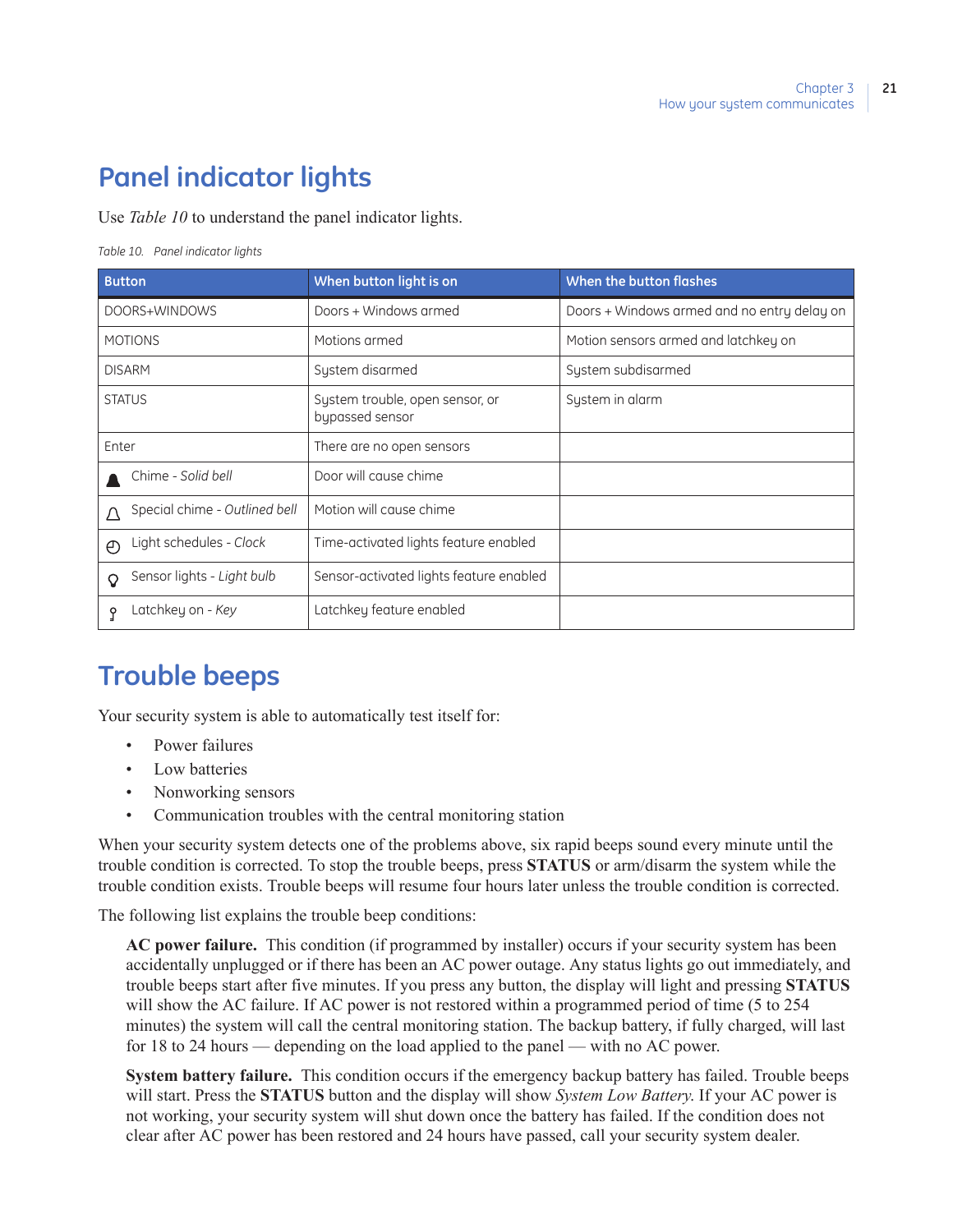**Restoration of power.** This condition occurs after a complete loss of power (AC and battery). When power is restored, the panel will return to the arming state with the same zones bypassed it had prior to losing power.

**Sensor failure.** This condition occurs if a sensor is not communicating with the panel. Trouble beeps will start and the **STATUS** button will light. Press the **STATUS** button and the display will show what sensors have failed. Perform sensor tests. You may need to call your security system dealer if the problem continues.

**Sensor low battery.** This condition occurs if a system sensor has a low battery. The sensor may still be communicating with the panel. Trouble beeps will start and the **STATUS** button will light. Press the **STATUS** button and the display will show what sensors have a low battery. You may need to call your security system dealer to resolve this problem. Some sensor batteries can be replaced by the homeowner.

**Fail-to-communicate.** This condition occurs if your security system cannot communicate to the central monitoring station. Your system will try to report to the central monitoring station eight times before it tells you there is a fail-to-communicate problem. Trouble beeps will start and the **STATUS** button will light. Press the **STATUS** button and the display will show *Comm Test Fail* or *Comm Failure*.You may need to call your security system dealer if the problem continues.

**Sensor open.** This condition occurs if a door or window is open or a system sensor has been disturbed and not reset properly. For example, a door/window sensor magnet may have been removed from the sensor. Your system will indicate this condition to you by causing the **STATUS** button to light. When you press the **STATUS** button, the display shows, for example, *Sn 1 Front Door Open*. Correct the problem by resetting the sensor. If this condition continues, call your security system dealer.

**Sensor tampered.** This condition occurs when a sensor is physically tampered with, for example, the cover is taken off of one of the sensors. If the system is armed an alarm will occur. Your system will indicate this condition to you by causing the **STATUS** button to light. Trouble beeps will start. Press the **STATUS** button and the display shows *Sn # Name Tampered.* Correct the problem by resetting the sensor. If this condition continues, call your security system dealer.

**RF jam detected.** The panel receiver may be experiencing some interference. The system will call to notify the central monitoring station about this problem.

**Clearing status.** Some types of status conditions, such as the alarm history, must be cleared manually. To clear system status, press the **STATUS** button, read and/or listen to the status messages, then press **DISARM**. If the trouble condition was a low system battery, perform a sensor test. The **STATUS** light should turn off if all trouble conditions have been corrected.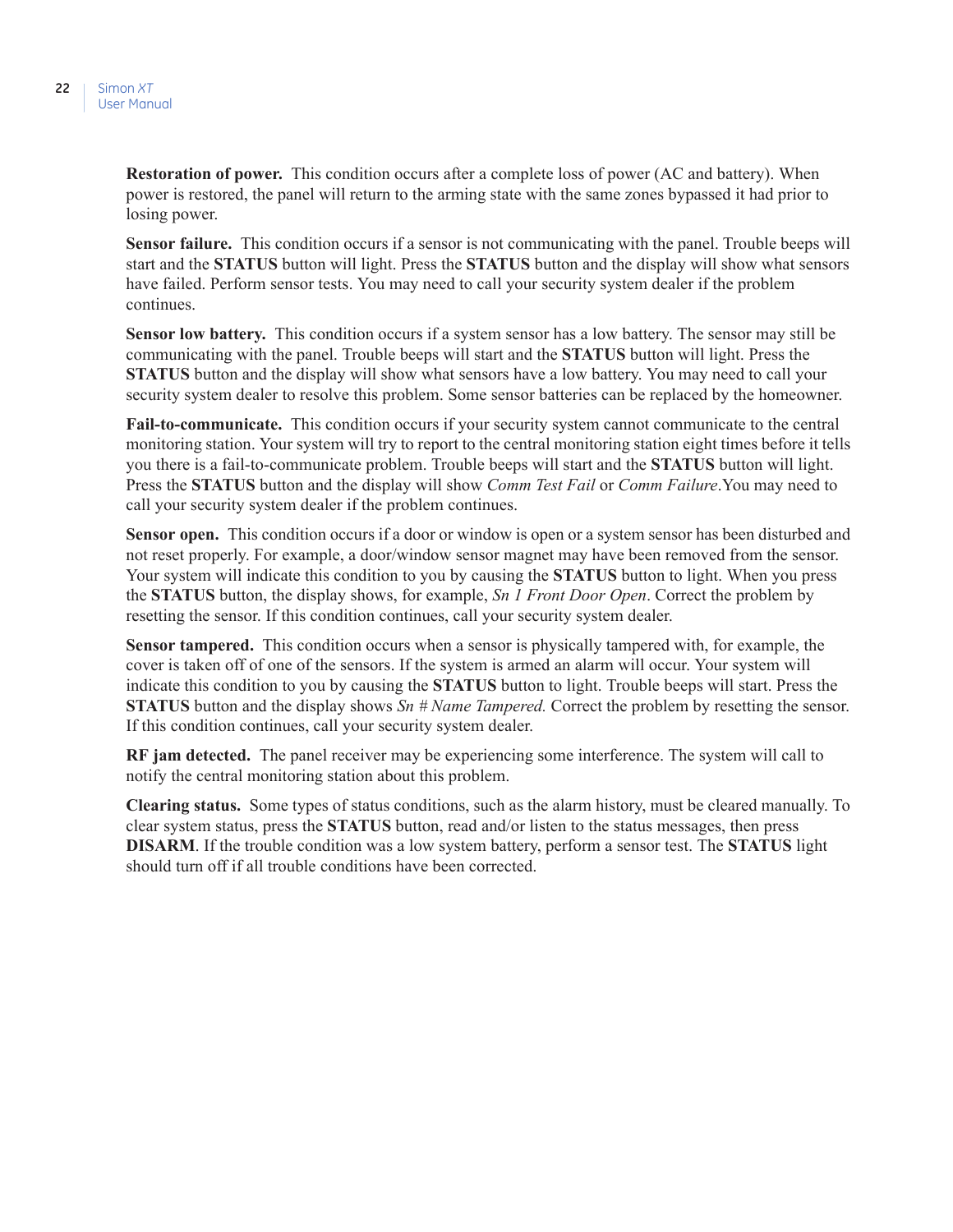# **Chapter 4 Programming**

This chapter describes how to program your system. It will guide you through programming instructions for system features.

| Entering and exiting the system menu 24                                                               |  |
|-------------------------------------------------------------------------------------------------------|--|
| $Code~options \dots \dots \dots \dots \dots \dots \dots \dots \dots \dots \dots \dots \dots \dots 24$ |  |
|                                                                                                       |  |
|                                                                                                       |  |
|                                                                                                       |  |
|                                                                                                       |  |
|                                                                                                       |  |
|                                                                                                       |  |
|                                                                                                       |  |
|                                                                                                       |  |
|                                                                                                       |  |
|                                                                                                       |  |
|                                                                                                       |  |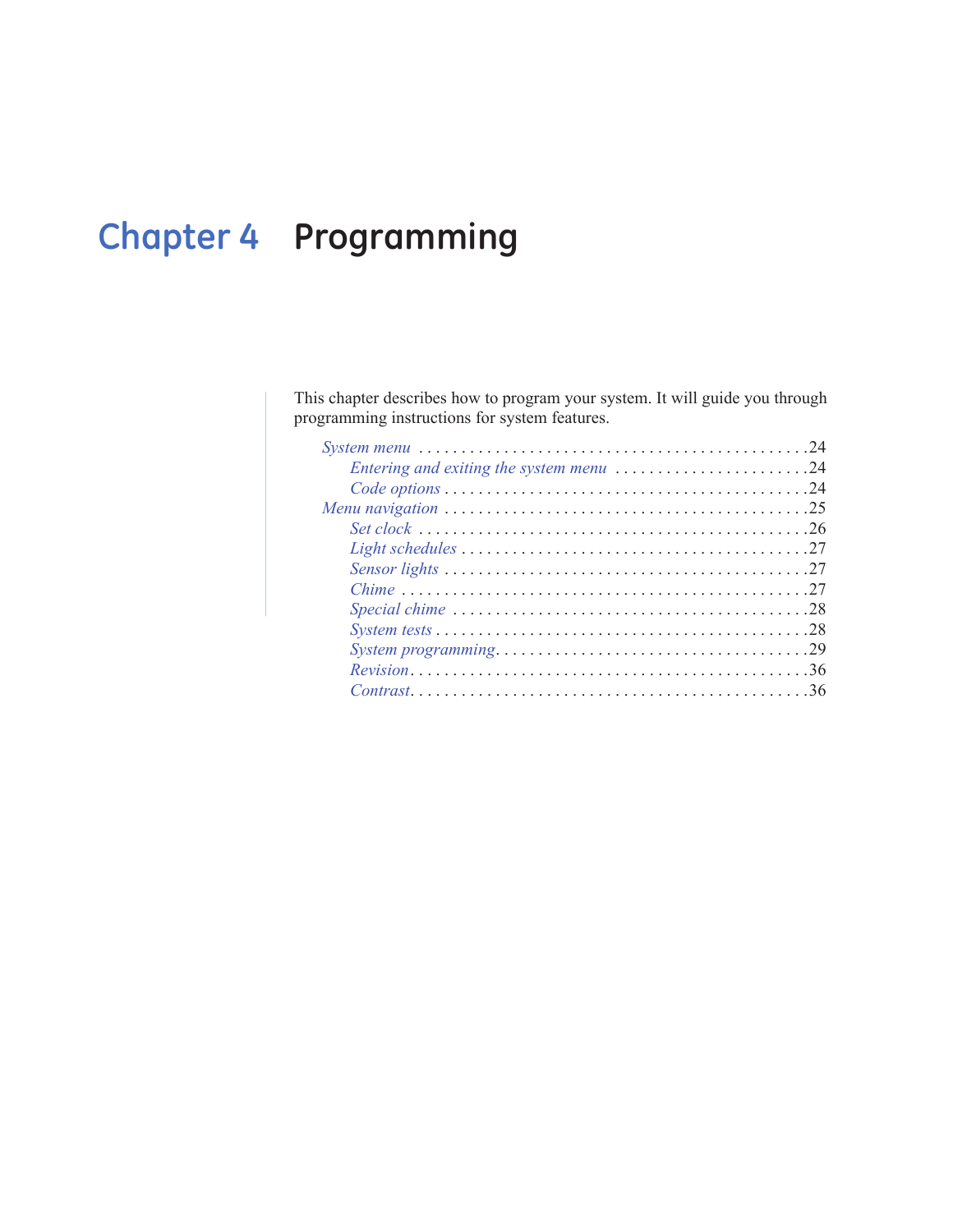## **System menu**

Your Simon *XT* self-contained security system security system allows you to program certain user options, such as access codes, time schedules, or the system time. These options are accessed through a system menu.

## **Entering and exiting the system menu**

To enter the system menu, press the scroll up/down buttons or the **Enter** button in the upper right of the panel.

Press **STATUS** to exit a menu or option edit mode and navigate up one level. Pressing **STATUS** while in the top menu level exits the system menu. The panel automatically exits the system menu after a few seconds of inactivity if no access code has been entered yet. After an access code has been entered to access a codeprotected area of the system menu, the timeout is 30 seconds (4 minutes while performing a sensor test).

## **Code options**

The Simon *XT* security system provides a system of codes to be entered when a certain level of authority is required to perform an action. These codes allow you to activate system options, customize panel operations, and generate a silent alarm. The default code is based on the code length (3, 4, 5, or 6-digit code) determined at installation. The code types are listed in *Table 11*.

| Code                   | <b>Description</b>                                                                                                                                                                                                       |
|------------------------|--------------------------------------------------------------------------------------------------------------------------------------------------------------------------------------------------------------------------|
| Master code            | The master code is the main code used for panel operations. The default code will be 123,<br>1234, 12345, or 123456 depending on the value set by the installer for code length.                                         |
| User codes 1 through 8 | These eight codes are supplemental user codes. These codes can be used for panel<br>operations such as disarming, but not programming. These codes can be any 3, 4, 5, or 6-digit<br>code, depending on the code length. |
| Duress code            | the duress code is used to generate a silent duress alarm while disarming.                                                                                                                                               |

*Table 11. Simon XT system codes*

**Note:** Any combination of invalid codes in excess of 40 key presses (such as fourteen invalid three-digit codes) will cause a system access alarm. The alarm locks all touchpads, except keyfobs, for 90 seconds.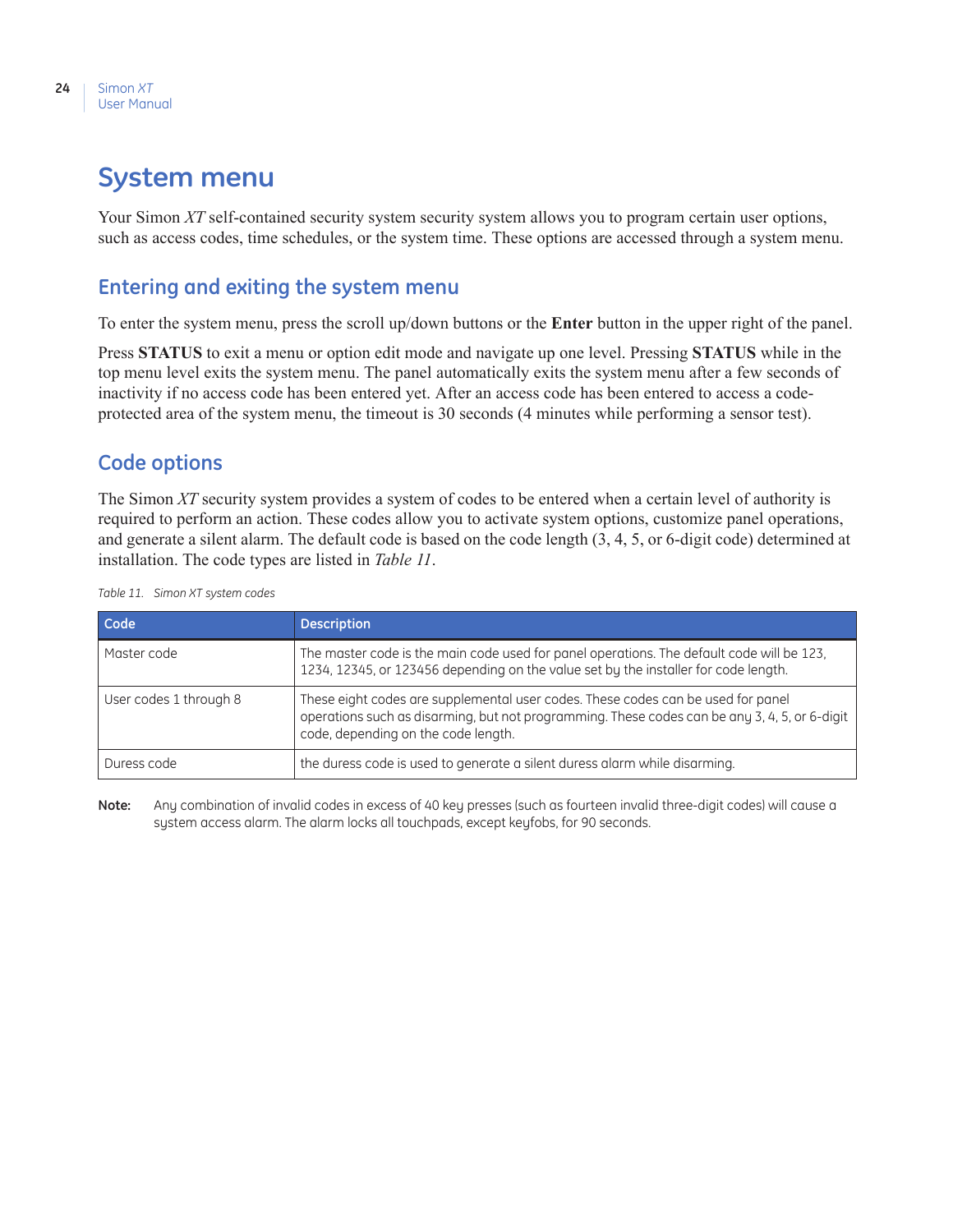## **Menu navigation**

Each menu contains a list of options and/or submenus. Press the scroll up/down buttons to navigate up and down the list of options and submenus in that menu. Pressing **Enter** after navigating to an option selects that option for editing and flashes the current value. Pressing **Enter** after navigating to a submenu enters that submenu, making a new list of options accessible. Pressing **STATUS** exits a menu and goes to the next higher level.

Programming options are arranged in a menu structure as outlined in *Table 12*. The top menu contains several features, as well as the *System Programming* menu. When accessing the *System Programming* or *System Tests* menu, the panel prompts you to enter an access code. To continue, enter the master code, then press **Enter**.

To program an option, first navigate to that option until it is displayed, then press **Enter**. The option value will start flashing, indicating that it is ready to be changed. Use the scroll keys or enter a numerical value to change the option, then press the **Enter** key to save the change.

| Top menu entry      | First submenu level                         | Second submenu level                                                                |
|---------------------|---------------------------------------------|-------------------------------------------------------------------------------------|
| Set Clock           |                                             |                                                                                     |
| Light Schedules     |                                             |                                                                                     |
| Sensor Lights       |                                             |                                                                                     |
| Chime               |                                             |                                                                                     |
| Special Chime       |                                             |                                                                                     |
| <b>System Tests</b> | Sensor Test<br>Comm Test<br>System Download |                                                                                     |
| System Programming  | <b>Access Codes</b>                         | Master Code<br>User Code 1 to 8<br>Duress Code                                      |
|                     | Security                                    | Download Enable                                                                     |
|                     | Phone #s                                    | Phone #4                                                                            |
|                     | Timers                                      | Latchkey Time                                                                       |
|                     | Siren Options                               | Piezo Beeps<br>Panel Voice<br>Panel Piezo Alrm<br>Status Beep Vol<br>Speaker Volume |
|                     | Light Control                               | Set Entry Lights<br>Sensor Light<br>Light Schedules<br>Housecode<br>Lock Interval   |

*Table 12. Simon XT system menu structure*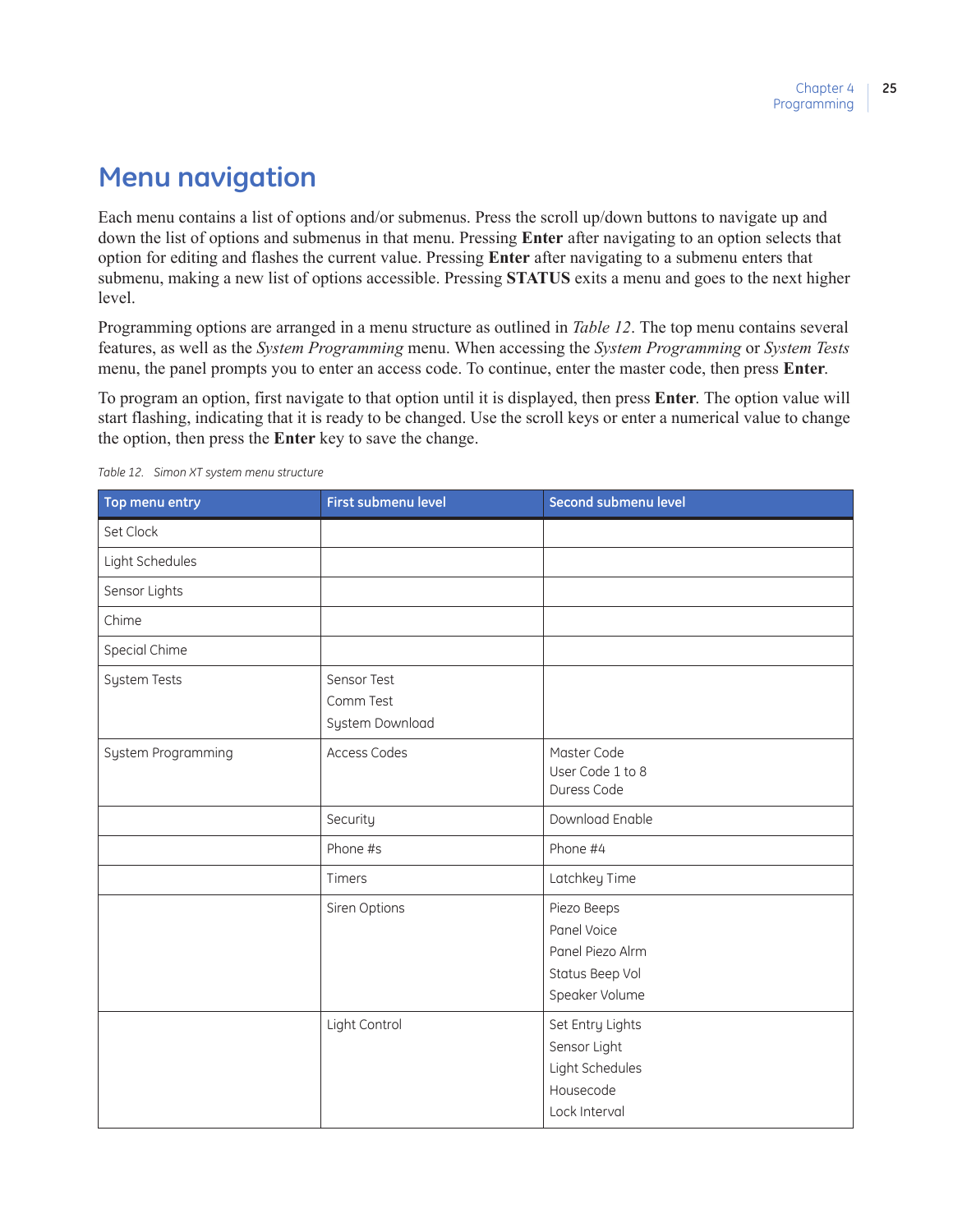#### *Table 12. Simon XT system menu structure (continued)*

| Top menu entry | First submenu level | Second submenu level |
|----------------|---------------------|----------------------|
|                | System Tests        | Sensor Test          |
|                |                     | Comm Test            |
|                |                     | System Download      |
| Revision       |                     |                      |
| Contrast       |                     |                      |

## **Set clock**

If the panel loses both AC and battery power, then upon restoring power the system time will default to midnight and blink, indicating it has not been set correctly. Your installer can set your system time to display in either 12-hour or 24-hour format.

Time of day format is HH:MMx

Where:

```
HH = 01 to 12 (12-hour format) or 00-23 (24-hour format)
```
 $MM = 00$  to 59

 $x = a$  or p (12-hour format) or none (24-hour format)

To reset the clock:

- 1. Scroll up/down until the display shows *Set Clock*.
- 2. Press **Enter**.
- 3. The display shows *Enter Code*.
- 4. Enter your master code with numeric keys. Press **Enter**.
- 5. Press **Enter** again. The display now flashes the hours.
- 6. Scroll up/down to set the hours.
- 7. Press the **Enter** key to accept. The display now flashes the minutes.
- 8. Scroll up/down to set the minutes.
- 9. Press the **Enter** key to accept. The display is now flashing the AM/PM.
- 10. Scroll up/down to set the AM/PM.
- 11. Press **Enter** to accept. The display now shows the current time, and stops flashing.
- 12. Press **STATUS** twice to exit.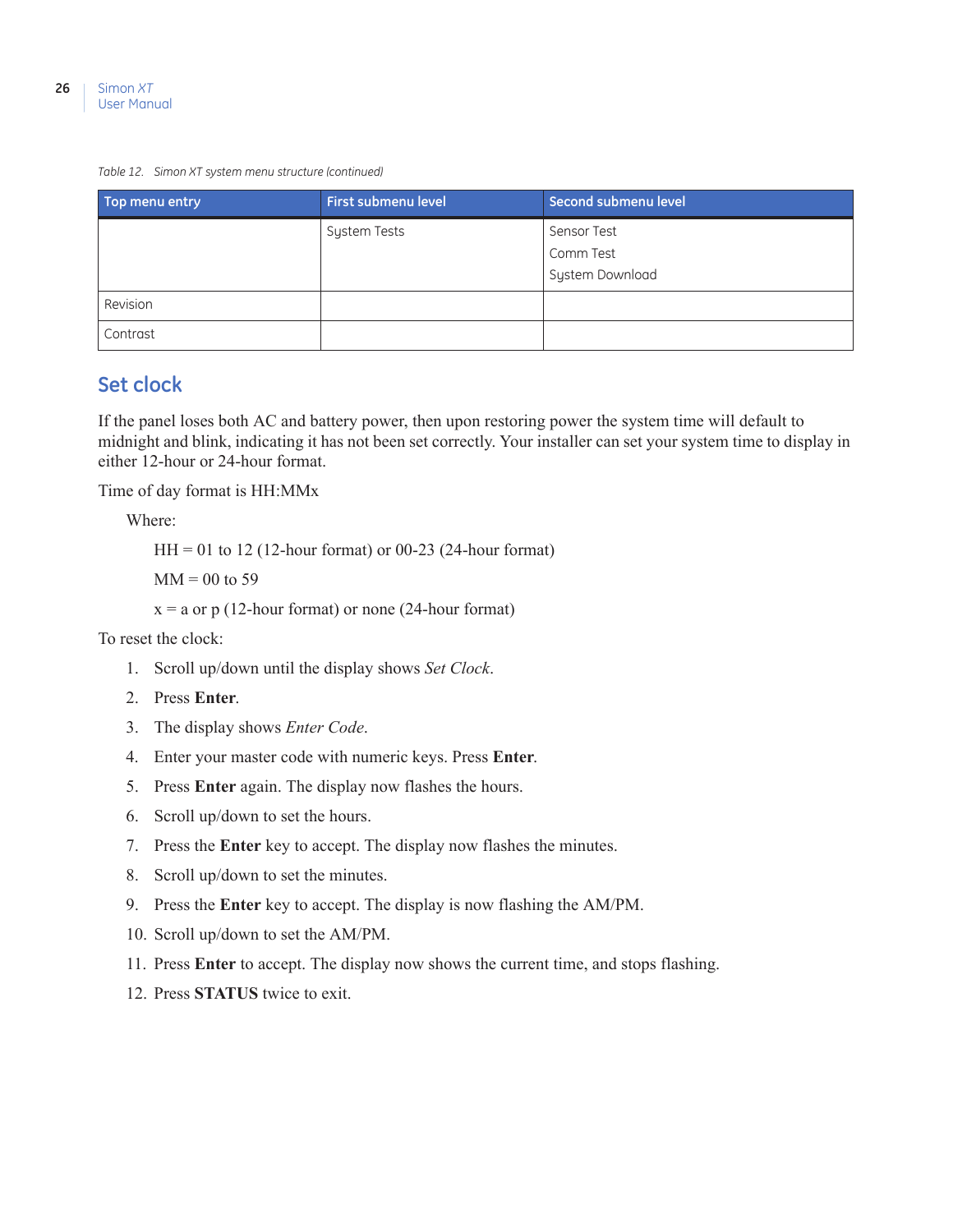## **Light schedules**

Simon *XT* will automatically turn certain lights on or off according to light schedules you can define in menu item *System Programming / Light Control / Light Schedules*. See *Light control (optional)* on page 14.

To enable or disable scheduled lights:

- 1. Scroll up/down until the display reads *Light Schedules*.
- 2. Press **Enter**. The current setting will flash.
- 3. Scroll up/down to toggle scheduled lights *On/Off*.
- 4. Press **Enter**. The setting will stop flashing.
- 5. Press **STATUS** to exit.

A clock icon appears in the display when *scheduled lights* are enabled.

**Note:** This menu option will not appear if no *light schedules* are defined.

## **Sensor lights**

Simon *XT* automatically turns certain lights on or off when certain sensors are tripped. For example, you can set a basement light to turn on when the door to the basement is opened. You can associate sensors with lights in menu item *System Programming / Light Control / Sensor Light*. See *Light control (optional)* on page 14.

To enable or disable sensor-activated lights:

- 1. Scroll up/down until the display shows *Sensor Lights.*
- 2. Press **Enter**. The current setting will flash.
- 3. Scroll up/down to toggle the sensor-activated lights *On/Off*.
- 4. Press **Enter**. The setting will stop flashing.
- 5. Press **STATUS** to exit.

A light-bulb icon will appear in the display when *Sensor Lights* are enabled.

**Note:** This menu option will not appear if no *sensor lights* have been defined.

## **Chime**

To enable or disable the *Chime* feature:

- 1. Scroll up/down until the display shows *Chime.*
- 2. Press **Enter**. The current setting will flash.
- 3. Scroll up/down to toggle *Chime On/Off*.
- 4. Press **Enter**. The setting will stop flashing.
- 5. Press **STATUS** to exit.

A solid bell icon will appear in the display when *Chime* is enabled.

**Note:** This menu option will not appear if no chime sensors are in your system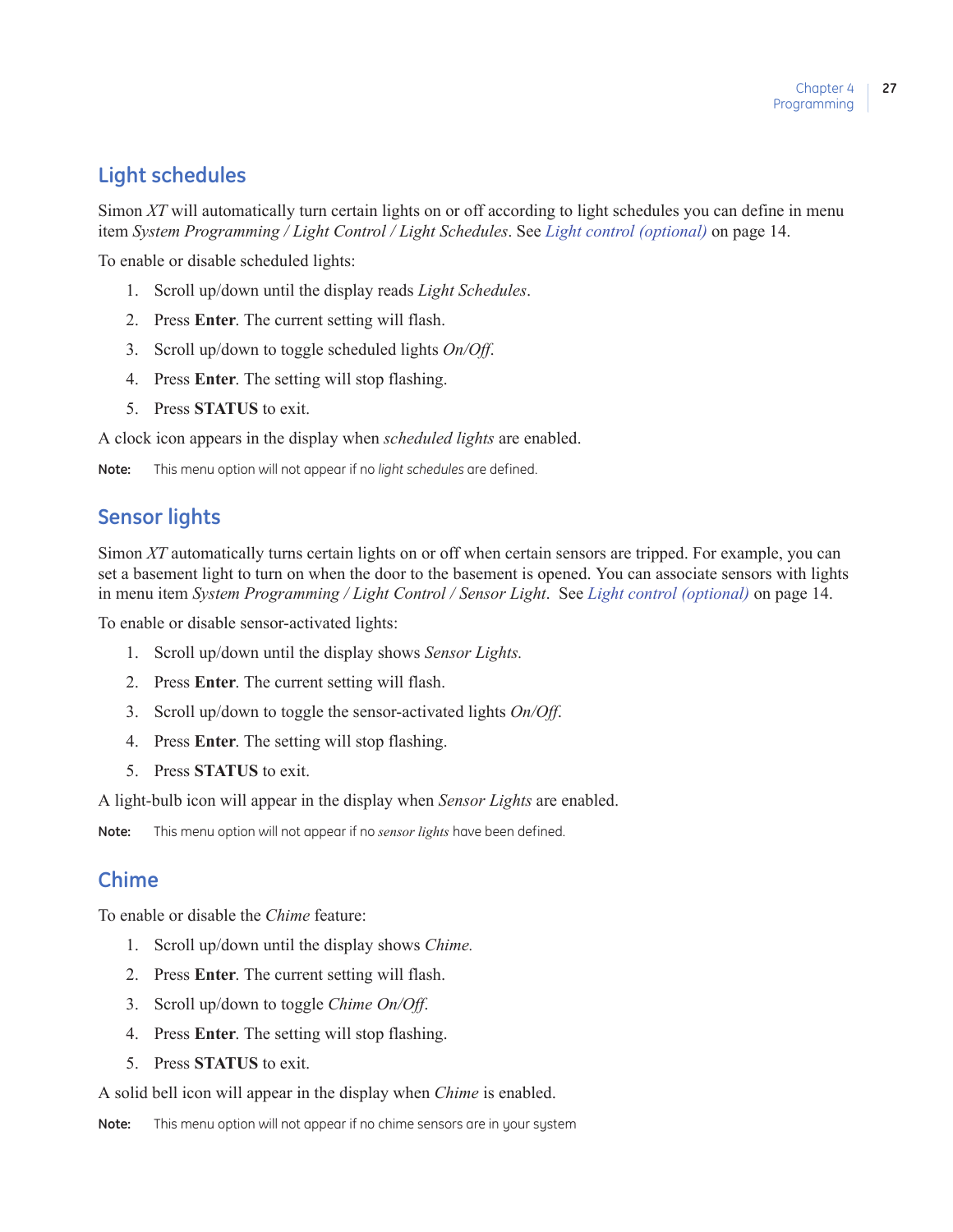## **Special chime**

To enable or disable the *Special Chime* feature:

- 1. Scroll up/down until the display shows *Chime*.
- 2. Press **Enter**. The current setting will flash.
- 3. Scroll up/down to toggle *Special Chime On/Off*.
- 4. Press **Enter**. The setting will stop flashing.
- 5. Press **STATUS** to exit.

An outlined bell icon will appear in the display when *Special Chime* is enabled.

**Note:** This menu will not appear if *Special Chime* sensors are not in your system.

## **System tests**

The Simon *XT* system tests include:

- Sensor Test (see *Testing sensors* on page 38)
- Comm Test (see *Testing communication* on page 39)
- System download

### **System download**

You can initiate a download call to program your system with the settings specified by your installer.

To initiate a download:

- 1. Scroll up/down till the display shows *System Tests*.
- 2. Press **Enter**. The display shows *Enter Code*.
- 3. Enter your master code with numeric keys.
- 4. Press **Enter**. The display now shows *Sensor Test*.
- 5. Scroll up/down till the display shows *System Download*.
- 6. Press **Enter**. The display shows *Download In Progress*.
- 7. Wait while your system calls the download center.
- 8. Display will show the result of the download. If the display shows *Download Fail,* contact your dealer.
- 9. Press **STATUS** twice to exit.
- **Note:** Use this feature only when instructed by your installer or dealer.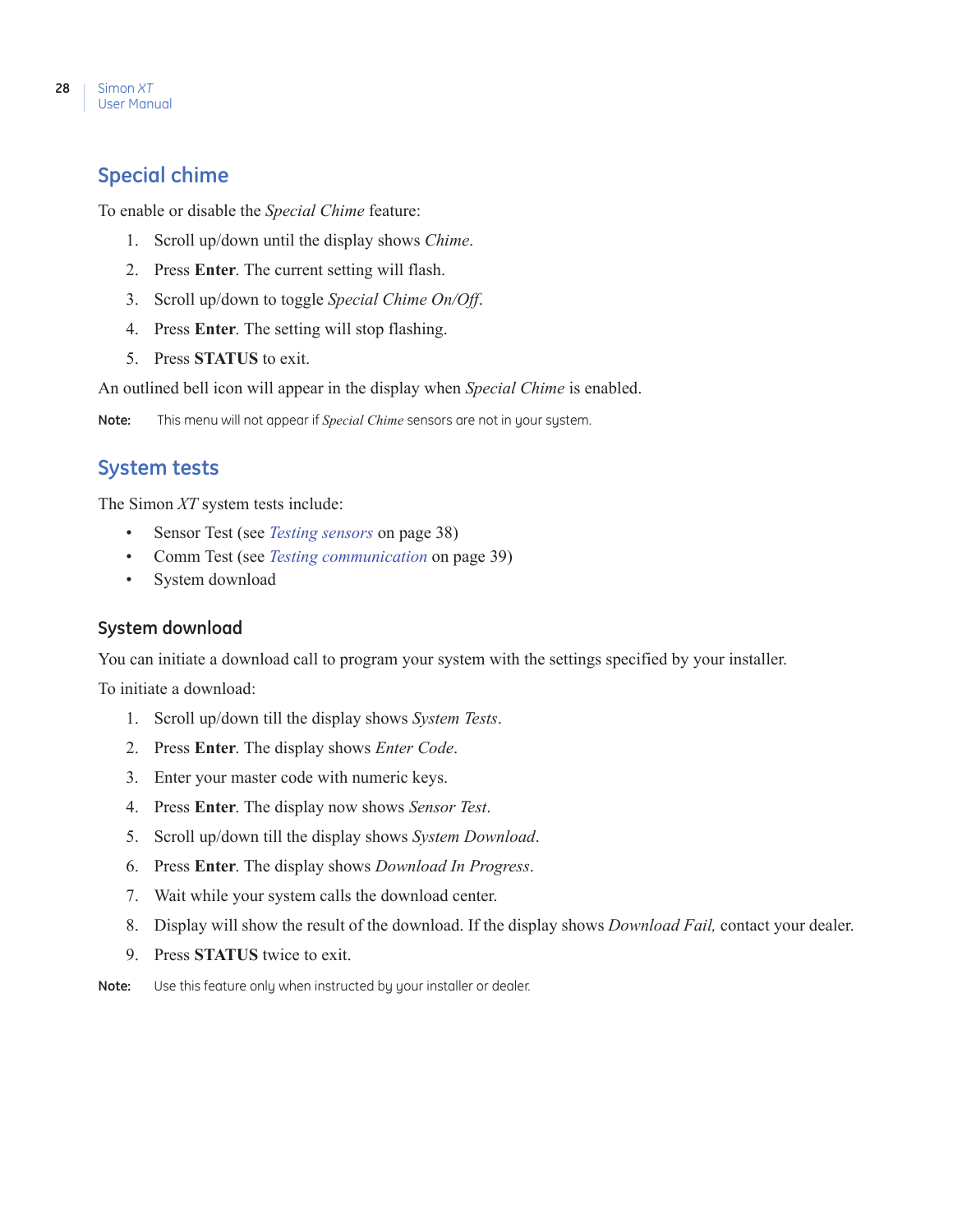## **System programming**

To enter the *System Programming* menu:

- 1. Enter the system menu.
- 2. Scroll up/down to *System Programming*, then press **Enter**.
- 3. The panel displays *Enter Code*.
- 4. Enter your master code, then press **Enter**.

At this point, you are in the *System Programming* submenu. At this level, the following items are accessible:

- Access Codes
- **Security**
- Phone #s
- Timers
- Siren Options
- Light Control
- System Tests

The sections below describe the options that you can program in the *System Programming* menu.

#### **Access codes**

There are three types of access codes: master, user, and duress.

- The master code is your most powerful code and can be used for all user operations including programming
- There are eight user codes, which can be used for many user operations, but not subdisarming, programming, or bypassing sensors.
- The duress code, when used in place of another user code, generates a silent duress alarm which is reported to the central monitoring station.

#### **Master code**

To change the master code:

- 1. Enter the *System Programming* menu.
- 2. Scroll up/down to *Access Codes*, then press **Enter**.
- 3. Scroll up/down to *Master Code*, then press **Enter**.
- 4. The current value of the code now flashes.
- 5. Enter a new code (use correct length), then press **Enter**.
- 6. Press **STATUS** repeatedly to exit.

The initial value of the master code is 123, 1234, 12345, or 123456, depending on the installer-programmed access code length.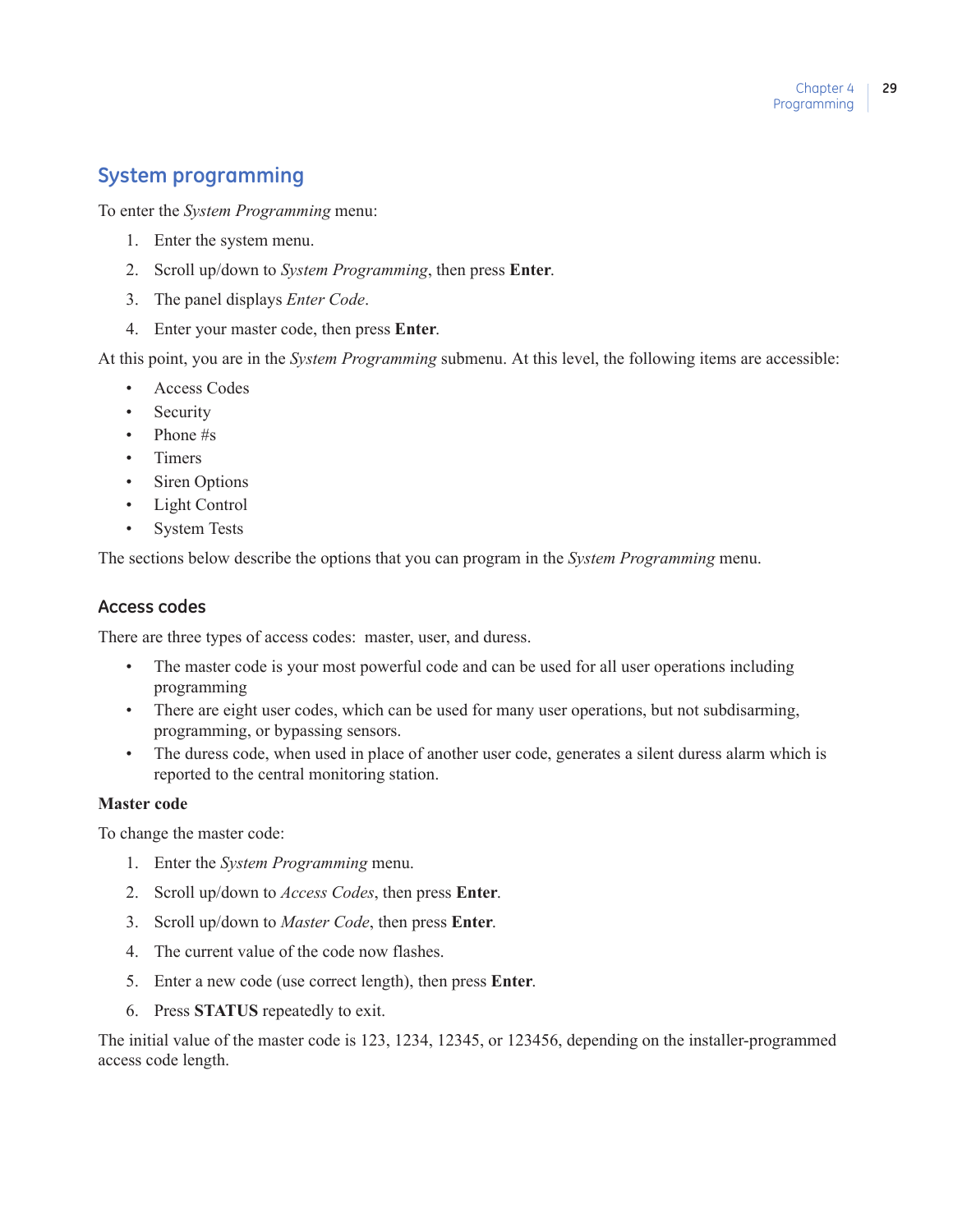#### **User codes 1 to 8**

To change a user code:

- 1. Enter the *System Programming* menu.
- 2. Scroll up/down to *Access Codes*, then press **Enter**.
- 3. Scroll up/down to the user code you want to change, then press **Enter**.
- 4. The current value of the code now flashes.
- 5. Enter a new code (use correct length), then press **Enter**.
- 6. Press **STATUS** repeatedly to exit.

Initially, all user codes are blank. A user code can be deleted by pressing **DISARM** while the code is being changed.

#### **Duress code**

To change the duress code:

- 1. Enter the *System Programming* menu.
- 2. Scroll up/down to *Access Codes*, then press **Enter**.
- 3. Scroll up/down to *Duress Code*, then press **Enter**.
- 4. The current value of the code now flashes.
- 5. Enter a new code (use correct length), then press **Enter**.
- 6. Press **STATUS** repeatedly to exit.

Initially, the duress code is blank. The duress code can be deleted by pressing **DISARM** while the code is being changed.

#### **Security**

The *Security* menu contains the *Download Enable* option. This option determines whether your dealer can access the system remotely.

To program the *Download Enable* option:

- 1. Enter the *System Programming* menu.
- 2. Scroll up/down to *Security*, then press **Enter**.
- 3. Scroll up/down to *Download Enable*, then press **Enter**.
- 4. The current value of this option now flashes *On/Off*.
- 5. Scroll up/down to the desired value, then press **Enter**.
- 6. Press **STATUS** repeatedly to exit.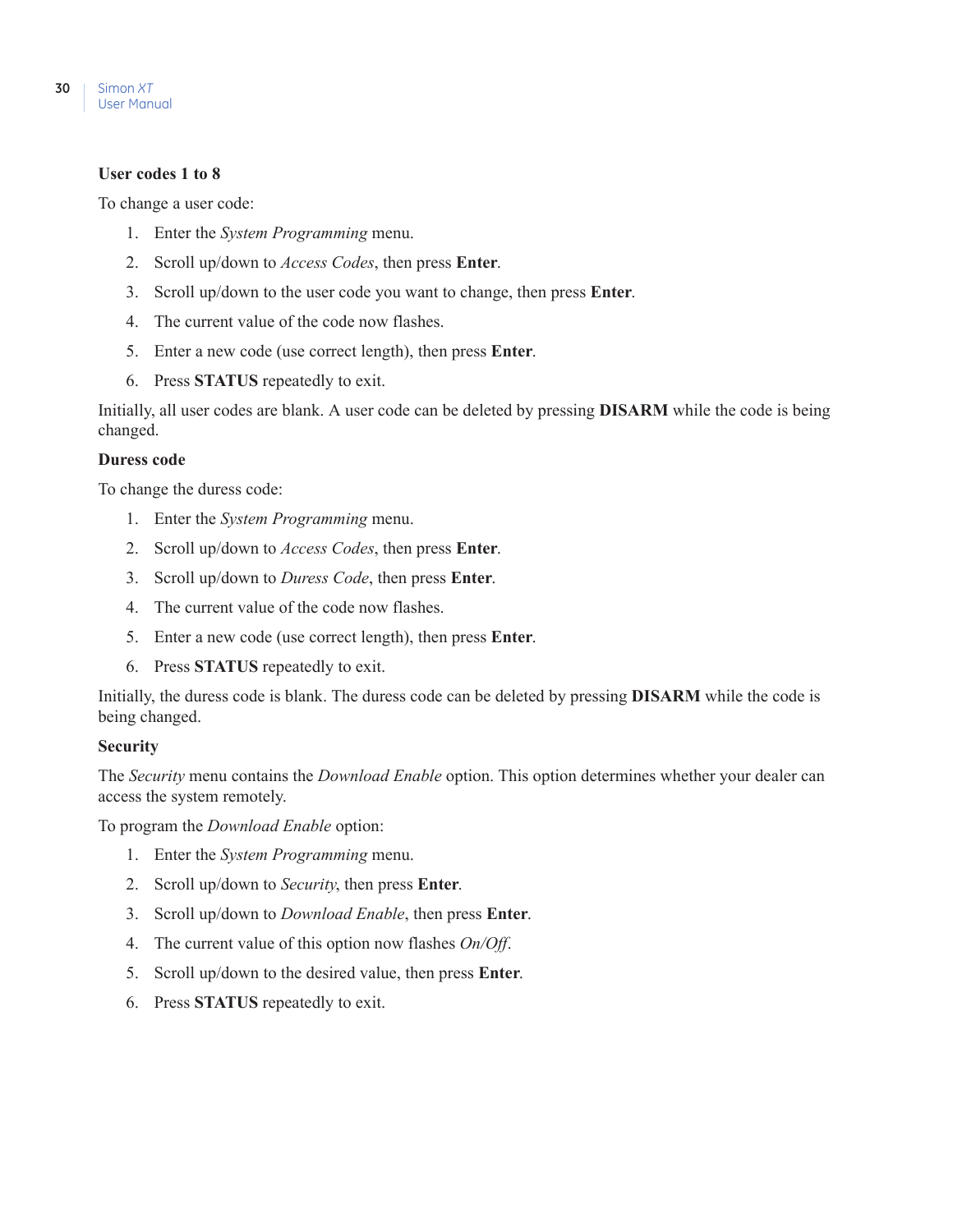#### **Phone numbers**

*Phone #4* is the only system phone number that you can change. Therefore, it is often used for voice reporting of alarms to your phone, if it was programmed for this purpose by the installer.

To change *Phone #4*:

- 1. Enter the *System Programming* menu.
- 2. Scroll up/down to *Phone #s*, then press **Enter**.
- 3. Scroll up/down to *Phone #4*, then press **Enter**.
- 4. The first digit of the current value of this option now flashes (this may take up both lines on the display).
- 5. Change each digit of the phone number by scrolling or entering a numerical value, then move to the next digit by pressing **Enter**.
- 6. When done, press **Enter** again to save the new phone number.
- 7. Press **STATUS** repeatedly to exit.

The phone number can be deleted by pressing the **DISARM** button while changing a digit.

#### **Timers**

The *Latchkey Time* option is the only timer setting available to you. The *Latchkey Time* is the time of day by which the panel must be disarmed to avoid triggering a latchkey alarm, if the *Latchkey Time* option is enabled during arming.

To change the *Latchkey Time*:

- 1. Enter the *System Programming* menu.
- 2. Scroll up/down to *Timers*, then press **Enter**.
- 3. Scroll up/down to *Latchkey Time*, then press **Enter**.
- 4. The *HH* (hours) part of the time now flashes.
- 5. Program the hour value by scrolling or entering a numerical value, then press **Enter**.
- 6. The *MM* (minutes) part of the time now flashes.
- 7. Program the minute value by scrolling or entering a numerical value, then press **Enter**.
- 8. If you are using 12-hour clock format, the *a* or *p* (AM/PM) part of the time now flashes.
- 9. Select *a* or *p* by scrolling, then press **Enter**.
- 10. Press **STATUS** repeatedly to exit.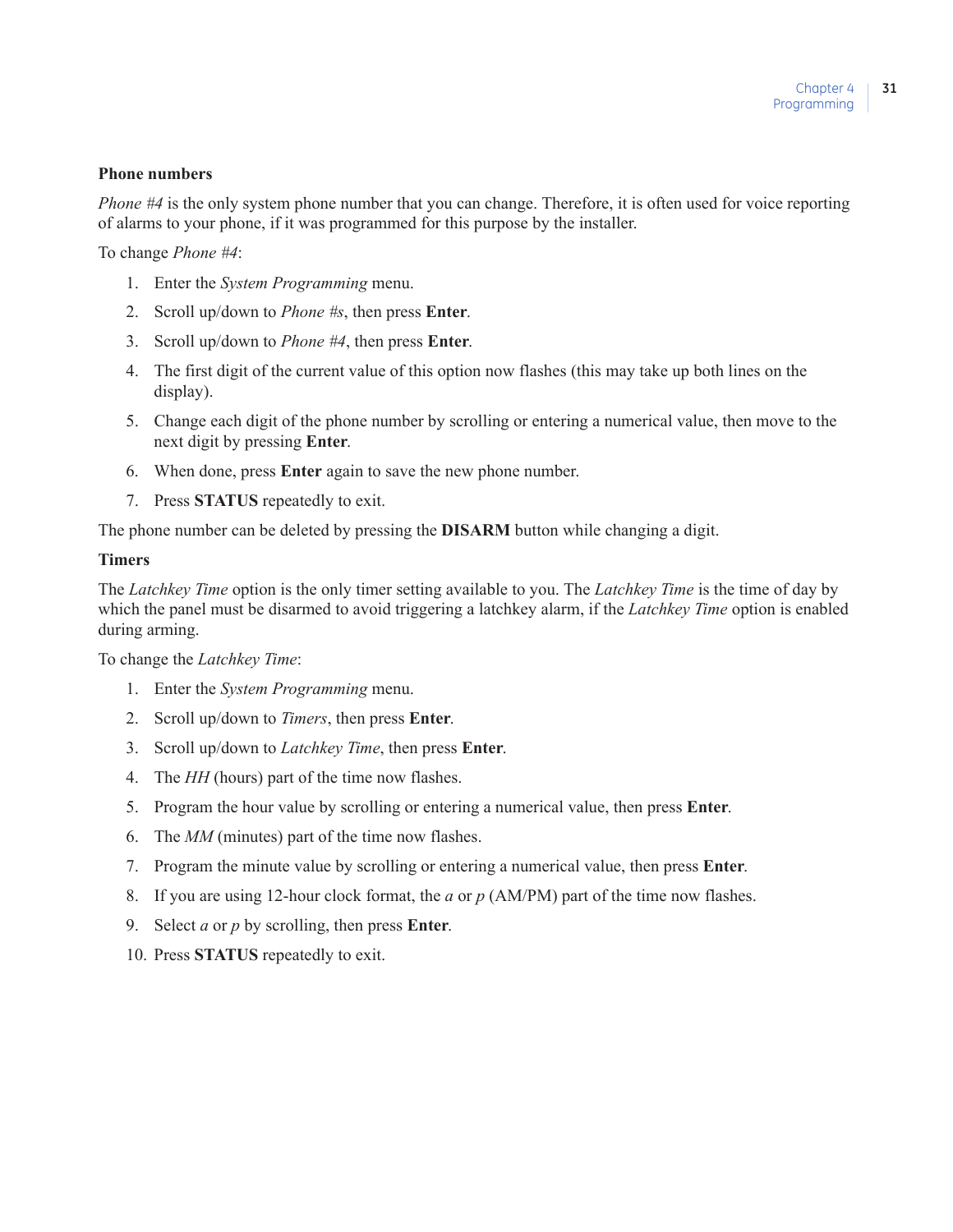#### **Siren options**

The panel has two built-in sound sources, a piezo siren and a speaker. The piezo siren makes alarm beeps and status beeps. Fire and intrusion alarm beeps are always played at high volume, while the volume of status beeps (such as trouble or chime beeps, entry and exit delay beeps, or auxiliary alarm beeps) is programmable. The speaker emits the panel's voice and also sounds beeps when a key is pressed. Its volume is also programmable.

The siren and built-in speaker options consist of the following:

- Panel piezo beeps (status beeps sounded on the siren)
- Panel voice (spoken phrases on the speaker) and key press sounds from the speaker heard while controlling the system)
- Panel piezo alarms (loud alarms on the siren)
- Status beep volume
- Speaker volume

#### **Piezo Beeps**

This option determines whether or not the panel sounds non-alarm beeps.

To program *Piezo Beeps*:

- 1. Enter the *System Programming* menu.
- 2. Scroll up/down to *Siren Options*, then press **Enter**.
- 3. Scroll up/down to *Piezo Beeps*, then press **Enter**.
- 4. The current value of this option now flashes (On or Off).
- 5. Scroll up/down to the desired value, then press **Enter**.
- 6. Press **STATUS** repeatedly to exit.

#### **Panel Voice**

This option determines whether or not the panel speaks status messages and arming level changes.

To program *Panel Voice*:

- 1. Enter the *System Programming* menu.
- 2. Scroll up/down to *Siren Options*, then press **Enter**.
- 3. Scroll up/down to *Panel Voice*, then press **Enter**.
- 4. The current value of this option now flashes (On or Off).
- 5. Scroll up/down to the desired value, then press **Enter**.
- 6. Press **STATUS** repeatedly to exit.

Simon *XT* User Manual **32**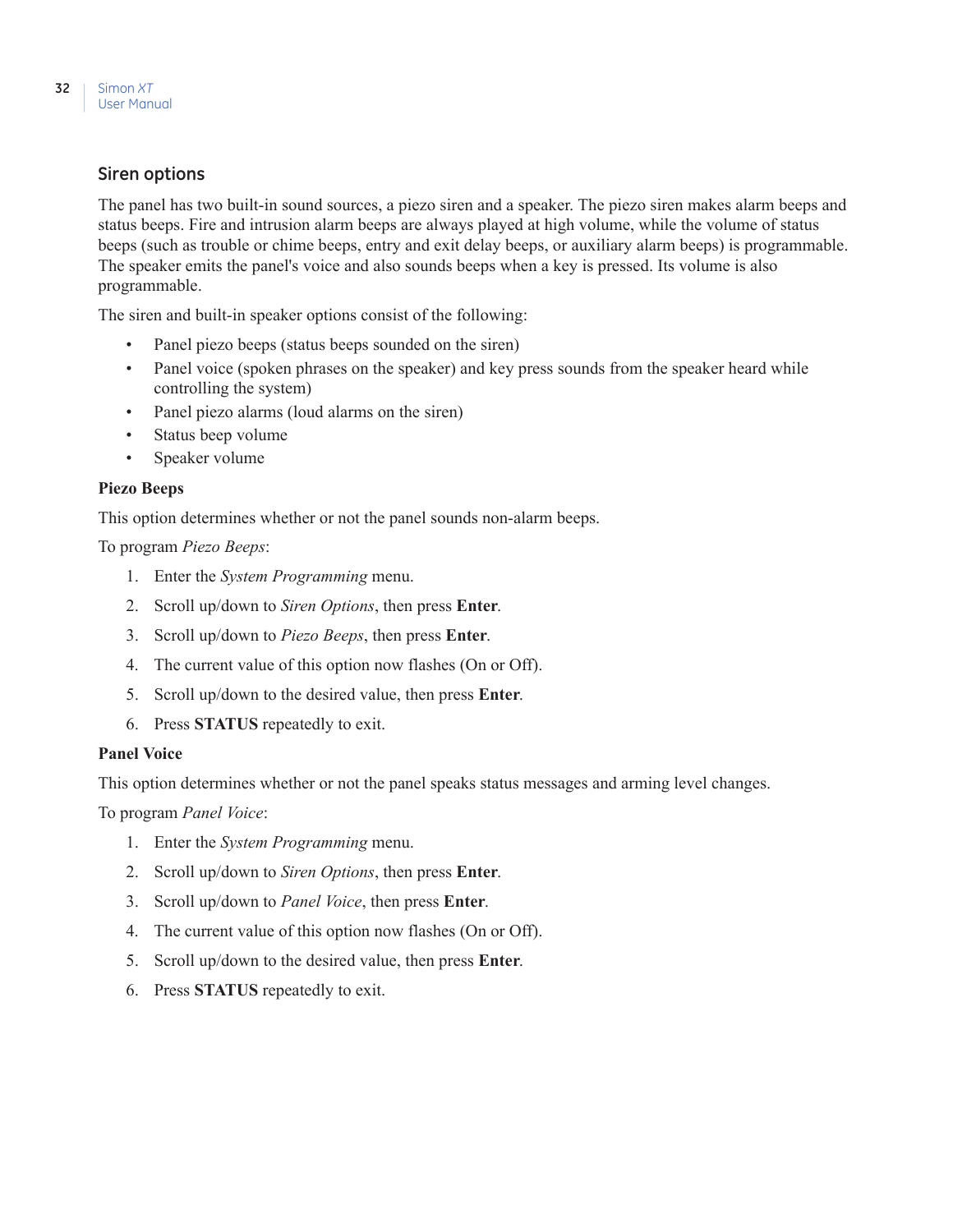#### **Panel Piezo Alrm**

This option determines whether or not the panel sounds alarm beeps.

To program *Panel Piezo Alrm*:

- 1. Enter the *System Programming* menu.
- 2. Scroll up/down to *Siren Options*, then press **Enter**.
- 3. Scroll up/down to *Panel Piezo Alrm*, then press **Enter**.
- 4. The current value of this option now flashes (On or Off).
- 5. Scroll up/down to the desired value, then press **Enter**.
- 6. Press **STATUS** repeatedly to exit.

#### **Status Beep Vol**

This option sets the sound volume of nonalarm beeps. The numerical range is 1 to 10. The default value is 7.

To program *Status Beep Vol*:

- 1. Enter the *System Programming* menu.
- 2. Scroll up/down to *Siren Options*, then press **Enter**.
- 3. Scroll up/down to *Status Beep Vol*, then press **Enter**.
- 4. The current value of this option now flashes (1 to 10).
- 5. Scroll up/down to the desired value, then press **Enter**.
- 6. Press **STATUS** repeatedly to exit.

#### **Speaker Volume**

This option sets the sound volume of the panel speaker for key presses and alarm sounds. The numerical range is 1 to 8. The default value is 8.

To program *Speaker Volume*:

- 1. Enter the *System Programming* menu.
- 2. Scroll up/down to *Siren Options*, then press **Enter**.
- 3. Scroll up/down to *Speaker Volume*, then press **Enter**.
- 4. The current value of this option now flashes (1 to 8).
- 5. Scroll up/down to the desired value, then press **Enter**.
- 6. Press **STATUS** repeatedly to exit.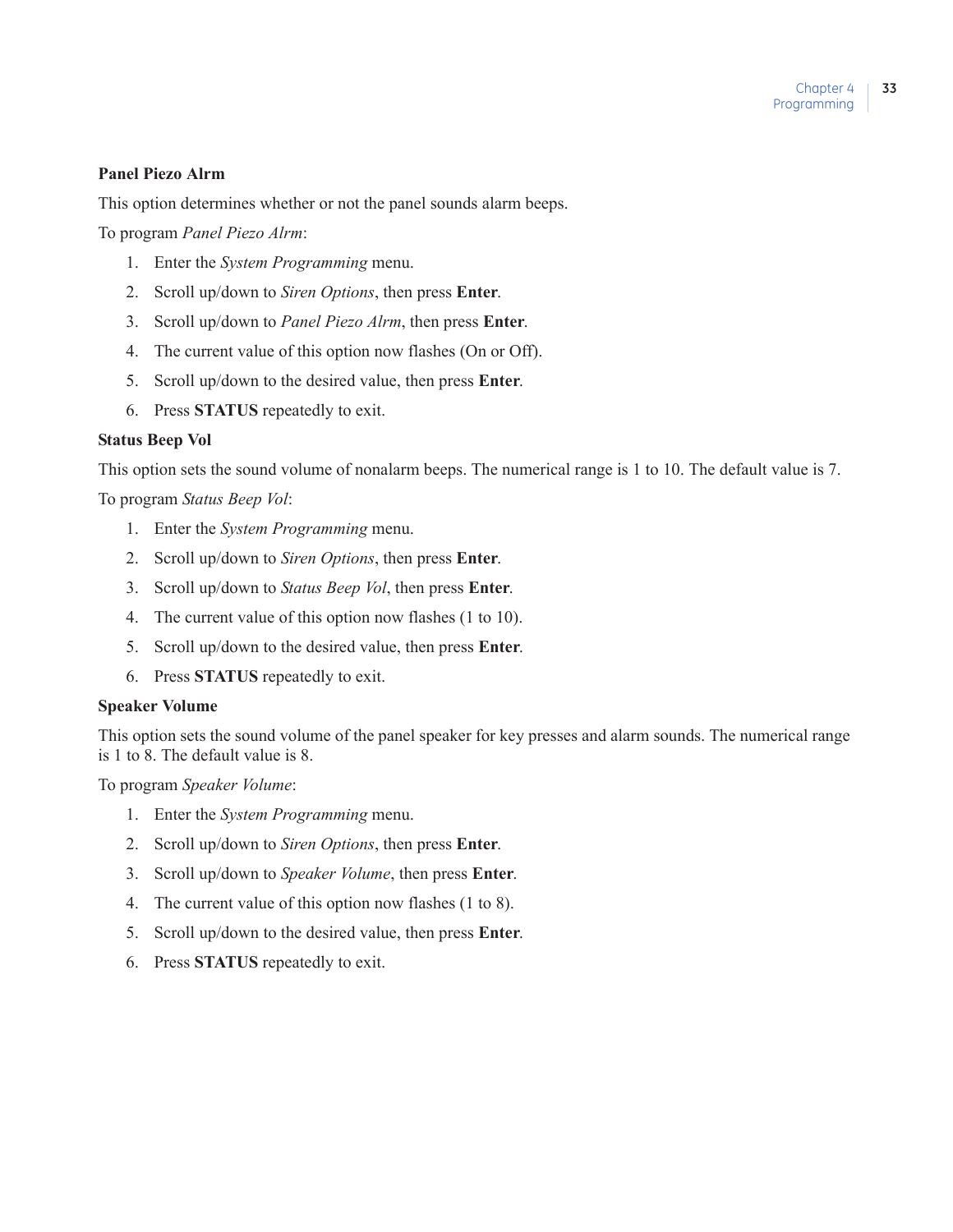### **Light control (optional)**

You can control certain lights by using X-10 lamp, appliance, or universal modules. As set up by the installer, these modules have unit numbers from 1 to 8 and are set to the same housecode. These lights can be turned on for certain arming operations, when a sensor is tripped or based on a time schedule. *Light Control* includes:

- Set entry lights
- Sensor lights
- Light schedules
- Housecode
- Sensor-activated light lockout time

#### **Set Entry Lights**

In this menu, each unit number can be set up as an entry light. These lights flash the arming level when the system is armed. For example, an entry light flashes twice when the system is armed to Level 2 (*Doors+Windows*).

#### To *Set Entry Lights*:

- 1. Enter the *System Programming* menu.
- 2. Scroll up/down to *Light Control*, then press **Enter**.
- 3. Scroll up/down to *Set Entry Lights*, then press **Enter**.
- 4. Scroll up/down to the unit number you want to set up, then press **Enter**.
- 5. The current option value flashes (On or Off).
- 6. Scroll up/down to the desired value, then press **Enter**.
- 7. Press **STATUS** repeatedly to exit.

#### **Sensor Light**

In this menu, each sensor can be tied to a unit number. For example, a light in a room can be set up to turn on when a motion sensor in that room is tripped.

To set up *Sensor Light*:

- 1. Enter the *System Programming* menu.
- 2. Scroll up/down to *Light Control*, then press **Enter**.
- 3. Scroll up/down to *Sensor Light*, then press **Enter**.
- 4. The number and name of the first sensor are displayed, along with its associated unit number.
- 5. Scroll up/down to the sensor you want to set up, then press **Enter**.
- 6. The current option value now flashes (1 to 8 or Off).
- 7. Scroll up/down to the desired value or enter a numerical value, then press **Enter**.
- 8. Press **STATUS** repeatedly to exit.

Simon *XT* User Manual **34**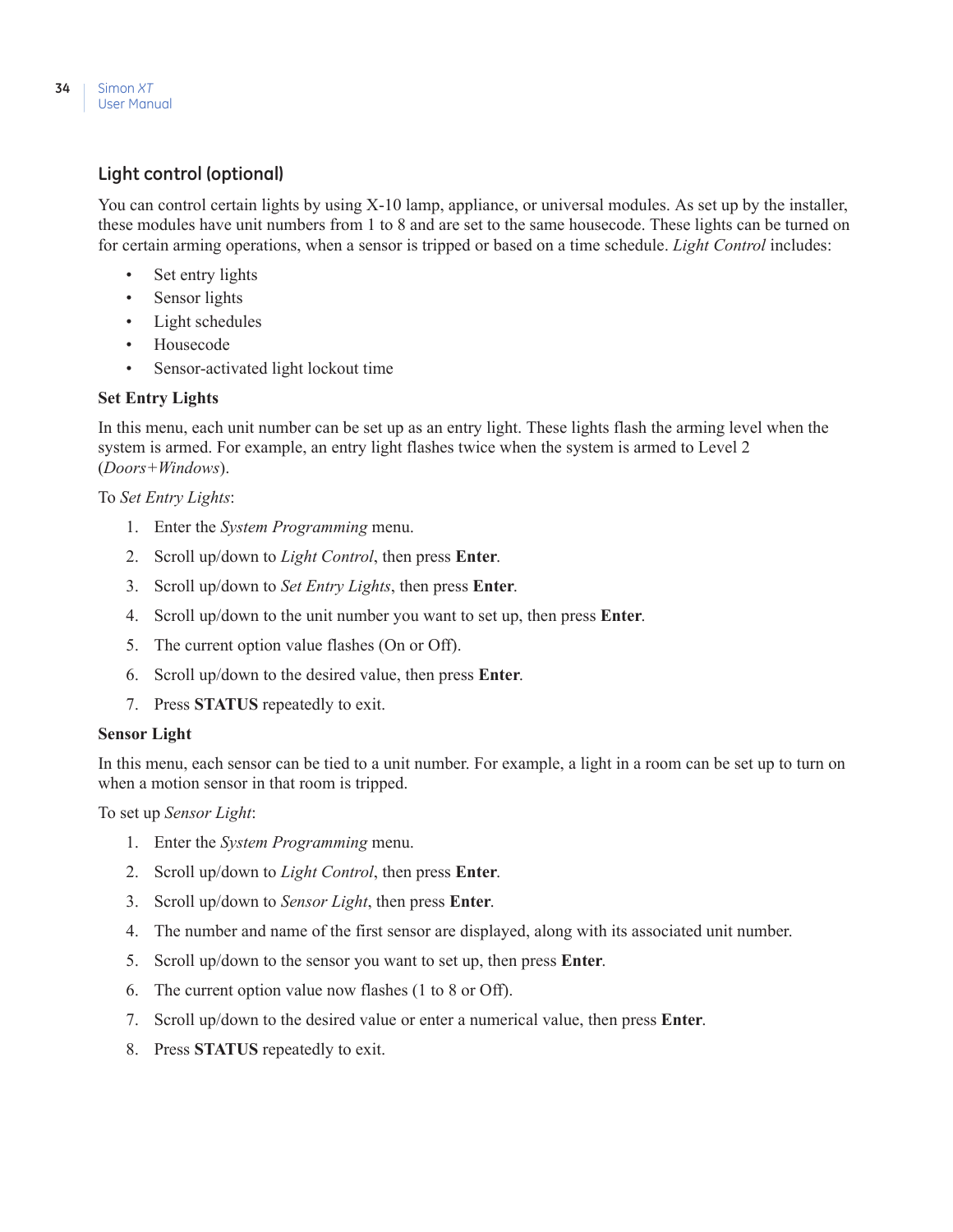#### **Light Schedules**

In this menu, a light schedule can be programmed for each unit number (1 to 8).

To program *Light Schedules*:

- 1. Enter the *System Programming* menu.
- 2. Scroll up/down to *Light Control*, then press **Enter**.
- 3. Scroll up/down to *Light Schedules*, then press **Enter**.
- 4. Scroll up/down to the desired light schedule (as defined by the unit number), then press **Enter**.
- 5. The current option value now flashes.
- 6. Enter the desired start time by entering the hours, minutes, and AM/PM (press **Enter** after programming each part).
- 7. Enter the desired end time by entering the hours, minutes, and AM/PM (press **Enter** after programming each part).
- 8. Press **STATUS** repeatedly to exit.

#### **Housecode**

To change the *Housecode*:

- 1. Enter the *System Programming* menu.
- 2. Scroll up/down to *Light Control*, then press **Enter**.
- 3. Scroll up/down to *Housecode*, then press **Enter**.
- 4. The current option value (A to O) now flashes.
- 5. Scroll up/down to the desired value, then press **Enter**.
- 6. Press **STATUS** repeatedly to exit.

#### **Lock Interval**

Each light (unit numbers 1 to 8) that has been tied to a sensor can be programmed not to turn on during a certain time of day.

To program the *Lock Interval*:

- 1. Enter the *System Programming* menu.
- 2. Scroll up/down to *Light Control*, then press **Enter**.
- 3. Scroll up/down to *Lock Interval*, then press **Enter**.
- 4. Scroll up/down to the unit number for which you want to program a lockout time, then press **Enter**.
- 5. The current option value now flashes.
- 6. Program the start and end times (see *Light Schedules* on page 35).
- 7. Press **STATUS** repeatedly to exit.

#### **System Tests**

This menu duplicates a higher-level menu. For more information, see *System tests* on page 28.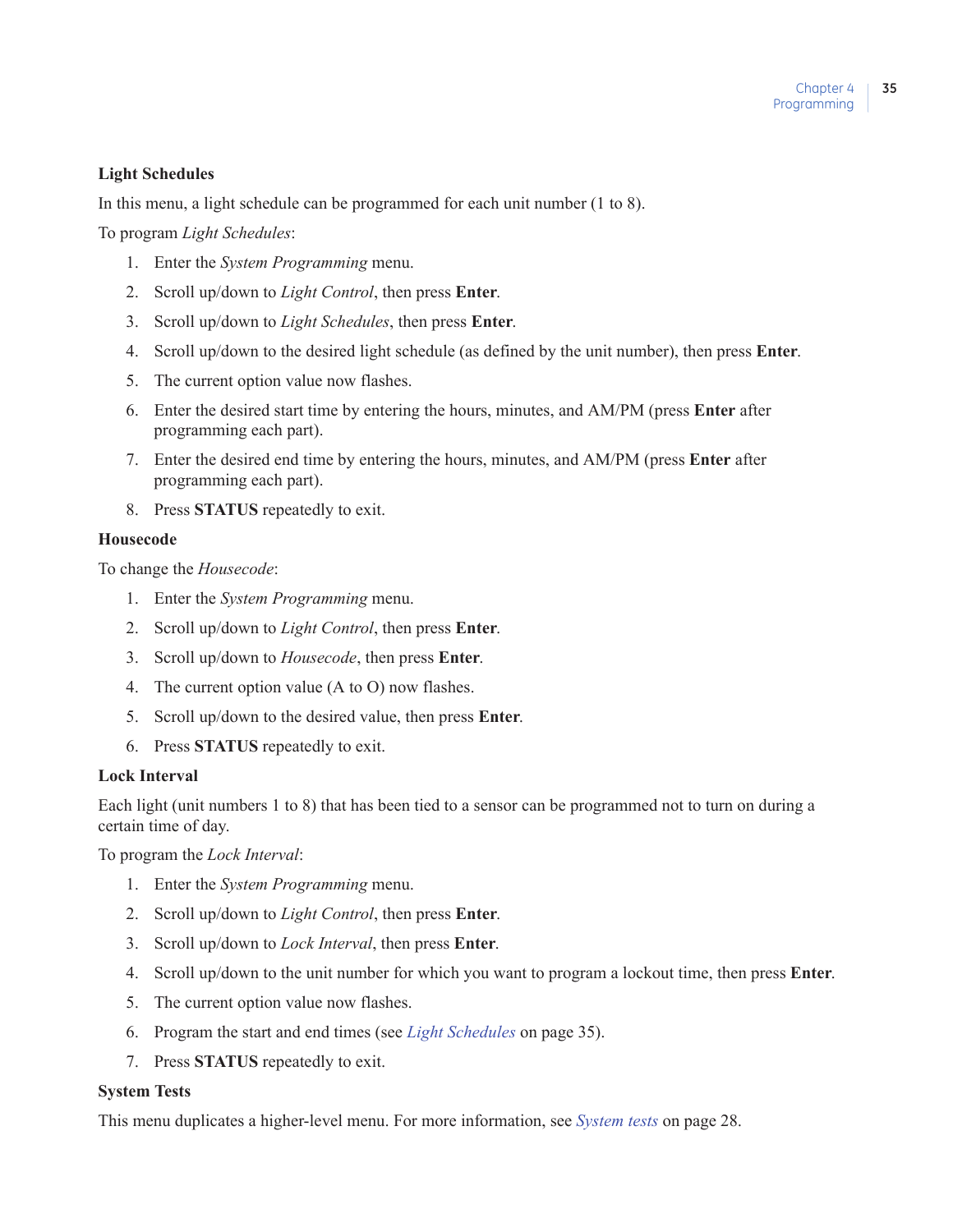## **Revision**

To display the firmware revision of the system:

- 1. Scroll up/down to *Revision*.
- 2. Press **STATUS** to exit.

## **Contrast**

To adjust the *Contrast* of the display:

- 1. Scroll up/down to *Contrast*.
- 2. press **Enter**.
- 3. Scroll up/down to increase and decrease the contrast setting.
- 4. Press **STATUS** to save the setting and exit.

**Note:** Changes in contrast are more noticeable when not looking at the display straight-on.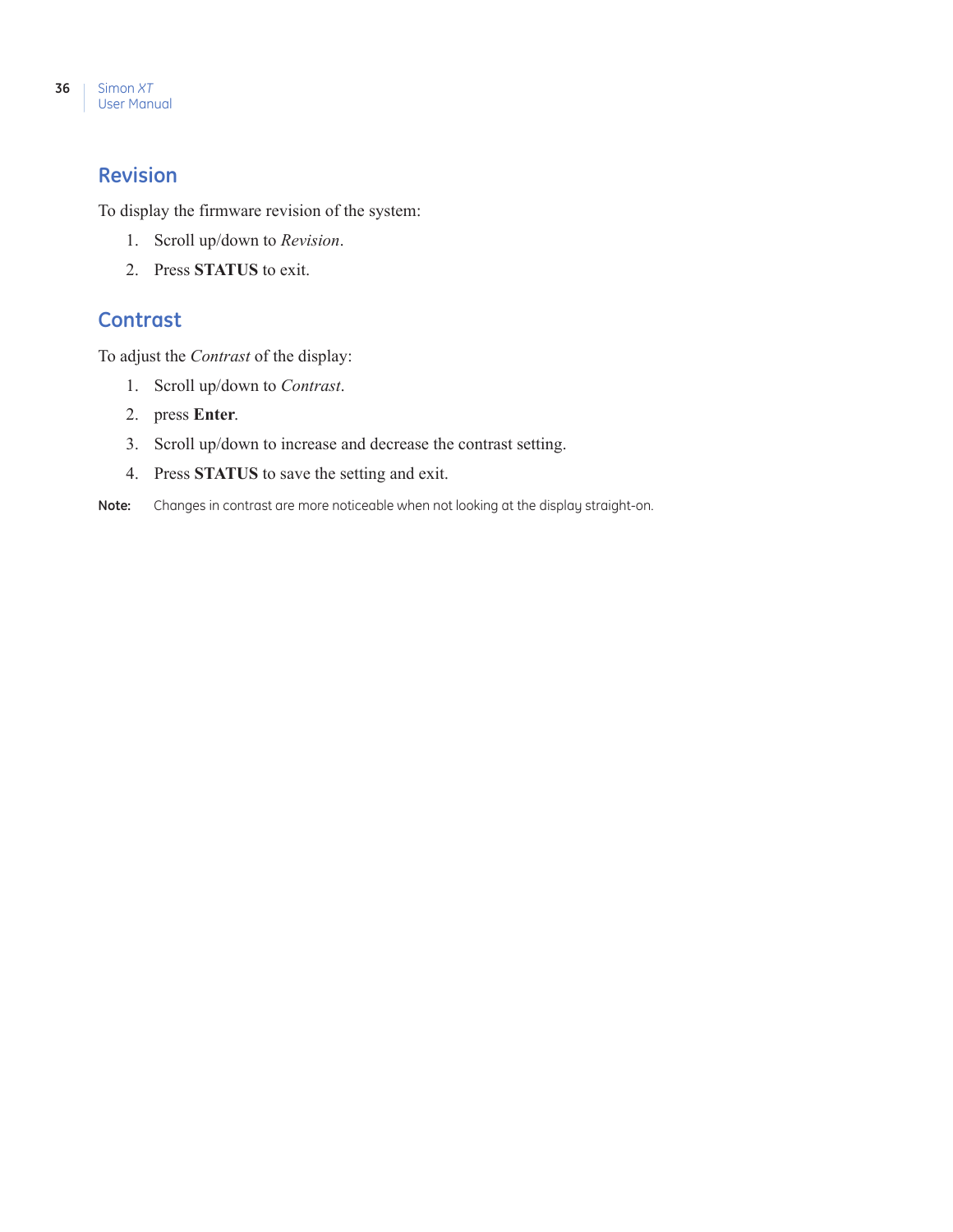# **Chapter 5 Testing**

This chapter provides a set of tests to ensure proper operation of your Simon *XT* self-contained security system. We recommended you test your system weekly.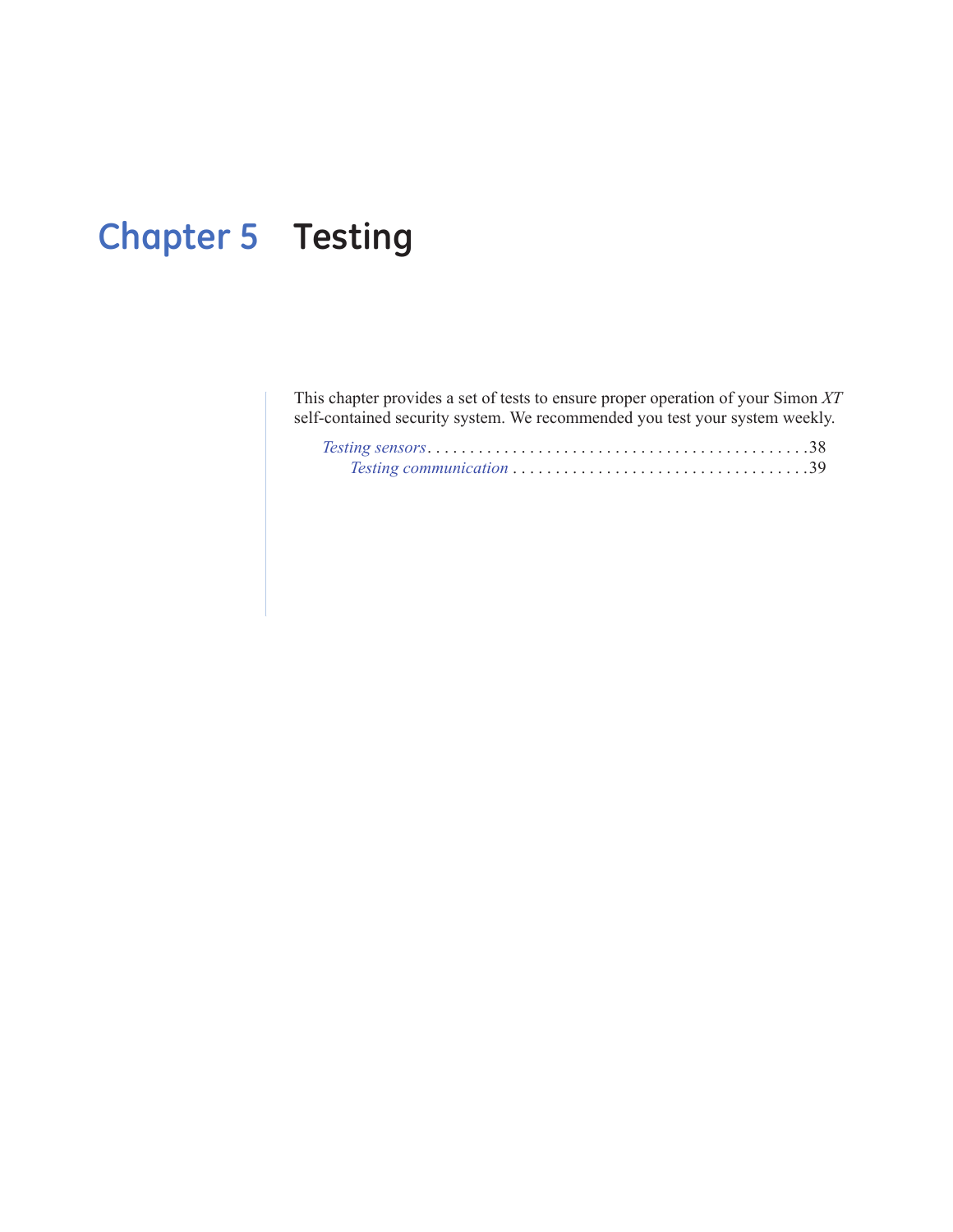## **Testing sensors**

You can test sensors one at a time to make sure they are sending strong signals to the panel. You should test the security system at least once a week.

To perform the *Sensor Test*:

- 1. Scroll to *System Tests*.
- 2. Press **Enter**. The display shows *Enter Code*.
- 3. Enter your master code with the numbered keys.
- 4. Press **Enter** to accept the master code. The display shows *Sensor Test*.
- 5. Press **Enter**. The display shows, for example, *Trip Sn 1 Front Door* and automatically displays the list of sensors to be tested. The panel sounds six beeps once a minute while in *Sensor Test* mode. See *Table 13, How to trip devices for sensor test* on page 38.

When you trip a sensor the display shows, for example, *Sn 1 Packets = 8 Front Door*. You may trip the sensors in any order. As each sensor is heard from, it is removed from the list of sensors to be tested.

After all sensors have been successfully tested, the display shows *Sn Test Complete, Press Status*. To terminate the sensor test:

- 1. Press **STATUS**. The display shows *Sensor Test Ok*.
- 2. After a few seconds the display shows *Sensor Test*.
- 3. Press **STATUS** repeatedly to exit.

If any of the sensors did not test successfully and you want to terminate the test, press **STATUS**. The panel display will show *Sensor Test Fail or Aborted*. The display then shows *Sensor Test*. Press **STATUS** once to exit the system test. If a sensor test fails, call your security dealer.

| <b>Device</b>            | To trip device                                                                                                 |
|--------------------------|----------------------------------------------------------------------------------------------------------------|
| Door/window sensor       | Open the secured door or window.                                                                               |
| Freeze sensor            | Apply ice to the sensor. Do not allow the sensor to get wet.                                                   |
| Water sensor             | Press a wet rag or wet finger over both of the round, gold-plated terminals on the underside of<br>the sensor. |
| Carbon monoxide sensor   | Unplug the CO alarm. Plug it back in and press the test/reset button until the unit beeps 8 times.             |
| Glass guard sensor       | Tap the glass 3 or 4 inches (6 to 8 cm) from the sensor.                                                       |
| Motion sensor            | Avoid the motion sensor's view for five minutes, then enter its view.                                          |
| Shock sensor             | Tap the glass twice, away from the sensor. Wait at least 30 seconds before testing again.                      |
| Smoke sensor             | Press and hold the test button until the system sounds transmission beeps.                                     |
| Wireless panic button    | Press and hold the appropriate panic button for three seconds.                                                 |
| keyfob                   | Press and hold lock and unlock simultaneously for three seconds.                                               |
| Remote handheld touchpad | Press and hold the two emergency buttons simultaneously for three seconds.                                     |

*Table 13. How to trip devices for sensor test*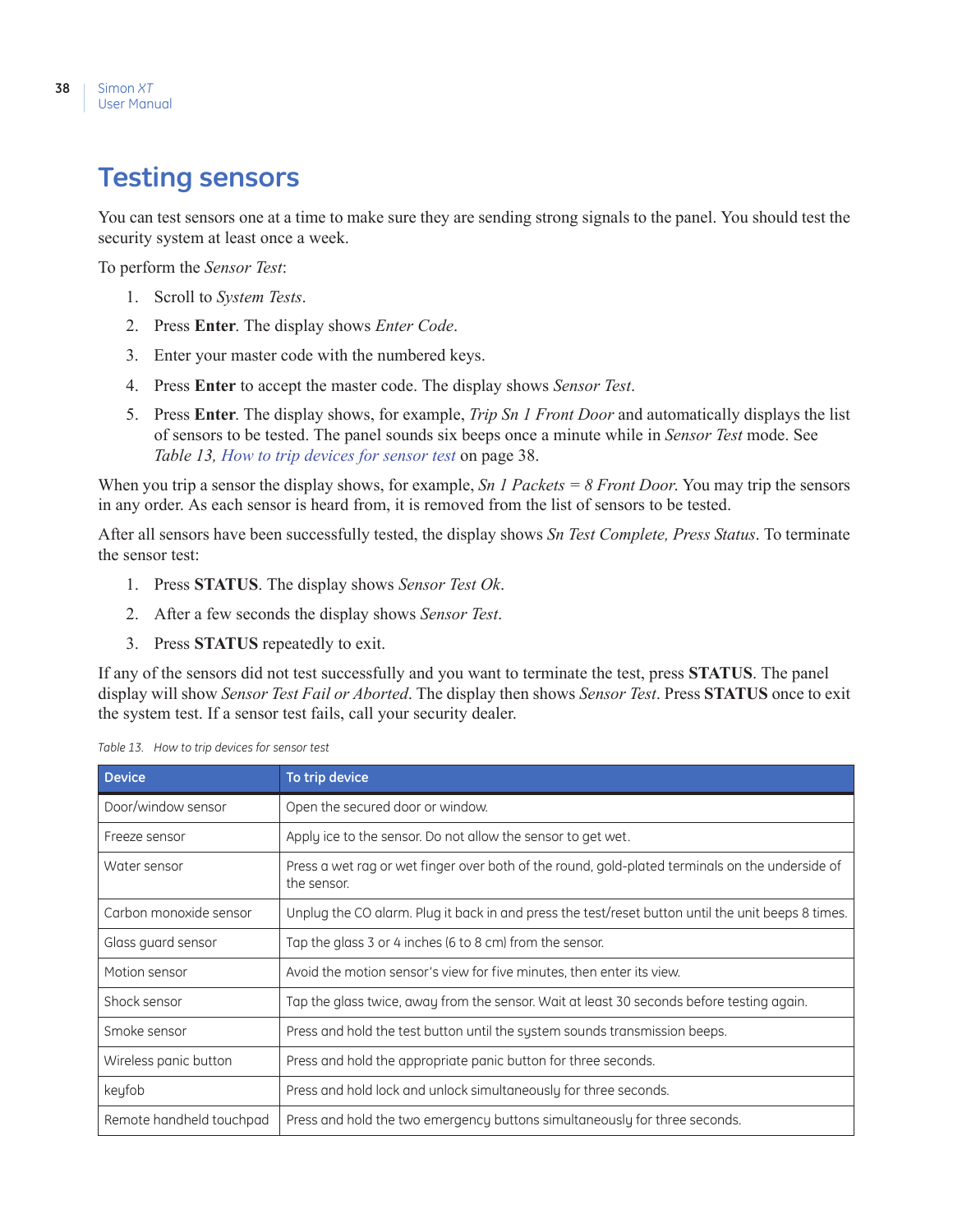## **Testing communication**

Test communication between your system and the central monitoring station or a voice report destination at least once per week to make sure you have the proper telephone connection.

To perform a communication test:

- 1. Scroll to *System Tests*.
- 2. Press **Enter**. The display shows *Enter Code*.
- 3. Enter the master code.
- 4. Press **Enter** to accept the master code. The display shows *Comm Test*.
- 5. Scroll to *Comm Test*.
- 6. Press **Enter**. The display shows *Comm Test is On*.
- 7. After the communication test is successful, the display shows *Comm Test Ok*.
- 8. Press **STATUS** repeatedly to exit.
- **Note:** If your system is not connected to a central monitoring station and you do not have a voice report destination programmed, you won't be able to perform the communication test.

If the communication test is successful, the system displays *Comm Test Ok*. If the test is unsuccessful, the **STATUS** button will light and within ten minutes the panel will display *Comm Failure*. If a communication test fails, call your security system dealer.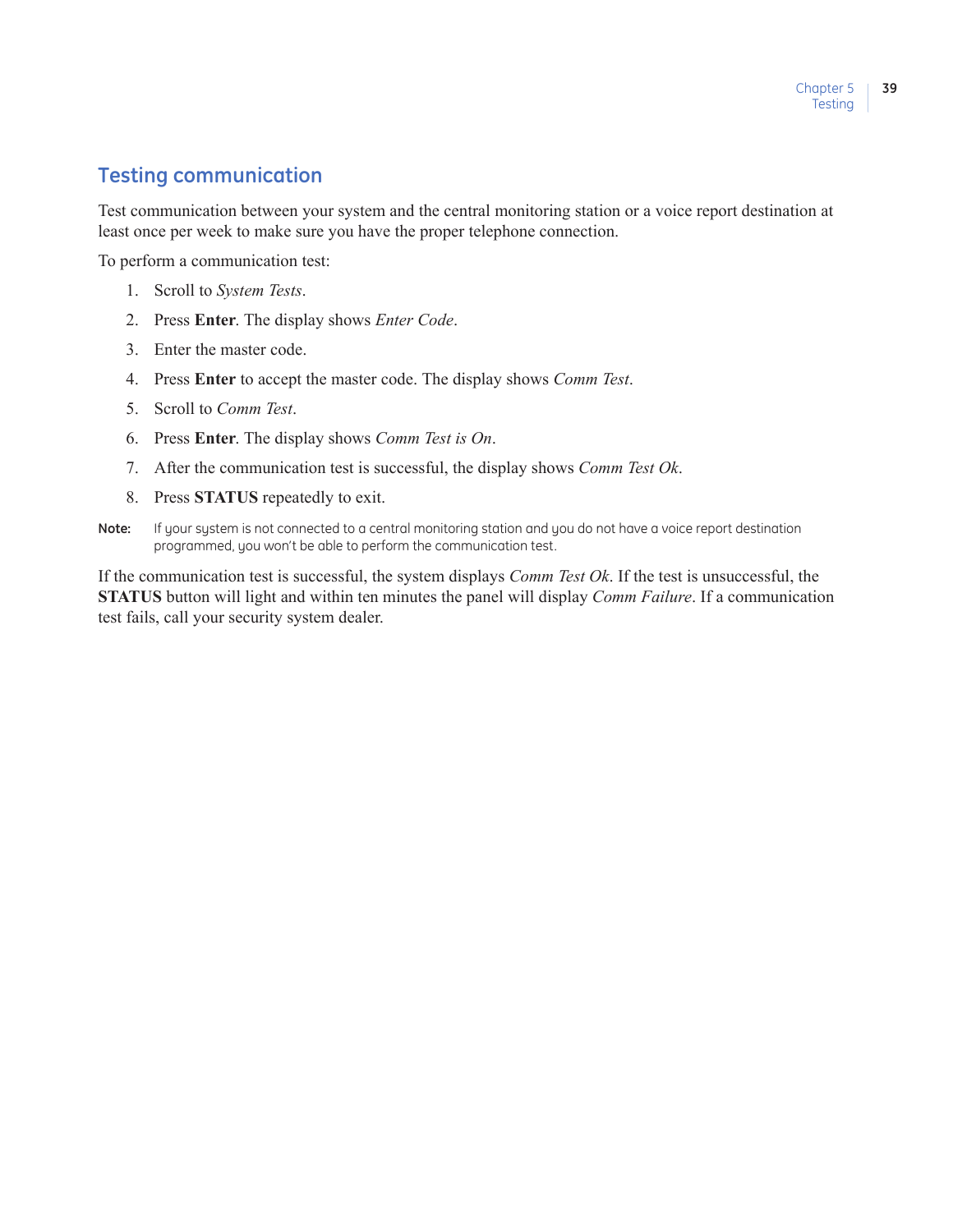Simon *XT* User Manual **40**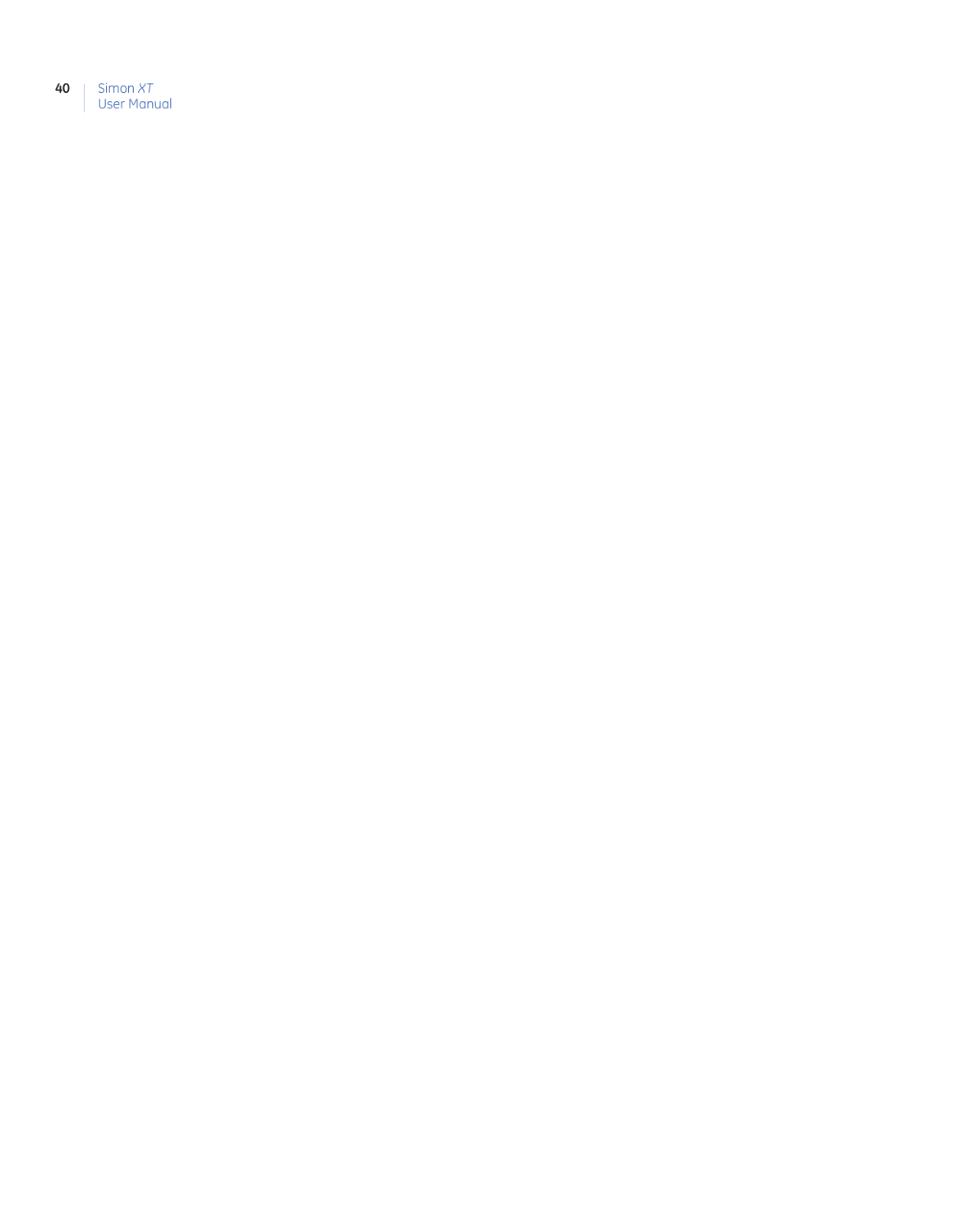# **Appendix A Reference information**

This appendix provides a list of system limitations, emergency planning, floorplan, and a quick reference command table.

In this appendix: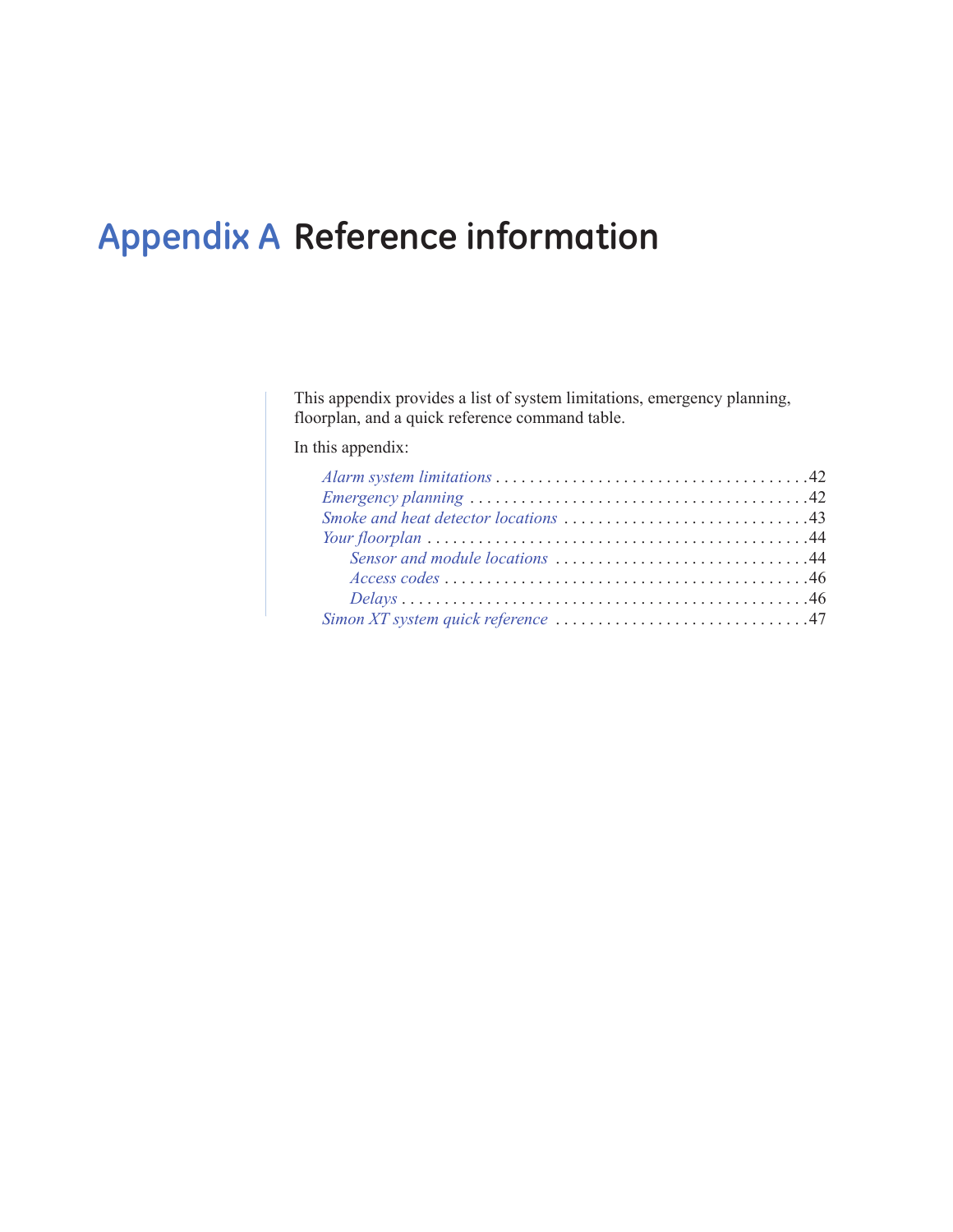Not even the most advanced alarm system can guarantee protection against burglary, fire, or environmental problems. All alarm systems are subject to possible compromise or failure-to-warn for a variety of reasons.

- If sirens are not placed within hearing range of persons sleeping, in remote parts of the premises, or if they are placed behind doors or other obstacles.
- If intruders gain access through unprotected points of entry or areas where sensors have been bypassed.
- If intruders have the technical means of bypassing, jamming, or disconnecting all or part of the system.
- If power to sensors is inadequate or disconnected.
- If freeze or any environmental sensors are not located in areas where the appropriate condition can be detected.
- If smoke does not reach a smoke sensor. For example, smoke sensors cannot detect smoke in chimneys, walls, roofs, or areas blocked by a closed door. Sensors may not detect smoke in other levels of the building. Sensors may not warn in time when fires are caused by smoking in bed, explosions, improper storage of flammables, overloaded electrical circuits, or other hazardous conditions.
- If telephone lines are out of service.

Inadequate maintenance is the most common cause of alarm failure. Therefore, test your system at least once per week to be sure sensors, sirens, and phone communication are all working correctly.

Although having an alarm system may make you eligible for reduced insurance premiums, the system is no substitute for insurance.

**WARNING:** Security system devices cannot compensate you for the loss of life or property.

## **Emergency planning**

Since an emergency is always unexpected, you should develop plans to help prepare for a variety of emergency situations. Periodically discuss and rehearse emergency plans to include the following:

- Understand how to use your security system.
- Know the normal state of doors and windows: open, closed, or locked.
- Escape fast! (Do not stop to pack.)
- Use a different escape route if closed doors feel hot to the touch.
- Crawl and hold your breath as much as possible to help reduce smoke inhalation during your escape.
- Meet at a designated outdoor location.
- Emphasize that no one should return to the premises if there is a fire.
- Notify the fire department from a neighbor's phone.
- Emphasize that no one should enter the premises if they hear sirens in the house.
- If you arrive at the premises and hear sirens, do not enter. Call for emergency assistance from a neighbor's phone.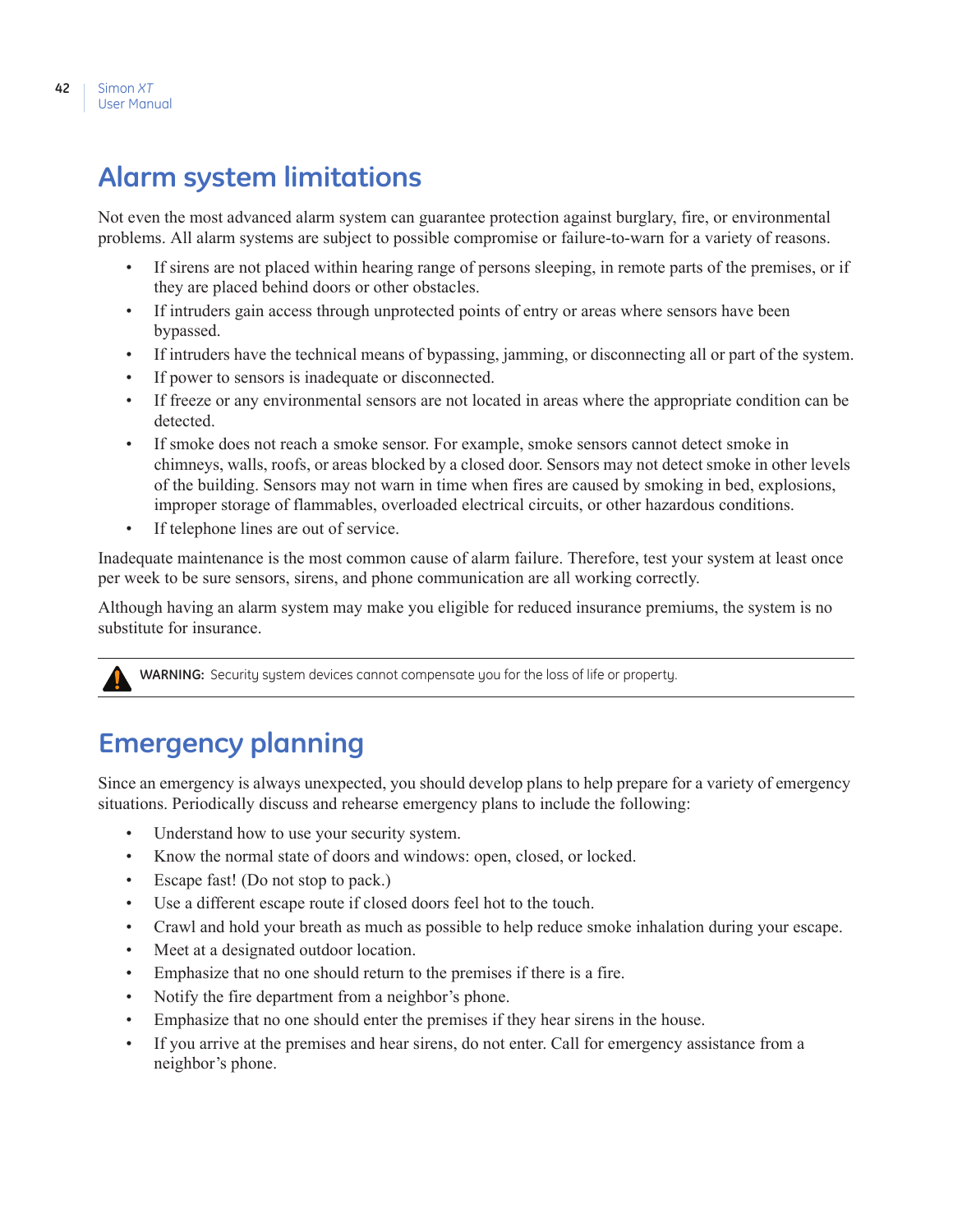## **Smoke and heat detector locations**

Selecting a suitable location is critical to the operation of smoke alarms. *Figure 5* shows some typical floorplans with recommended smoke and heat detector locations. Use these location guidelines to optimize performance and reduce the chance of false alarms:

- Before mounting alarms, program (learn) them into memory and do a sensor test from the alarm's intended location to ensure good RF communication to the panel.
- Locate the alarm in environmentally controlled areas where the temperature range is between 40 and 100°F (5 and 38°C) and the humidity is between 0 and 90% noncondensing.
- Locate alarms away from ventilation sources that can prevent smoke from reaching the alarm.
- Locate ceiling mounted alarms in the center of the room or hallway, at least 4 in. (10 cm) away from any walls or partitions.
- Locate wall mounted alarms so the top of the alarm is 4 to 12 in. (10 to 31 cm) below the ceiling.
- In rooms with sloped, peaked, or gabled ceilings, locate alarms 3 ft. (0.9 m) down or away from the highest point of the ceiling.
- When mounting to suspended ceiling tile, the tile must be secured with the appropriate fasteners to prevent tile removal.



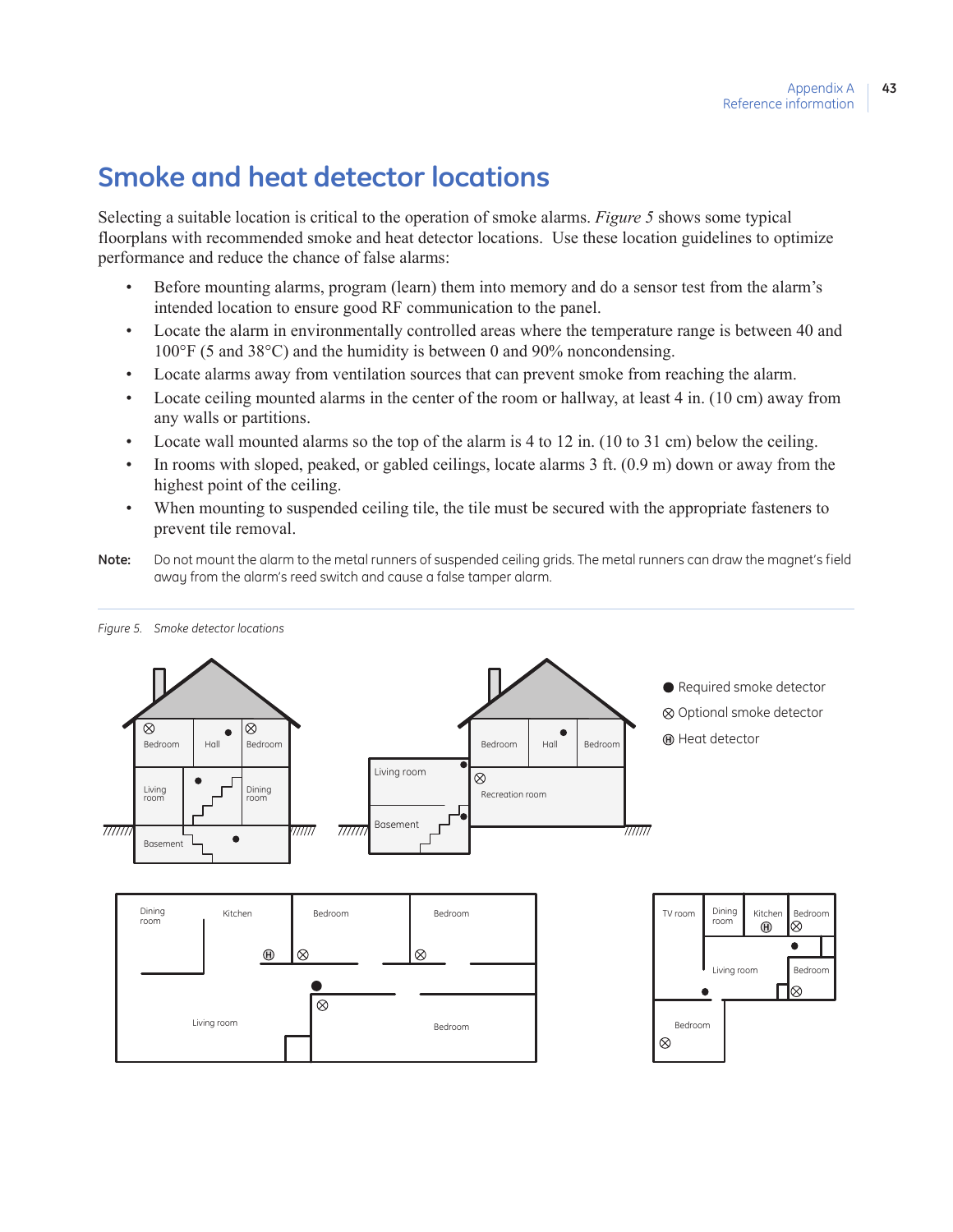## **Your floorplan**

Use the following guidelines when drawing your floorplan:

- Show all building levels.
- Show exits from each room (two exits per room are recommended).
- Show the location of all security system components.
- Show the location of any fire extinguishers

## **Sensor and module locations**

Use *Table 14* and *Table 15* on page 45 to list your sensor and module locations.

*Table 14. Sensor locations*

| Sensor number            | Sensor name | Sensor type        | Location   |
|--------------------------|-------------|--------------------|------------|
| Example                  | Front door  | Door/window sensor | Front door |
| $\,1\,$                  |             |                    |            |
| $\overline{c}$           |             |                    |            |
| $\overline{3}$           |             |                    |            |
| $\sqrt{4}$               |             |                    |            |
| 5                        |             |                    |            |
| $\,$ 6 $\,$              |             |                    |            |
| $\overline{\mathcal{I}}$ |             |                    |            |
| $\,8\,$                  |             |                    |            |
| $\overline{9}$           |             |                    |            |
| 10                       |             |                    |            |
| $11\,$                   |             |                    |            |
| $12\,$                   |             |                    |            |
| 13                       |             |                    |            |
| $14$                     |             |                    |            |
| $15\,$                   |             |                    |            |
| $16\,$                   |             |                    |            |
| $17\,$                   |             |                    |            |
| $18\,$                   |             |                    |            |
| 19                       |             |                    |            |
| 20                       |             |                    |            |
| 21                       |             |                    |            |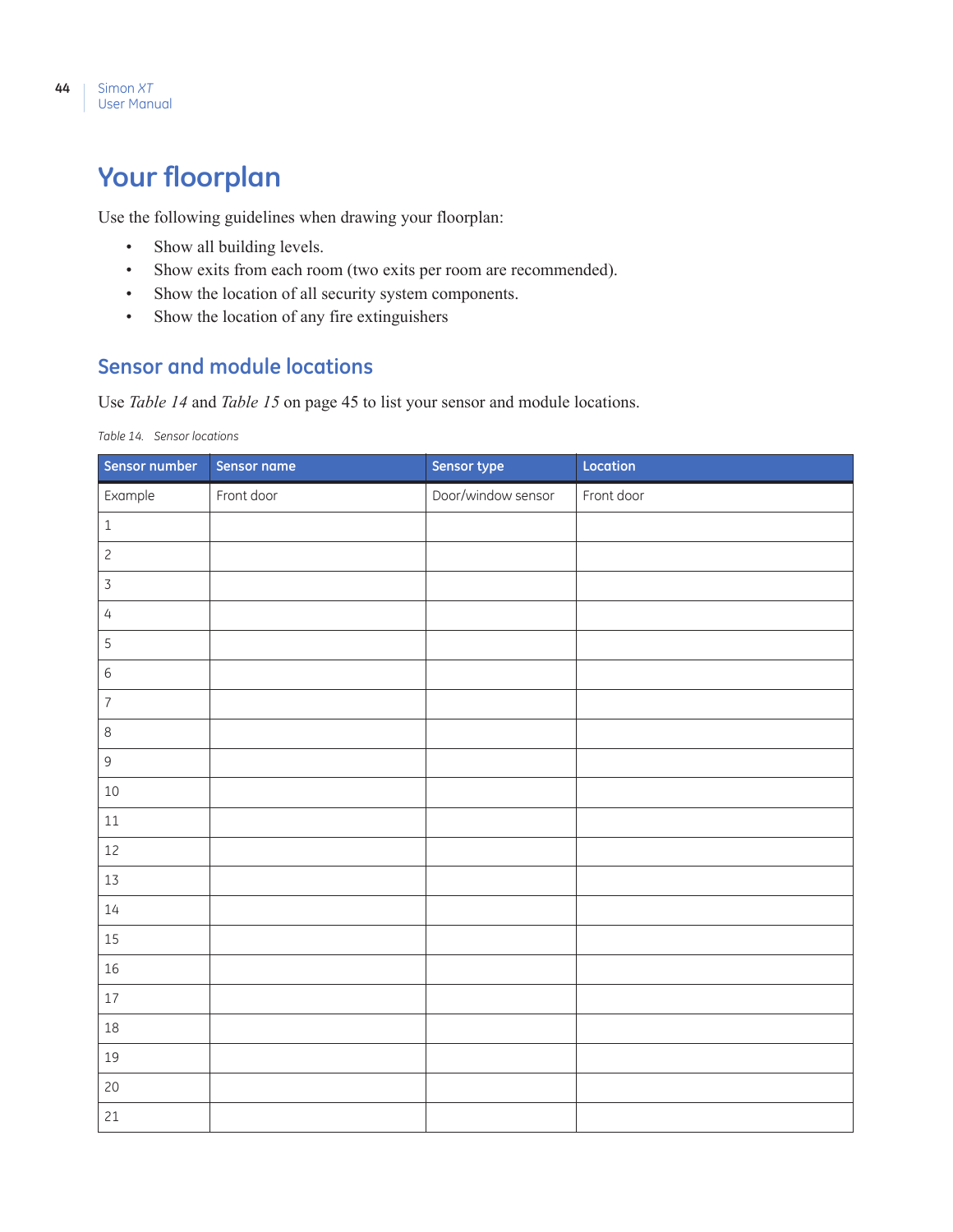#### *Table 14. Sensor locations (continued)*

| Sensor number | Sensor name | Sensor type | Location |
|---------------|-------------|-------------|----------|
| 22            |             |             |          |
| 23            |             |             |          |
| 24            |             |             |          |
| 25            |             |             |          |
| 26            |             |             |          |
| 27            |             |             |          |
| 28            |             |             |          |
| 29            |             |             |          |
| 30            |             |             |          |
| 31            |             |             |          |
| 32            |             |             |          |
| 33            |             |             |          |
| 34            |             |             |          |
| 35            |             |             |          |
| 36            |             |             |          |
| 37            |             |             |          |
| 38            |             |             |          |
| 39            |             |             |          |
| 40            |             |             |          |

*Table 15. X10 module locations*

| Unit #         | Location | Unit # | Location |
|----------------|----------|--------|----------|
|                |          | 9      |          |
| $\overline{c}$ |          | 10     |          |
| 3              |          | 11     |          |
| 4              |          | 12     |          |
| 5              |          | 13     |          |
| 6              |          | 14     |          |
| 7              |          | 15     |          |
| 8              |          | 16     |          |

| Unit # | Location |
|--------|----------|
| 9      |          |
| 10     |          |
| 11     |          |
| 12     |          |
| 13     |          |
| 14     |          |
| 15     |          |
| 16     |          |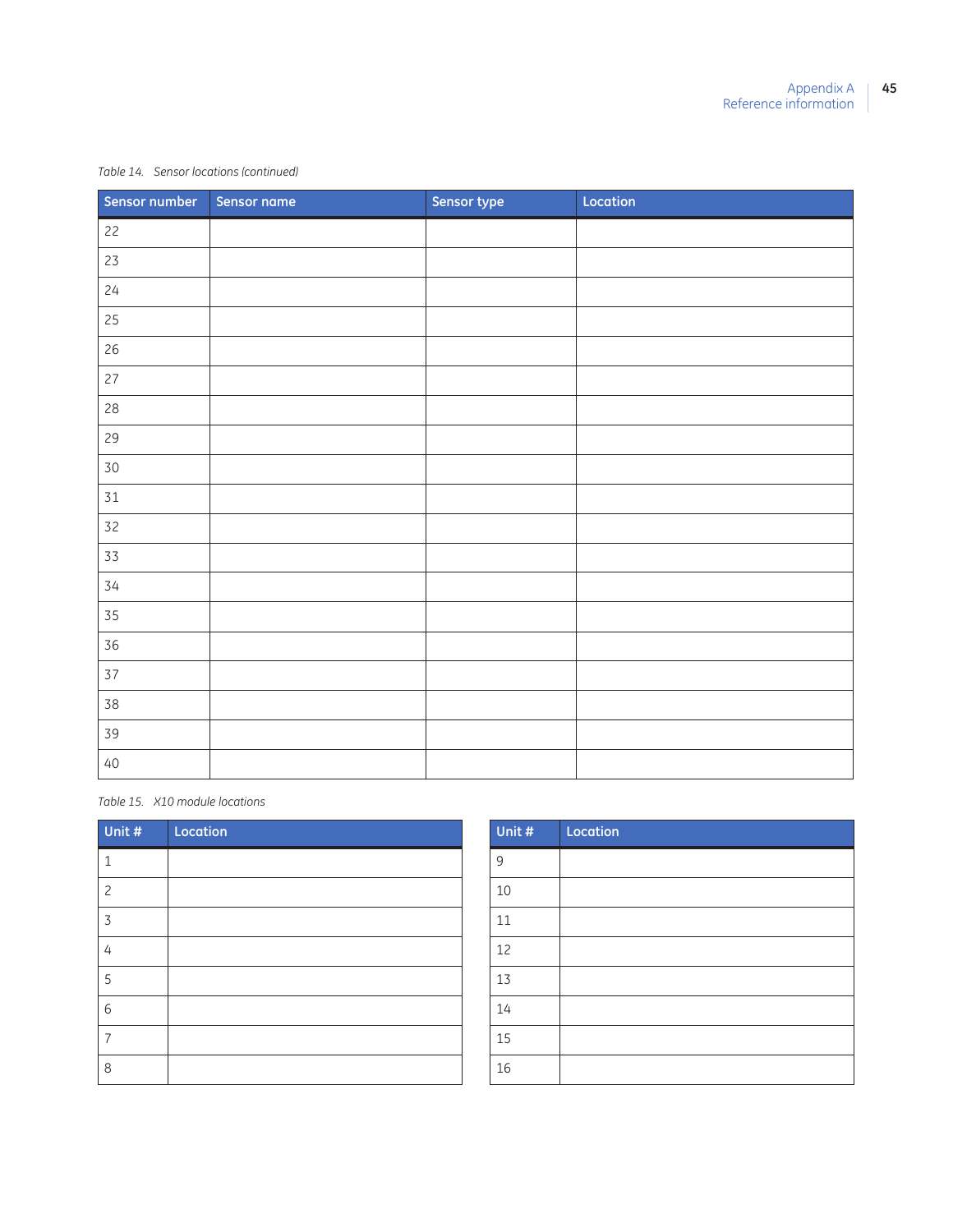## **Access codes**

#### *Table 16. Access codes*

| Code description | Code |
|------------------|------|
| Master code      |      |
| User code 1      |      |
| User code 2      |      |
| User code 3      |      |
| User code 4      |      |
| User code 5      |      |
| User code 6      |      |
| User code 7      |      |
| User code 8      |      |
| Duress code      |      |

## **Delays**

#### *Table 17. Delays*

| <b>Delay</b> | Time |
|--------------|------|
| Exit delay   |      |
| Entry delay  |      |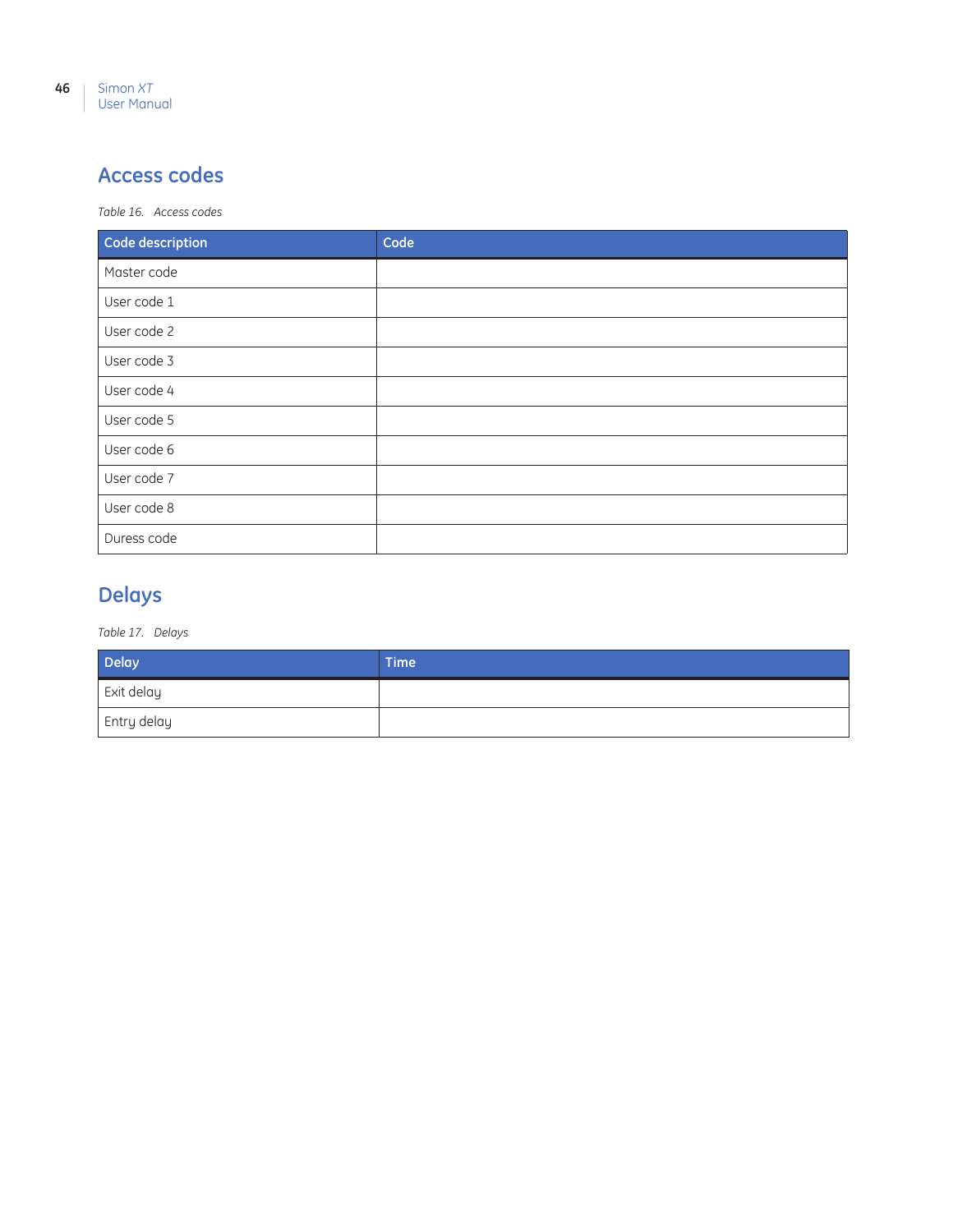*Table 18. Simon XT system quick reference <sup>a</sup>*

|                                         | <b>Control panel</b>                                                                                       | <b>Remote touchpad</b>                                               | <b>Keyfob</b>                | <b>Telephone</b>                  |
|-----------------------------------------|------------------------------------------------------------------------------------------------------------|----------------------------------------------------------------------|------------------------------|-----------------------------------|
| Level 0: Subdisarm<br>the system        | Enter the master code while the<br>system is disarmed.                                                     |                                                                      |                              | $\mathbf 0$                       |
| Level 1: Disarm<br>the system           | DISARM, <access_code>.</access_code>                                                                       | Disarm                                                               | $\bf \bf G$                  | $\bullet$                         |
| Level 2: Arm doors<br>and windows       | DOORS+WINDOWS, <access_code>(if<br/>required).</access_code>                                               | ARM<br>Doors &<br>Windows                                            | 0                            | 0                                 |
| Level 3: Arm<br>motion sensors          | MOTIONS, <access code=""> (if required).</access>                                                          | ARM<br>Motion<br><b>Sensors</b>                                      |                              | ❸                                 |
| Level 4: Arm doors,<br>windows, motions | DOORS+WINDOWS, <access_code>(if<br/>required), MOTIONS.</access_code>                                      | ARM<br>ARM<br>Motion (<br>Doors &<br>Windows<br><b>Sensors</b>       | 0<br>G                       | 0 - O                             |
| Activate no delay                       | DOORS+WINDOWS, DOORS+WINDOWS.<br>Appends -No Delay to arming level<br>text.                                | ARM<br>Doors &<br>ARM<br>Doors &<br><b>Windows</b><br><b>Windows</b> | O                            | <b>0 - 0</b>                      |
| <b>Activate latchkey</b>                | MOTIONS, <access_code> (if required),<br/><b>MOTIONS.</b></access_code>                                    | ARM<br>ARM<br>Motion<br>Motion<br>Sensors<br><b>Sensors</b>          | 0<br>$\bigcirc$<br>O         | 6 - Յ                             |
| Activate panic<br>alarm                 | Press Fire, Emergency, or Police twice<br>within 3 sec. or hold it for 2 sec.                              | Hold both<br><b>OF</b><br>(*)<br>for 3 sec.                          | Hold both<br>0<br>for 3 sec. |                                   |
| Check system<br>status                  | <b>STATUS</b>                                                                                              | <b>SYSTEM</b><br>STATUS                                              |                              | $\bf{O}$                          |
| Toggle chime or<br>special chime mode   | Scroll to Chime or Special Chime,<br>Enter, toggle On/Off, Enter.                                          |                                                                      |                              |                                   |
| Bypass a sensor                         | BYPASS, <master_code>, scroll to the<br/>sensor, BYPASS.</master_code>                                     |                                                                      |                              |                                   |
| Time-activated<br>lights on/off         | Scroll to Light Schedules, Enter, toggle<br>On/Off, Enter.                                                 |                                                                      |                              |                                   |
| Sensor-activated<br>lights on/off       | Scroll to Sensor Lights, Enter, toggle<br>On/Off, Enter.                                                   |                                                                      |                              |                                   |
| Specific light on                       | Press *, <unit_num>.</unit_num>                                                                            | - <unit_num>.<br/>ශි</unit_num>                                      | €Э                           | $*$ $-$<br><unit_num>.</unit_num> |
| Specific light off                      | Press #, <unit_num>.</unit_num>                                                                            | - <unit_num>.<br/>Q</unit_num>                                       | ↔                            | $# -$<br><unit_num>.</unit_num>   |
| All lights on                           | To turn on all lights controlled by lamp<br>modules, press * twice. The panel<br>displays All Lights On.   | <u>(හි</u><br><u>(හි</u>                                             | $\mathbf Q$                  | $\star$ _ $\star$                 |
| All lights off                          | To turn off all lights controlled by lamp<br>modules, press # twice. The panel<br>displays All Lights Off. | $\mathbf Q$                                                          | $\mathbf \Omega$             | $# - #$                           |

a. A minus sign (–) between buttons means *press one then the next*; a plus sign (+) between buttons means *press both simultaneously*.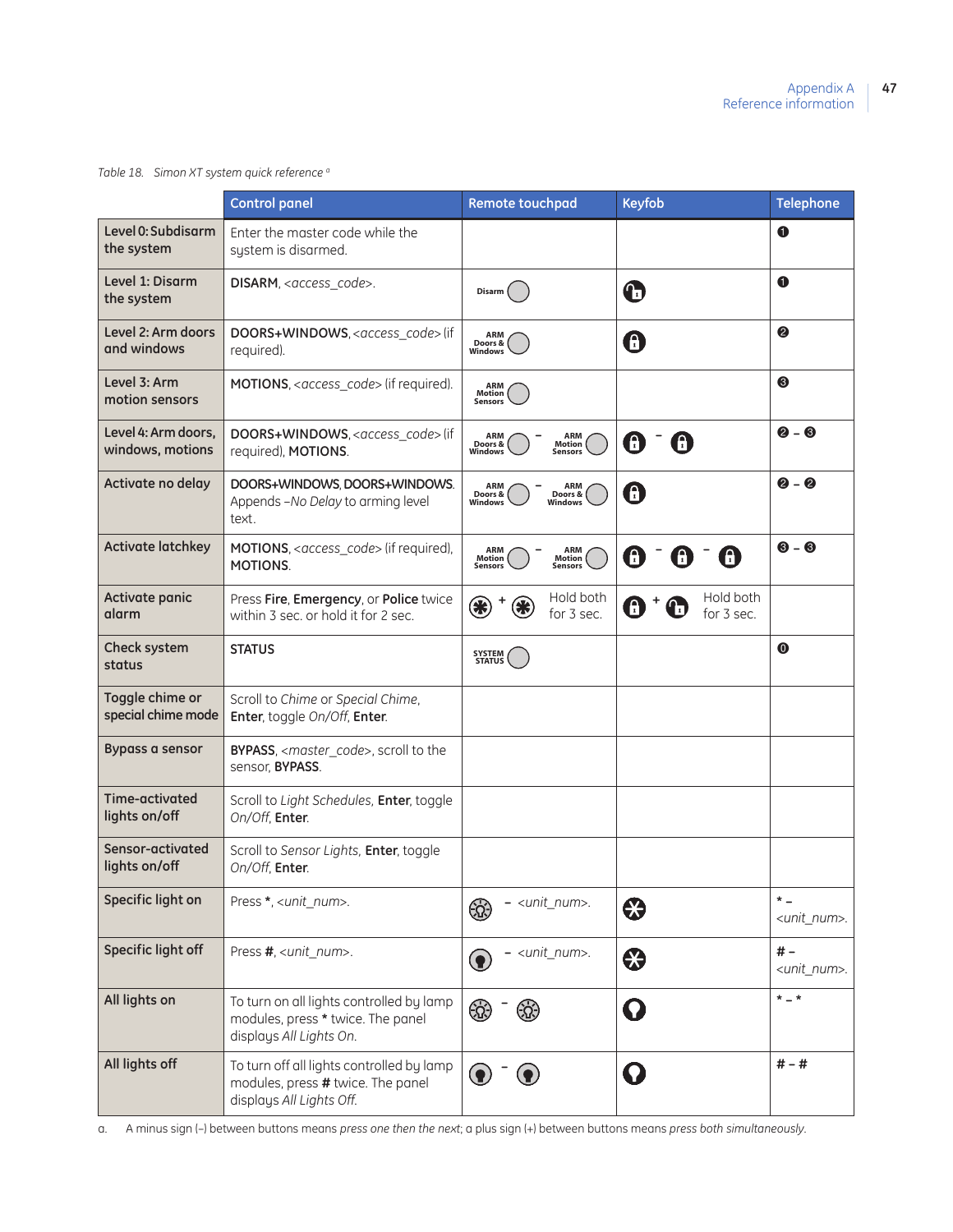Simon *XT* **48**User Manual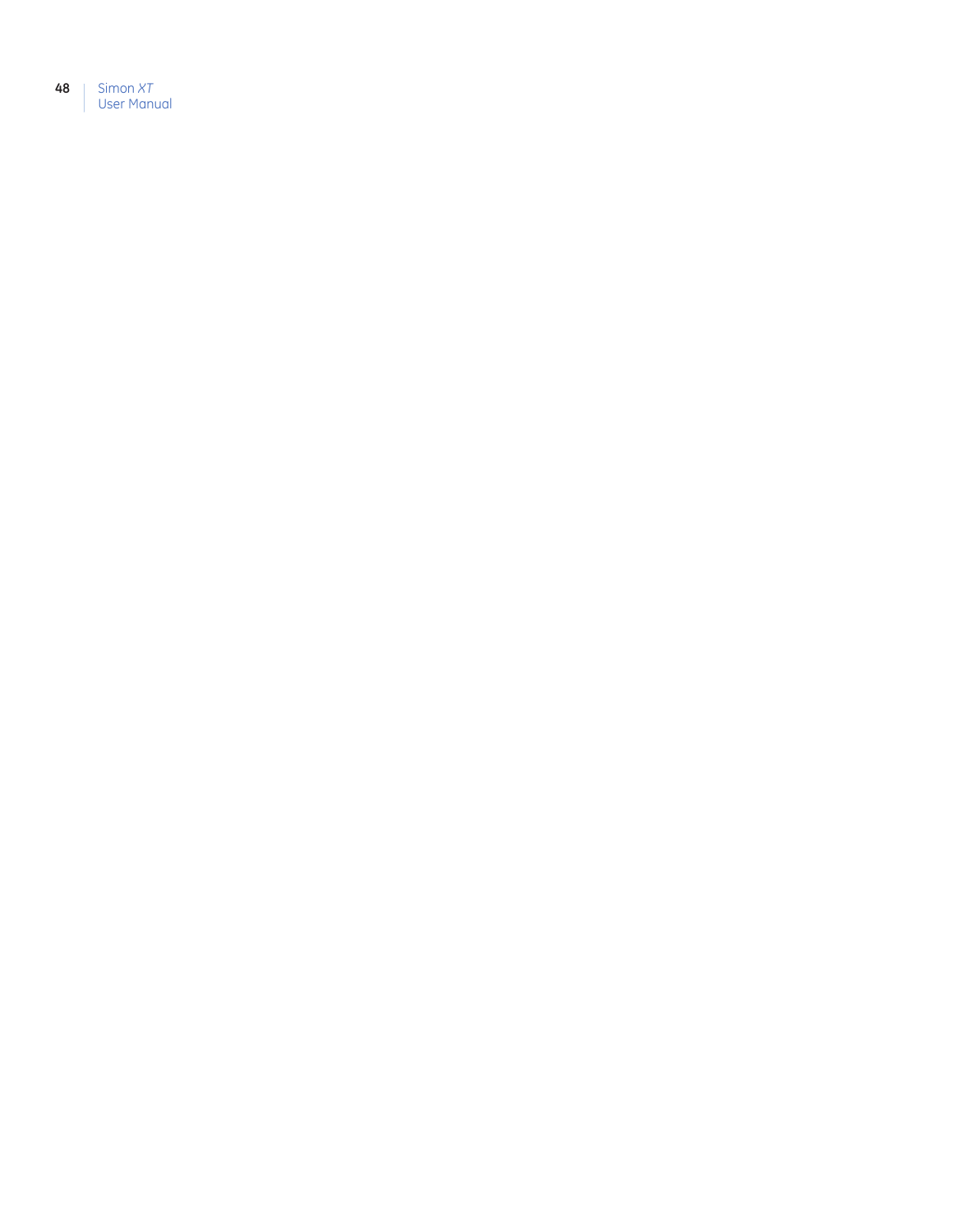# Index

### $\overline{A}$

## $\overline{\mathbf{B}}$

## $\mathsf{C}$

## D

## $\overline{\mathsf{E}}$

## $\overline{F}$

|--|

## $\boldsymbol{\mathsf{H}}$

## $\mathsf{K}$

## $\mathsf L$

### $\overline{M}$

## P